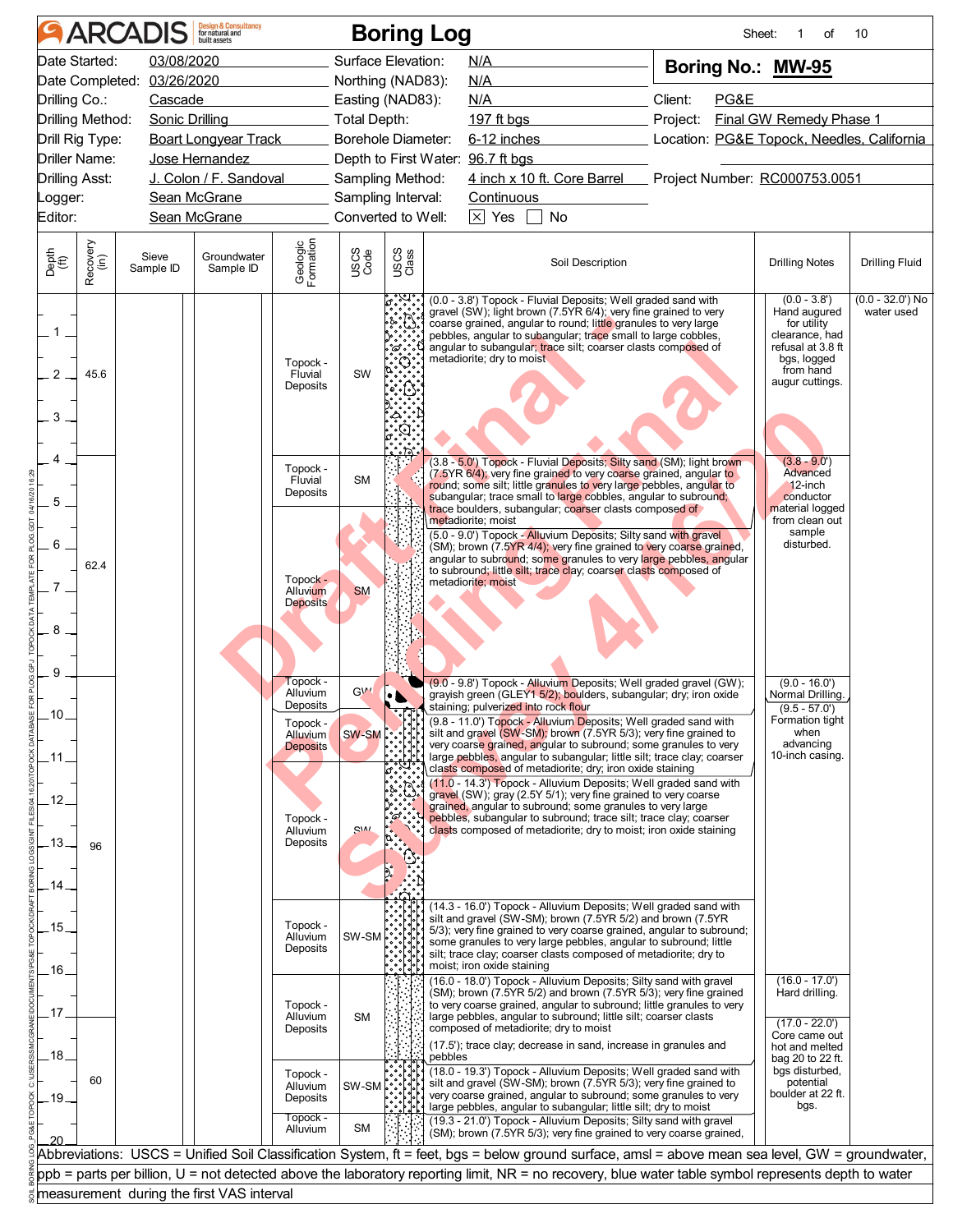| Date Started:<br>03/08/2020<br>Surface Elevation:<br>N/A<br>Boring No.: MW-95<br>Date Completed: 03/26/2020<br>Northing (NAD83):<br>N/A<br>Client:<br>Drilling Co.:<br>PG&E<br>Cascade<br>Easting (NAD83):<br>N/A<br>Drilling Method:<br><b>Final GW Remedy Phase 1</b><br>Sonic Drilling<br>Total Depth:<br>197 ft bgs <b>197 ft bgs</b><br>Project:<br>Drill Rig Type:<br><b>Boart Longyear Track</b><br><b>Borehole Diameter:</b><br>6-12 inches<br>Location: PG&E Topock, Needles, California<br>Driller Name:<br>Depth to First Water: 96.7 ft bgs<br>Jose Hernandez<br>4 inch x 10 ft. Core Barrel Project Number: RC000753.0051<br>J. Colon / F. Sandoval<br><b>Drilling Asst:</b><br>Sampling Method:<br>Sean McGrane<br>Sampling Interval:<br><b>Continuous</b><br>Converted to Well:<br>$\boxtimes$ Yes<br>Sean McGrane<br>No<br>Geologic<br>Formation<br>Recovery<br>(in)<br>USCS<br>Class<br>Depth<br>(ft)<br>USCS<br>Code<br>Groundwater<br>Sieve<br>Soil Description<br><b>Drilling Notes</b><br>Sample ID<br>Sample ID<br>Deposits<br>angular to subround; some granules to very large pebbles, angular<br>Topock -<br>to subangular; little silt; trace clay; coarser clasts composed of<br><b>SM</b><br>Alluvium<br>metadiorite; dry to moist<br>$-21.$<br>Deposits<br>60<br>(21.0 - 22.0') Topock - Alluvium Deposits; Well graded gravel<br>Topock -<br>(GW); greenish gray (GLEY1 5/1); small cobbles to boulders; dry;<br>GW<br>Alluvium<br>cobbles and boulders pulverized into pieces and rock flour<br>Deposits<br>l. L<br>22.<br>(22.0 - 23.5') Topock - Alluvium Deposits; Silty sand with gravel<br>$(22.0 - 27.0')$<br>(SM); brown (7.5YR 5/4) with brown (7.5YR 5/3); very fine grained<br>Hard drilling,<br>Topock -<br>top 0.5 feet of<br>to very coarse grained, angular to subround; some granules to<br><b>SM</b><br>Alluvium<br>$-23-$<br>very large pebbles, angular to subangular; little silt; trace clay;<br>core slough.<br>Deposits<br>coarser clasts composed of metadiorite; dry to moist; organic odor<br>(23.5 - 25.0') Topock - Alluvium Deposits; Well graded sand with<br>ໍາໍ່<br>.24.<br>gravel (SW); brown (7.5YR 5/2); very fine grained to very coarse<br>Topock -<br>grained, angular to subround; some granules to very large<br>SW<br>Alluvium<br>pebbles, angular to subround; trace small cobbles, subangular to<br>66<br>Deposits<br>subround; trace silt; trace clay; coarser clasts composed of<br>.25.<br>metadiorite; dry to moist<br>(25.0') Slow<br>Topock -<br>(25.0 - 26.0') Topock - Alluvium Deposits; Well graded sand with<br>drilling with<br>Alluvium<br>SW.<br>silt and gravel (SW-SM); brown (7.5YR 5/3); very fine grained to<br>10-inch casing<br>Deposits<br>.26.<br>very coarse grained, angular to subround; some granules to very<br>due to potential<br>large pebbles, angular to subround; little silt; trace clay; coarser<br>Topock -<br>boulder.<br><b>SM</b><br>clasts composed of metadiorite; dry to moist<br><b>Alluvium</b><br><b>Deposits</b><br>(26.0 - 27.0') Topock - Alluvium Deposits; Silty sand with gravel<br>27<br>(SM); brown (7.5YR 5/3); very fine grained to very coarse grained,<br>Topock -<br>$\mathbf{F}$<br>$(27.0 - 32.0')$<br>GW<br><b>Alluvium</b><br>$\cdot$ . $\cdot$<br>angular to subround; some granules to very large pebbles, angular<br>Hard drilling.<br>to subround; little silt; trace small cobbles, subround; trace clay;<br><b>Deposits</b><br>SW-SM<br>28.<br>coarser clasts composed of metadiorite; dry to moist<br>Topock -<br>Alluvium<br>(27.0 - 27.5') Topock - Alluvium Deposits; Well graded gravel with<br>Deposits<br>sand (GW); dark greenish gray (GLEY1 4/1); small cobbles,<br>subangular to round; and small to very large pebbles, angular to<br>.29.<br>subangular; some very fine to very coarse grained sand, angular<br>Topock -<br>$GW-$<br>to subround; trace silt; coarser clasts composed of metadiorite;<br>Alluvium<br>Deposits<br><b>AT</b> moist; iron oxide staining; cobbles pulverized into rock flour<br>.30<br>difficult to determine silt content<br>(27.5 - 28.3') Topock - Alluvium Deposits; Well graded sand with<br>silt and gravel (SW-SM); brown (7.5YR 5/2); very fine grained to<br>very coarse grained, angular to subround; and granules to very<br>$-31$<br>large pebbles, angular to subround; little silt; trace clay; coarser<br>clasts composed of metadiorite; moist to dry<br>(28.3 - 30.5') Topock - Alluvium Deposits; Well graded gravel with<br>32.<br>silt and sand (GW-GM); gray (2.5Y 5/1); small cobbles, angular to<br>120<br>$(32.0 - 37.0')$<br>Topock -<br>subangular; and granules to very large pebbles, angular to<br>Drilling got<br>Alluvium<br><b>SM</b><br>subangular; some very fine to very coarse grained sand, angular<br>softer.<br>Deposits<br>to round; little silt; dry; iron oxide staining; cobbles pulverized to<br>.33.<br>rock flour difficult to determine silt content<br>(30.5 - 34.5') Topock - Alluvium Deposits; Silty sand with gravel<br>(SM); brown (7.5YR 5/3) and brown (7.5YR 5/4); very fine grained<br>34.<br>to very coarse grained, angular to round; some granules to very<br>large pebbles, angular to subround; little silt; trace clay; coarser<br>clasts composed of metadiorite; dry to moist<br>.35.<br>(34.5 - 37.0') Topock - Alluvium Deposits; Silty sand with gravel<br>(SM); brown (7.5YR 5/3); very fine grained to very coarse grained,<br>angular to round; some granules to very large pebbles, angular to<br>Topock -<br>subangular; some silt; dry to moist<br><b>SM</b><br>Alluvium<br>.36.<br>(35'); little silt; trace small cobbles, subround; trace clay; increase<br>Deposits<br>in sand, increase in granules and pebbles<br>.37<br>$(37.0 - 39.0')$<br>(37.0 - 38.0') Topock - Alluvium Deposits; Silty sand with gravel<br>Topock -<br>(SM); yellowish brown / moderate yellowish brown (10YR 5/4);<br>Formation tight<br><b>SM</b><br>Alluvium<br>very fine grained to medium grained, angular to subround; some<br>2 foot drill run.<br>Deposits<br>.38.<br>24<br>granules to very large pebbles, angular to subangular; some silt;<br>Topock -<br>little coarse to very coarse grained sand, angular to subround;<br><b>SM</b><br>Alluvium<br>trace small cobbles, subangular; trace clay; coarser clasts<br>Deposits<br>composed of metadiorite; trace; dry; weak cementation; iron oxide<br>.39.<br>staining<br>$(39.0 - 47.0')$<br>Topock -<br>(38.0 - 39.0') Topock - Alluvium Deposits; Silty sand with gravel<br>Soft drilling, top<br>GW-GML <sup>O</sup><br>Alluvium<br>108<br>(SM); grayish brown (10YR 5/2); very fine grained to very coarse<br>one foot of core<br>Ł<br>Deposits<br>40<br>Abbreviations: USCS = Unified Soil Classification System, ft = feet, bgs = below ground surface, amsl = above mean sea level, GW = groundwater,<br>ppb = parts per billion, U = not detected above the laboratory reporting limit, NR = no recovery, blue water table symbol represents depth to water |         | <b>ARCADIS</b> | <b>Design &amp; Consultancy</b><br>for natural and |  | <b>Boring Log</b> | Sheet: | 2<br>of | 10                                |
|--------------------------------------------------------------------------------------------------------------------------------------------------------------------------------------------------------------------------------------------------------------------------------------------------------------------------------------------------------------------------------------------------------------------------------------------------------------------------------------------------------------------------------------------------------------------------------------------------------------------------------------------------------------------------------------------------------------------------------------------------------------------------------------------------------------------------------------------------------------------------------------------------------------------------------------------------------------------------------------------------------------------------------------------------------------------------------------------------------------------------------------------------------------------------------------------------------------------------------------------------------------------------------------------------------------------------------------------------------------------------------------------------------------------------------------------------------------------------------------------------------------------------------------------------------------------------------------------------------------------------------------------------------------------------------------------------------------------------------------------------------------------------------------------------------------------------------------------------------------------------------------------------------------------------------------------------------------------------------------------------------------------------------------------------------------------------------------------------------------------------------------------------------------------------------------------------------------------------------------------------------------------------------------------------------------------------------------------------------------------------------------------------------------------------------------------------------------------------------------------------------------------------------------------------------------------------------------------------------------------------------------------------------------------------------------------------------------------------------------------------------------------------------------------------------------------------------------------------------------------------------------------------------------------------------------------------------------------------------------------------------------------------------------------------------------------------------------------------------------------------------------------------------------------------------------------------------------------------------------------------------------------------------------------------------------------------------------------------------------------------------------------------------------------------------------------------------------------------------------------------------------------------------------------------------------------------------------------------------------------------------------------------------------------------------------------------------------------------------------------------------------------------------------------------------------------------------------------------------------------------------------------------------------------------------------------------------------------------------------------------------------------------------------------------------------------------------------------------------------------------------------------------------------------------------------------------------------------------------------------------------------------------------------------------------------------------------------------------------------------------------------------------------------------------------------------------------------------------------------------------------------------------------------------------------------------------------------------------------------------------------------------------------------------------------------------------------------------------------------------------------------------------------------------------------------------------------------------------------------------------------------------------------------------------------------------------------------------------------------------------------------------------------------------------------------------------------------------------------------------------------------------------------------------------------------------------------------------------------------------------------------------------------------------------------------------------------------------------------------------------------------------------------------------------------------------------------------------------------------------------------------------------------------------------------------------------------------------------------------------------------------------------------------------------------------------------------------------------------------------------------------------------------------------------------------------------------------------------------------------------------------------------------------------------------------------------------------------------------------------------------------------------------------------------------------------------------------------------------------------------------------------------------------------------------------------------------------------------------------------------------------------------------------------------------------------------------------------------------------------------------------------------------------------------------------------------------------------------------------------------------------------------------------------------------------------------------------------------------------------------------------------------------------------------------------------------------------------------------------------------------------------------------------------------------------------------------------------------------------------------------------------------------------------------------------------------------------------------------------------------------------------------------------------------------------------------------|---------|----------------|----------------------------------------------------|--|-------------------|--------|---------|-----------------------------------|
|                                                                                                                                                                                                                                                                                                                                                                                                                                                                                                                                                                                                                                                                                                                                                                                                                                                                                                                                                                                                                                                                                                                                                                                                                                                                                                                                                                                                                                                                                                                                                                                                                                                                                                                                                                                                                                                                                                                                                                                                                                                                                                                                                                                                                                                                                                                                                                                                                                                                                                                                                                                                                                                                                                                                                                                                                                                                                                                                                                                                                                                                                                                                                                                                                                                                                                                                                                                                                                                                                                                                                                                                                                                                                                                                                                                                                                                                                                                                                                                                                                                                                                                                                                                                                                                                                                                                                                                                                                                                                                                                                                                                                                                                                                                                                                                                                                                                                                                                                                                                                                                                                                                                                                                                                                                                                                                                                                                                                                                                                                                                                                                                                                                                                                                                                                                                                                                                                                                                                                                                                                                                                                                                                                                                                                                                                                                                                                                                                                                                                                                                                                                                                                                                                                                                                                                                                                                                                                                                                                                                                                                                                |         |                |                                                    |  |                   |        |         |                                   |
|                                                                                                                                                                                                                                                                                                                                                                                                                                                                                                                                                                                                                                                                                                                                                                                                                                                                                                                                                                                                                                                                                                                                                                                                                                                                                                                                                                                                                                                                                                                                                                                                                                                                                                                                                                                                                                                                                                                                                                                                                                                                                                                                                                                                                                                                                                                                                                                                                                                                                                                                                                                                                                                                                                                                                                                                                                                                                                                                                                                                                                                                                                                                                                                                                                                                                                                                                                                                                                                                                                                                                                                                                                                                                                                                                                                                                                                                                                                                                                                                                                                                                                                                                                                                                                                                                                                                                                                                                                                                                                                                                                                                                                                                                                                                                                                                                                                                                                                                                                                                                                                                                                                                                                                                                                                                                                                                                                                                                                                                                                                                                                                                                                                                                                                                                                                                                                                                                                                                                                                                                                                                                                                                                                                                                                                                                                                                                                                                                                                                                                                                                                                                                                                                                                                                                                                                                                                                                                                                                                                                                                                                                |         |                |                                                    |  |                   |        |         |                                   |
|                                                                                                                                                                                                                                                                                                                                                                                                                                                                                                                                                                                                                                                                                                                                                                                                                                                                                                                                                                                                                                                                                                                                                                                                                                                                                                                                                                                                                                                                                                                                                                                                                                                                                                                                                                                                                                                                                                                                                                                                                                                                                                                                                                                                                                                                                                                                                                                                                                                                                                                                                                                                                                                                                                                                                                                                                                                                                                                                                                                                                                                                                                                                                                                                                                                                                                                                                                                                                                                                                                                                                                                                                                                                                                                                                                                                                                                                                                                                                                                                                                                                                                                                                                                                                                                                                                                                                                                                                                                                                                                                                                                                                                                                                                                                                                                                                                                                                                                                                                                                                                                                                                                                                                                                                                                                                                                                                                                                                                                                                                                                                                                                                                                                                                                                                                                                                                                                                                                                                                                                                                                                                                                                                                                                                                                                                                                                                                                                                                                                                                                                                                                                                                                                                                                                                                                                                                                                                                                                                                                                                                                                                |         |                |                                                    |  |                   |        |         |                                   |
|                                                                                                                                                                                                                                                                                                                                                                                                                                                                                                                                                                                                                                                                                                                                                                                                                                                                                                                                                                                                                                                                                                                                                                                                                                                                                                                                                                                                                                                                                                                                                                                                                                                                                                                                                                                                                                                                                                                                                                                                                                                                                                                                                                                                                                                                                                                                                                                                                                                                                                                                                                                                                                                                                                                                                                                                                                                                                                                                                                                                                                                                                                                                                                                                                                                                                                                                                                                                                                                                                                                                                                                                                                                                                                                                                                                                                                                                                                                                                                                                                                                                                                                                                                                                                                                                                                                                                                                                                                                                                                                                                                                                                                                                                                                                                                                                                                                                                                                                                                                                                                                                                                                                                                                                                                                                                                                                                                                                                                                                                                                                                                                                                                                                                                                                                                                                                                                                                                                                                                                                                                                                                                                                                                                                                                                                                                                                                                                                                                                                                                                                                                                                                                                                                                                                                                                                                                                                                                                                                                                                                                                                                |         |                |                                                    |  |                   |        |         |                                   |
|                                                                                                                                                                                                                                                                                                                                                                                                                                                                                                                                                                                                                                                                                                                                                                                                                                                                                                                                                                                                                                                                                                                                                                                                                                                                                                                                                                                                                                                                                                                                                                                                                                                                                                                                                                                                                                                                                                                                                                                                                                                                                                                                                                                                                                                                                                                                                                                                                                                                                                                                                                                                                                                                                                                                                                                                                                                                                                                                                                                                                                                                                                                                                                                                                                                                                                                                                                                                                                                                                                                                                                                                                                                                                                                                                                                                                                                                                                                                                                                                                                                                                                                                                                                                                                                                                                                                                                                                                                                                                                                                                                                                                                                                                                                                                                                                                                                                                                                                                                                                                                                                                                                                                                                                                                                                                                                                                                                                                                                                                                                                                                                                                                                                                                                                                                                                                                                                                                                                                                                                                                                                                                                                                                                                                                                                                                                                                                                                                                                                                                                                                                                                                                                                                                                                                                                                                                                                                                                                                                                                                                                                                |         |                |                                                    |  |                   |        |         |                                   |
|                                                                                                                                                                                                                                                                                                                                                                                                                                                                                                                                                                                                                                                                                                                                                                                                                                                                                                                                                                                                                                                                                                                                                                                                                                                                                                                                                                                                                                                                                                                                                                                                                                                                                                                                                                                                                                                                                                                                                                                                                                                                                                                                                                                                                                                                                                                                                                                                                                                                                                                                                                                                                                                                                                                                                                                                                                                                                                                                                                                                                                                                                                                                                                                                                                                                                                                                                                                                                                                                                                                                                                                                                                                                                                                                                                                                                                                                                                                                                                                                                                                                                                                                                                                                                                                                                                                                                                                                                                                                                                                                                                                                                                                                                                                                                                                                                                                                                                                                                                                                                                                                                                                                                                                                                                                                                                                                                                                                                                                                                                                                                                                                                                                                                                                                                                                                                                                                                                                                                                                                                                                                                                                                                                                                                                                                                                                                                                                                                                                                                                                                                                                                                                                                                                                                                                                                                                                                                                                                                                                                                                                                                |         |                |                                                    |  |                   |        |         |                                   |
|                                                                                                                                                                                                                                                                                                                                                                                                                                                                                                                                                                                                                                                                                                                                                                                                                                                                                                                                                                                                                                                                                                                                                                                                                                                                                                                                                                                                                                                                                                                                                                                                                                                                                                                                                                                                                                                                                                                                                                                                                                                                                                                                                                                                                                                                                                                                                                                                                                                                                                                                                                                                                                                                                                                                                                                                                                                                                                                                                                                                                                                                                                                                                                                                                                                                                                                                                                                                                                                                                                                                                                                                                                                                                                                                                                                                                                                                                                                                                                                                                                                                                                                                                                                                                                                                                                                                                                                                                                                                                                                                                                                                                                                                                                                                                                                                                                                                                                                                                                                                                                                                                                                                                                                                                                                                                                                                                                                                                                                                                                                                                                                                                                                                                                                                                                                                                                                                                                                                                                                                                                                                                                                                                                                                                                                                                                                                                                                                                                                                                                                                                                                                                                                                                                                                                                                                                                                                                                                                                                                                                                                                                | Logger: |                |                                                    |  |                   |        |         |                                   |
|                                                                                                                                                                                                                                                                                                                                                                                                                                                                                                                                                                                                                                                                                                                                                                                                                                                                                                                                                                                                                                                                                                                                                                                                                                                                                                                                                                                                                                                                                                                                                                                                                                                                                                                                                                                                                                                                                                                                                                                                                                                                                                                                                                                                                                                                                                                                                                                                                                                                                                                                                                                                                                                                                                                                                                                                                                                                                                                                                                                                                                                                                                                                                                                                                                                                                                                                                                                                                                                                                                                                                                                                                                                                                                                                                                                                                                                                                                                                                                                                                                                                                                                                                                                                                                                                                                                                                                                                                                                                                                                                                                                                                                                                                                                                                                                                                                                                                                                                                                                                                                                                                                                                                                                                                                                                                                                                                                                                                                                                                                                                                                                                                                                                                                                                                                                                                                                                                                                                                                                                                                                                                                                                                                                                                                                                                                                                                                                                                                                                                                                                                                                                                                                                                                                                                                                                                                                                                                                                                                                                                                                                                | Editor: |                |                                                    |  |                   |        |         |                                   |
|                                                                                                                                                                                                                                                                                                                                                                                                                                                                                                                                                                                                                                                                                                                                                                                                                                                                                                                                                                                                                                                                                                                                                                                                                                                                                                                                                                                                                                                                                                                                                                                                                                                                                                                                                                                                                                                                                                                                                                                                                                                                                                                                                                                                                                                                                                                                                                                                                                                                                                                                                                                                                                                                                                                                                                                                                                                                                                                                                                                                                                                                                                                                                                                                                                                                                                                                                                                                                                                                                                                                                                                                                                                                                                                                                                                                                                                                                                                                                                                                                                                                                                                                                                                                                                                                                                                                                                                                                                                                                                                                                                                                                                                                                                                                                                                                                                                                                                                                                                                                                                                                                                                                                                                                                                                                                                                                                                                                                                                                                                                                                                                                                                                                                                                                                                                                                                                                                                                                                                                                                                                                                                                                                                                                                                                                                                                                                                                                                                                                                                                                                                                                                                                                                                                                                                                                                                                                                                                                                                                                                                                                                |         |                |                                                    |  |                   |        |         | <b>Drilling Fluid</b>             |
|                                                                                                                                                                                                                                                                                                                                                                                                                                                                                                                                                                                                                                                                                                                                                                                                                                                                                                                                                                                                                                                                                                                                                                                                                                                                                                                                                                                                                                                                                                                                                                                                                                                                                                                                                                                                                                                                                                                                                                                                                                                                                                                                                                                                                                                                                                                                                                                                                                                                                                                                                                                                                                                                                                                                                                                                                                                                                                                                                                                                                                                                                                                                                                                                                                                                                                                                                                                                                                                                                                                                                                                                                                                                                                                                                                                                                                                                                                                                                                                                                                                                                                                                                                                                                                                                                                                                                                                                                                                                                                                                                                                                                                                                                                                                                                                                                                                                                                                                                                                                                                                                                                                                                                                                                                                                                                                                                                                                                                                                                                                                                                                                                                                                                                                                                                                                                                                                                                                                                                                                                                                                                                                                                                                                                                                                                                                                                                                                                                                                                                                                                                                                                                                                                                                                                                                                                                                                                                                                                                                                                                                                                |         |                |                                                    |  |                   |        |         |                                   |
|                                                                                                                                                                                                                                                                                                                                                                                                                                                                                                                                                                                                                                                                                                                                                                                                                                                                                                                                                                                                                                                                                                                                                                                                                                                                                                                                                                                                                                                                                                                                                                                                                                                                                                                                                                                                                                                                                                                                                                                                                                                                                                                                                                                                                                                                                                                                                                                                                                                                                                                                                                                                                                                                                                                                                                                                                                                                                                                                                                                                                                                                                                                                                                                                                                                                                                                                                                                                                                                                                                                                                                                                                                                                                                                                                                                                                                                                                                                                                                                                                                                                                                                                                                                                                                                                                                                                                                                                                                                                                                                                                                                                                                                                                                                                                                                                                                                                                                                                                                                                                                                                                                                                                                                                                                                                                                                                                                                                                                                                                                                                                                                                                                                                                                                                                                                                                                                                                                                                                                                                                                                                                                                                                                                                                                                                                                                                                                                                                                                                                                                                                                                                                                                                                                                                                                                                                                                                                                                                                                                                                                                                                |         |                |                                                    |  |                   |        |         |                                   |
|                                                                                                                                                                                                                                                                                                                                                                                                                                                                                                                                                                                                                                                                                                                                                                                                                                                                                                                                                                                                                                                                                                                                                                                                                                                                                                                                                                                                                                                                                                                                                                                                                                                                                                                                                                                                                                                                                                                                                                                                                                                                                                                                                                                                                                                                                                                                                                                                                                                                                                                                                                                                                                                                                                                                                                                                                                                                                                                                                                                                                                                                                                                                                                                                                                                                                                                                                                                                                                                                                                                                                                                                                                                                                                                                                                                                                                                                                                                                                                                                                                                                                                                                                                                                                                                                                                                                                                                                                                                                                                                                                                                                                                                                                                                                                                                                                                                                                                                                                                                                                                                                                                                                                                                                                                                                                                                                                                                                                                                                                                                                                                                                                                                                                                                                                                                                                                                                                                                                                                                                                                                                                                                                                                                                                                                                                                                                                                                                                                                                                                                                                                                                                                                                                                                                                                                                                                                                                                                                                                                                                                                                                |         |                |                                                    |  |                   |        |         |                                   |
|                                                                                                                                                                                                                                                                                                                                                                                                                                                                                                                                                                                                                                                                                                                                                                                                                                                                                                                                                                                                                                                                                                                                                                                                                                                                                                                                                                                                                                                                                                                                                                                                                                                                                                                                                                                                                                                                                                                                                                                                                                                                                                                                                                                                                                                                                                                                                                                                                                                                                                                                                                                                                                                                                                                                                                                                                                                                                                                                                                                                                                                                                                                                                                                                                                                                                                                                                                                                                                                                                                                                                                                                                                                                                                                                                                                                                                                                                                                                                                                                                                                                                                                                                                                                                                                                                                                                                                                                                                                                                                                                                                                                                                                                                                                                                                                                                                                                                                                                                                                                                                                                                                                                                                                                                                                                                                                                                                                                                                                                                                                                                                                                                                                                                                                                                                                                                                                                                                                                                                                                                                                                                                                                                                                                                                                                                                                                                                                                                                                                                                                                                                                                                                                                                                                                                                                                                                                                                                                                                                                                                                                                                |         |                |                                                    |  |                   |        |         |                                   |
|                                                                                                                                                                                                                                                                                                                                                                                                                                                                                                                                                                                                                                                                                                                                                                                                                                                                                                                                                                                                                                                                                                                                                                                                                                                                                                                                                                                                                                                                                                                                                                                                                                                                                                                                                                                                                                                                                                                                                                                                                                                                                                                                                                                                                                                                                                                                                                                                                                                                                                                                                                                                                                                                                                                                                                                                                                                                                                                                                                                                                                                                                                                                                                                                                                                                                                                                                                                                                                                                                                                                                                                                                                                                                                                                                                                                                                                                                                                                                                                                                                                                                                                                                                                                                                                                                                                                                                                                                                                                                                                                                                                                                                                                                                                                                                                                                                                                                                                                                                                                                                                                                                                                                                                                                                                                                                                                                                                                                                                                                                                                                                                                                                                                                                                                                                                                                                                                                                                                                                                                                                                                                                                                                                                                                                                                                                                                                                                                                                                                                                                                                                                                                                                                                                                                                                                                                                                                                                                                                                                                                                                                                |         |                |                                                    |  |                   |        |         |                                   |
|                                                                                                                                                                                                                                                                                                                                                                                                                                                                                                                                                                                                                                                                                                                                                                                                                                                                                                                                                                                                                                                                                                                                                                                                                                                                                                                                                                                                                                                                                                                                                                                                                                                                                                                                                                                                                                                                                                                                                                                                                                                                                                                                                                                                                                                                                                                                                                                                                                                                                                                                                                                                                                                                                                                                                                                                                                                                                                                                                                                                                                                                                                                                                                                                                                                                                                                                                                                                                                                                                                                                                                                                                                                                                                                                                                                                                                                                                                                                                                                                                                                                                                                                                                                                                                                                                                                                                                                                                                                                                                                                                                                                                                                                                                                                                                                                                                                                                                                                                                                                                                                                                                                                                                                                                                                                                                                                                                                                                                                                                                                                                                                                                                                                                                                                                                                                                                                                                                                                                                                                                                                                                                                                                                                                                                                                                                                                                                                                                                                                                                                                                                                                                                                                                                                                                                                                                                                                                                                                                                                                                                                                                |         |                |                                                    |  |                   |        |         |                                   |
|                                                                                                                                                                                                                                                                                                                                                                                                                                                                                                                                                                                                                                                                                                                                                                                                                                                                                                                                                                                                                                                                                                                                                                                                                                                                                                                                                                                                                                                                                                                                                                                                                                                                                                                                                                                                                                                                                                                                                                                                                                                                                                                                                                                                                                                                                                                                                                                                                                                                                                                                                                                                                                                                                                                                                                                                                                                                                                                                                                                                                                                                                                                                                                                                                                                                                                                                                                                                                                                                                                                                                                                                                                                                                                                                                                                                                                                                                                                                                                                                                                                                                                                                                                                                                                                                                                                                                                                                                                                                                                                                                                                                                                                                                                                                                                                                                                                                                                                                                                                                                                                                                                                                                                                                                                                                                                                                                                                                                                                                                                                                                                                                                                                                                                                                                                                                                                                                                                                                                                                                                                                                                                                                                                                                                                                                                                                                                                                                                                                                                                                                                                                                                                                                                                                                                                                                                                                                                                                                                                                                                                                                                |         |                |                                                    |  |                   |        |         |                                   |
|                                                                                                                                                                                                                                                                                                                                                                                                                                                                                                                                                                                                                                                                                                                                                                                                                                                                                                                                                                                                                                                                                                                                                                                                                                                                                                                                                                                                                                                                                                                                                                                                                                                                                                                                                                                                                                                                                                                                                                                                                                                                                                                                                                                                                                                                                                                                                                                                                                                                                                                                                                                                                                                                                                                                                                                                                                                                                                                                                                                                                                                                                                                                                                                                                                                                                                                                                                                                                                                                                                                                                                                                                                                                                                                                                                                                                                                                                                                                                                                                                                                                                                                                                                                                                                                                                                                                                                                                                                                                                                                                                                                                                                                                                                                                                                                                                                                                                                                                                                                                                                                                                                                                                                                                                                                                                                                                                                                                                                                                                                                                                                                                                                                                                                                                                                                                                                                                                                                                                                                                                                                                                                                                                                                                                                                                                                                                                                                                                                                                                                                                                                                                                                                                                                                                                                                                                                                                                                                                                                                                                                                                                |         |                |                                                    |  |                   |        |         |                                   |
|                                                                                                                                                                                                                                                                                                                                                                                                                                                                                                                                                                                                                                                                                                                                                                                                                                                                                                                                                                                                                                                                                                                                                                                                                                                                                                                                                                                                                                                                                                                                                                                                                                                                                                                                                                                                                                                                                                                                                                                                                                                                                                                                                                                                                                                                                                                                                                                                                                                                                                                                                                                                                                                                                                                                                                                                                                                                                                                                                                                                                                                                                                                                                                                                                                                                                                                                                                                                                                                                                                                                                                                                                                                                                                                                                                                                                                                                                                                                                                                                                                                                                                                                                                                                                                                                                                                                                                                                                                                                                                                                                                                                                                                                                                                                                                                                                                                                                                                                                                                                                                                                                                                                                                                                                                                                                                                                                                                                                                                                                                                                                                                                                                                                                                                                                                                                                                                                                                                                                                                                                                                                                                                                                                                                                                                                                                                                                                                                                                                                                                                                                                                                                                                                                                                                                                                                                                                                                                                                                                                                                                                                                |         |                |                                                    |  |                   |        |         |                                   |
|                                                                                                                                                                                                                                                                                                                                                                                                                                                                                                                                                                                                                                                                                                                                                                                                                                                                                                                                                                                                                                                                                                                                                                                                                                                                                                                                                                                                                                                                                                                                                                                                                                                                                                                                                                                                                                                                                                                                                                                                                                                                                                                                                                                                                                                                                                                                                                                                                                                                                                                                                                                                                                                                                                                                                                                                                                                                                                                                                                                                                                                                                                                                                                                                                                                                                                                                                                                                                                                                                                                                                                                                                                                                                                                                                                                                                                                                                                                                                                                                                                                                                                                                                                                                                                                                                                                                                                                                                                                                                                                                                                                                                                                                                                                                                                                                                                                                                                                                                                                                                                                                                                                                                                                                                                                                                                                                                                                                                                                                                                                                                                                                                                                                                                                                                                                                                                                                                                                                                                                                                                                                                                                                                                                                                                                                                                                                                                                                                                                                                                                                                                                                                                                                                                                                                                                                                                                                                                                                                                                                                                                                                |         |                |                                                    |  |                   |        |         |                                   |
|                                                                                                                                                                                                                                                                                                                                                                                                                                                                                                                                                                                                                                                                                                                                                                                                                                                                                                                                                                                                                                                                                                                                                                                                                                                                                                                                                                                                                                                                                                                                                                                                                                                                                                                                                                                                                                                                                                                                                                                                                                                                                                                                                                                                                                                                                                                                                                                                                                                                                                                                                                                                                                                                                                                                                                                                                                                                                                                                                                                                                                                                                                                                                                                                                                                                                                                                                                                                                                                                                                                                                                                                                                                                                                                                                                                                                                                                                                                                                                                                                                                                                                                                                                                                                                                                                                                                                                                                                                                                                                                                                                                                                                                                                                                                                                                                                                                                                                                                                                                                                                                                                                                                                                                                                                                                                                                                                                                                                                                                                                                                                                                                                                                                                                                                                                                                                                                                                                                                                                                                                                                                                                                                                                                                                                                                                                                                                                                                                                                                                                                                                                                                                                                                                                                                                                                                                                                                                                                                                                                                                                                                                |         |                |                                                    |  |                   |        |         | $(32.0 - 67.0')$<br>No water used |
|                                                                                                                                                                                                                                                                                                                                                                                                                                                                                                                                                                                                                                                                                                                                                                                                                                                                                                                                                                                                                                                                                                                                                                                                                                                                                                                                                                                                                                                                                                                                                                                                                                                                                                                                                                                                                                                                                                                                                                                                                                                                                                                                                                                                                                                                                                                                                                                                                                                                                                                                                                                                                                                                                                                                                                                                                                                                                                                                                                                                                                                                                                                                                                                                                                                                                                                                                                                                                                                                                                                                                                                                                                                                                                                                                                                                                                                                                                                                                                                                                                                                                                                                                                                                                                                                                                                                                                                                                                                                                                                                                                                                                                                                                                                                                                                                                                                                                                                                                                                                                                                                                                                                                                                                                                                                                                                                                                                                                                                                                                                                                                                                                                                                                                                                                                                                                                                                                                                                                                                                                                                                                                                                                                                                                                                                                                                                                                                                                                                                                                                                                                                                                                                                                                                                                                                                                                                                                                                                                                                                                                                                                |         |                |                                                    |  |                   |        |         |                                   |
|                                                                                                                                                                                                                                                                                                                                                                                                                                                                                                                                                                                                                                                                                                                                                                                                                                                                                                                                                                                                                                                                                                                                                                                                                                                                                                                                                                                                                                                                                                                                                                                                                                                                                                                                                                                                                                                                                                                                                                                                                                                                                                                                                                                                                                                                                                                                                                                                                                                                                                                                                                                                                                                                                                                                                                                                                                                                                                                                                                                                                                                                                                                                                                                                                                                                                                                                                                                                                                                                                                                                                                                                                                                                                                                                                                                                                                                                                                                                                                                                                                                                                                                                                                                                                                                                                                                                                                                                                                                                                                                                                                                                                                                                                                                                                                                                                                                                                                                                                                                                                                                                                                                                                                                                                                                                                                                                                                                                                                                                                                                                                                                                                                                                                                                                                                                                                                                                                                                                                                                                                                                                                                                                                                                                                                                                                                                                                                                                                                                                                                                                                                                                                                                                                                                                                                                                                                                                                                                                                                                                                                                                                |         |                |                                                    |  |                   |        |         |                                   |
|                                                                                                                                                                                                                                                                                                                                                                                                                                                                                                                                                                                                                                                                                                                                                                                                                                                                                                                                                                                                                                                                                                                                                                                                                                                                                                                                                                                                                                                                                                                                                                                                                                                                                                                                                                                                                                                                                                                                                                                                                                                                                                                                                                                                                                                                                                                                                                                                                                                                                                                                                                                                                                                                                                                                                                                                                                                                                                                                                                                                                                                                                                                                                                                                                                                                                                                                                                                                                                                                                                                                                                                                                                                                                                                                                                                                                                                                                                                                                                                                                                                                                                                                                                                                                                                                                                                                                                                                                                                                                                                                                                                                                                                                                                                                                                                                                                                                                                                                                                                                                                                                                                                                                                                                                                                                                                                                                                                                                                                                                                                                                                                                                                                                                                                                                                                                                                                                                                                                                                                                                                                                                                                                                                                                                                                                                                                                                                                                                                                                                                                                                                                                                                                                                                                                                                                                                                                                                                                                                                                                                                                                                |         |                |                                                    |  |                   |        |         |                                   |
|                                                                                                                                                                                                                                                                                                                                                                                                                                                                                                                                                                                                                                                                                                                                                                                                                                                                                                                                                                                                                                                                                                                                                                                                                                                                                                                                                                                                                                                                                                                                                                                                                                                                                                                                                                                                                                                                                                                                                                                                                                                                                                                                                                                                                                                                                                                                                                                                                                                                                                                                                                                                                                                                                                                                                                                                                                                                                                                                                                                                                                                                                                                                                                                                                                                                                                                                                                                                                                                                                                                                                                                                                                                                                                                                                                                                                                                                                                                                                                                                                                                                                                                                                                                                                                                                                                                                                                                                                                                                                                                                                                                                                                                                                                                                                                                                                                                                                                                                                                                                                                                                                                                                                                                                                                                                                                                                                                                                                                                                                                                                                                                                                                                                                                                                                                                                                                                                                                                                                                                                                                                                                                                                                                                                                                                                                                                                                                                                                                                                                                                                                                                                                                                                                                                                                                                                                                                                                                                                                                                                                                                                                |         |                |                                                    |  |                   |        |         |                                   |
|                                                                                                                                                                                                                                                                                                                                                                                                                                                                                                                                                                                                                                                                                                                                                                                                                                                                                                                                                                                                                                                                                                                                                                                                                                                                                                                                                                                                                                                                                                                                                                                                                                                                                                                                                                                                                                                                                                                                                                                                                                                                                                                                                                                                                                                                                                                                                                                                                                                                                                                                                                                                                                                                                                                                                                                                                                                                                                                                                                                                                                                                                                                                                                                                                                                                                                                                                                                                                                                                                                                                                                                                                                                                                                                                                                                                                                                                                                                                                                                                                                                                                                                                                                                                                                                                                                                                                                                                                                                                                                                                                                                                                                                                                                                                                                                                                                                                                                                                                                                                                                                                                                                                                                                                                                                                                                                                                                                                                                                                                                                                                                                                                                                                                                                                                                                                                                                                                                                                                                                                                                                                                                                                                                                                                                                                                                                                                                                                                                                                                                                                                                                                                                                                                                                                                                                                                                                                                                                                                                                                                                                                                |         |                |                                                    |  |                   |        |         |                                   |
|                                                                                                                                                                                                                                                                                                                                                                                                                                                                                                                                                                                                                                                                                                                                                                                                                                                                                                                                                                                                                                                                                                                                                                                                                                                                                                                                                                                                                                                                                                                                                                                                                                                                                                                                                                                                                                                                                                                                                                                                                                                                                                                                                                                                                                                                                                                                                                                                                                                                                                                                                                                                                                                                                                                                                                                                                                                                                                                                                                                                                                                                                                                                                                                                                                                                                                                                                                                                                                                                                                                                                                                                                                                                                                                                                                                                                                                                                                                                                                                                                                                                                                                                                                                                                                                                                                                                                                                                                                                                                                                                                                                                                                                                                                                                                                                                                                                                                                                                                                                                                                                                                                                                                                                                                                                                                                                                                                                                                                                                                                                                                                                                                                                                                                                                                                                                                                                                                                                                                                                                                                                                                                                                                                                                                                                                                                                                                                                                                                                                                                                                                                                                                                                                                                                                                                                                                                                                                                                                                                                                                                                                                |         |                |                                                    |  |                   |        |         |                                   |
|                                                                                                                                                                                                                                                                                                                                                                                                                                                                                                                                                                                                                                                                                                                                                                                                                                                                                                                                                                                                                                                                                                                                                                                                                                                                                                                                                                                                                                                                                                                                                                                                                                                                                                                                                                                                                                                                                                                                                                                                                                                                                                                                                                                                                                                                                                                                                                                                                                                                                                                                                                                                                                                                                                                                                                                                                                                                                                                                                                                                                                                                                                                                                                                                                                                                                                                                                                                                                                                                                                                                                                                                                                                                                                                                                                                                                                                                                                                                                                                                                                                                                                                                                                                                                                                                                                                                                                                                                                                                                                                                                                                                                                                                                                                                                                                                                                                                                                                                                                                                                                                                                                                                                                                                                                                                                                                                                                                                                                                                                                                                                                                                                                                                                                                                                                                                                                                                                                                                                                                                                                                                                                                                                                                                                                                                                                                                                                                                                                                                                                                                                                                                                                                                                                                                                                                                                                                                                                                                                                                                                                                                                |         |                |                                                    |  |                   |        |         |                                   |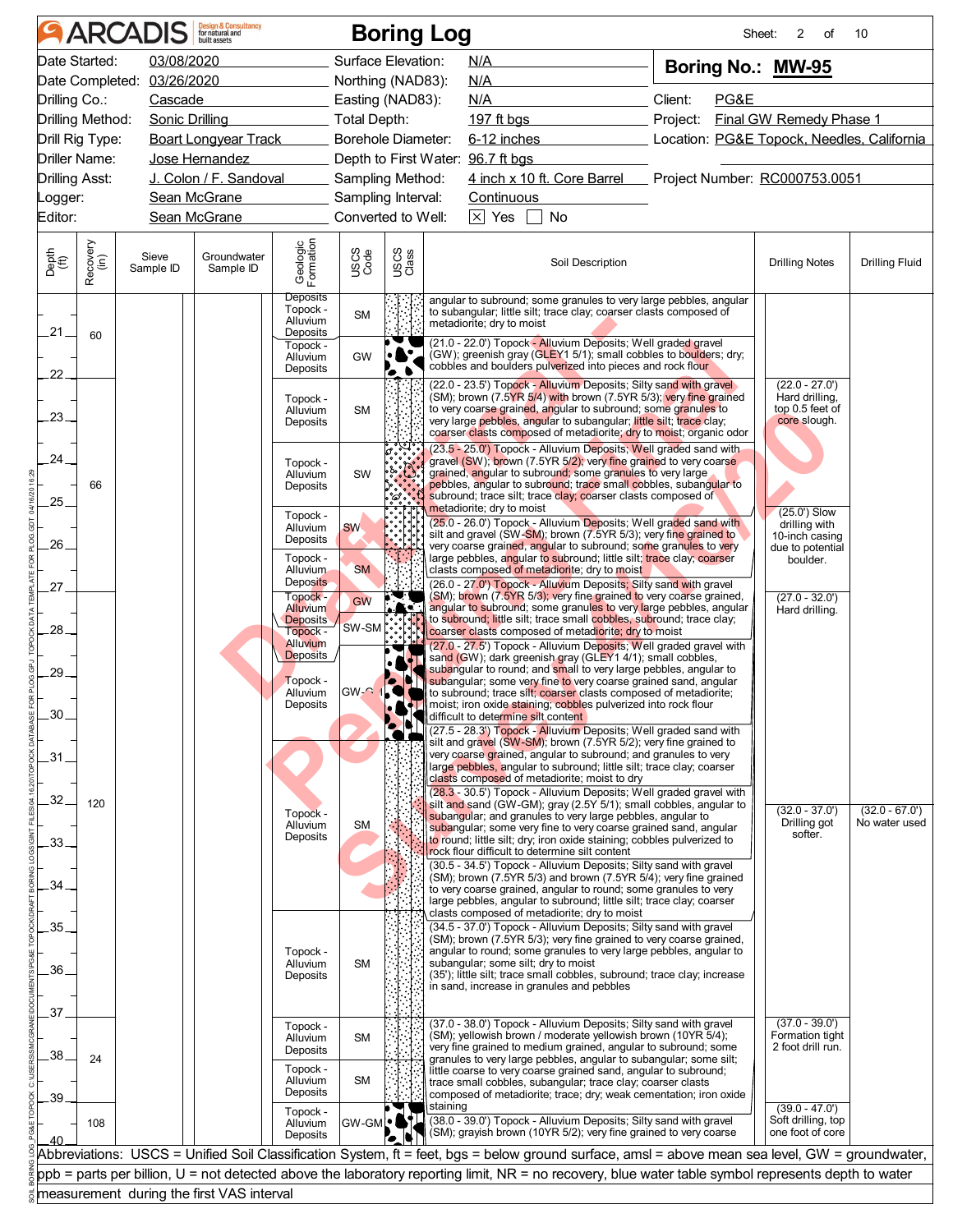|               |                  | <b>ARCADIS</b>             | <b>Design &amp; Consultancy</b><br>for natural and |                       |                | <b>Boring Log</b>         |                                                                                                                                                                                                   |          |      | 3<br>Sheet:<br>of                          | 10                    |
|---------------|------------------|----------------------------|----------------------------------------------------|-----------------------|----------------|---------------------------|---------------------------------------------------------------------------------------------------------------------------------------------------------------------------------------------------|----------|------|--------------------------------------------|-----------------------|
|               | Date Started:    | 03/08/2020                 |                                                    |                       |                | Surface Elevation:        | N/A                                                                                                                                                                                               |          |      | Boring No.: MW-95                          |                       |
|               |                  | Date Completed: 03/26/2020 |                                                    |                       |                | Northing (NAD83):         | <b>N/A</b>                                                                                                                                                                                        |          |      |                                            |                       |
|               | Drilling Co.:    | Cascade                    |                                                    |                       |                | Easting (NAD83):          | N/A                                                                                                                                                                                               | Client:  | PG&E |                                            |                       |
|               | Drilling Method: | Sonic Drilling             |                                                    |                       | Total Depth:   |                           | 197 ft bgs                                                                                                                                                                                        | Project: |      | Final GW Remedy Phase 1                    |                       |
|               | Drill Rig Type:  |                            | <b>Boart Longyear Track</b>                        |                       |                | <b>Borehole Diameter:</b> | 6-12 inches                                                                                                                                                                                       |          |      | Location: PG&E Topock, Needles, California |                       |
|               | Driller Name:    |                            | Jose Hernandez                                     |                       |                |                           | Depth to First Water: 96.7 ft bgs                                                                                                                                                                 |          |      |                                            |                       |
|               | Drilling Asst:   |                            | J. Colon / F. Sandoval                             |                       |                | Sampling Method:          | 4 inch x 10 ft. Core Barrel Project Number: RC000753.0051                                                                                                                                         |          |      |                                            |                       |
| _ogger:       |                  |                            | Sean McGrane                                       |                       |                | Sampling Interval:        | Continuous                                                                                                                                                                                        |          |      |                                            |                       |
| Editor:       |                  |                            | Sean McGrane                                       |                       |                | Converted to Well:        | $\overline{\times}$ Yes<br>No                                                                                                                                                                     |          |      |                                            |                       |
| Depth<br>(ft) | Recovery<br>(in) | Sieve<br>Sample ID         | Groundwater<br>Sample ID                           | Geologic<br>Formation | USCS<br>Code   | USCS<br>Class             | Soil Description                                                                                                                                                                                  |          |      | <b>Drilling Notes</b>                      | <b>Drilling Fluid</b> |
| .41.          |                  |                            |                                                    | Topock -<br>Alluvium  | SW             |                           | grained, angular to round; some granules to large pebbles,<br>angular to subround; little silt; trace clay; coarser clasts composed<br>of metadiorite; dry; weak cementation; iron oxide staining |          |      | slough.                                    |                       |
|               |                  |                            |                                                    | Deposits              |                | $\cdot \sigma \cdot$      | (39.0 - 40.0') Topock - Alluvium Deposits; Well graded gravel with<br>silt and sand (GW-GM); brown (7.5YR 5/3); granules to very large                                                            |          |      |                                            |                       |
|               |                  |                            |                                                    |                       |                |                           | pebbles, angular to subround; some very fine to very coarse                                                                                                                                       |          |      |                                            |                       |
| $-42-$        |                  |                            |                                                    |                       |                |                           | grained sand, angular to subround; little silt; trace clay; coarser<br>clasts composed of metadiorite; moist to dry                                                                               |          |      |                                            |                       |
|               |                  |                            |                                                    | Topock -              |                |                           | (40.0 - 41.5') Topock - Alluvium Deposits; Well graded sand with<br>gravel (SW); brown (7.5YR 4/3); very fine grained to very coarse                                                              |          |      |                                            |                       |
| $-43-$        |                  |                            |                                                    | Alluvium<br>Deposits  | <b>ML</b>      |                           | grained, angular to round; some granules to large pebbles,<br>angular to subround; trace silt; trace clay; coarser clasts                                                                         |          |      |                                            |                       |
|               | 108              |                            |                                                    |                       |                |                           | composed of metadiorite; moist to dry                                                                                                                                                             |          |      |                                            |                       |
| 44_           |                  |                            |                                                    |                       |                |                           | (41.5 - 44.5') Topock - Alluvium Deposits; Silt with sand (ML);<br>brown (10YR 5/3); no plasticity; some granules to large pebbles,                                                               |          |      |                                            |                       |
|               |                  |                            |                                                    |                       |                |                           | angular to subround; some very fine to very coarse grained sand,<br>angular to subround; trace clay; coarser clasts composed of                                                                   |          |      |                                            |                       |
| .45.          |                  |                            |                                                    |                       |                |                           | metadiorite; dry; weak cementation                                                                                                                                                                |          |      |                                            |                       |
|               |                  |                            |                                                    |                       |                |                           | (44.5 - 48.0') Topock - Alluvium Deposits; Well graded sand with<br>silt and gravel (SW-SM); brown (7.5YR 5/3); very fine grained to                                                              |          |      |                                            |                       |
| .46.          |                  |                            |                                                    | Topock -<br>Alluvium  | SW-SM          |                           | very coarse grained, angular to subround; some granules to very<br>large pebbles, angular to subround; little silt; trace clay; coarser                                                           |          |      |                                            |                       |
|               |                  |                            |                                                    | <b>Deposits</b>       |                |                           | clasts composed of metadiorite; moist to dry; iron oxide staining                                                                                                                                 |          |      |                                            |                       |
| 47            |                  |                            |                                                    |                       |                |                           | (46.5') boulders; dry; trace boulder subround pulverized into rock<br>flour                                                                                                                       |          |      | $(47.0 - 56.0')$                           |                       |
|               |                  |                            |                                                    |                       |                |                           |                                                                                                                                                                                                   |          |      | Got tight at 56<br>ft. tripped out         |                       |
| .48.          |                  |                            |                                                    |                       |                |                           | (48.0 - 49.0') Topock - Alluvium Deposits; Silty sand with gravel                                                                                                                                 |          |      | core barrel. top                           |                       |
|               |                  |                            |                                                    | Topock -<br>Alluvium  | <b>SM</b>      |                           | (SM); grayish brown (10YR 5/2); very fine grained to very coarse                                                                                                                                  |          |      | 0.5 ft slough.                             |                       |
| .49.          |                  |                            |                                                    | <b>Deposits</b>       |                |                           | grained, angular to subround; some granules to very large<br>pebbles, angular to subround; little silt; trace clay; coarser clasts                                                                |          |      |                                            |                       |
|               |                  |                            |                                                    |                       |                |                           | composed of metadiorite; dry; boulder pulverized into rock flour<br>(49.0 - 51.0') Topock - Alluvium Deposits; Silty sand with gravel                                                             |          |      |                                            |                       |
| 50            |                  |                            |                                                    | Topock -<br>Alluvium  | <b>SM</b>      |                           | (SM); brown (7.5YR 5/3); very fine grained to very coarse grained,                                                                                                                                |          |      | $(50.0')$ Hard                             |                       |
|               |                  |                            |                                                    | <b>Deposits</b>       |                |                           | angular to subround; some granules to large pebbles, angular to<br>subround; some silt; trace clay; coarser clasts composed of                                                                    |          |      | drilling.                                  |                       |
| .51.          |                  |                            |                                                    |                       |                |                           | metadiorite; moist; weak cementation; iron oxide staining                                                                                                                                         |          |      |                                            |                       |
|               | 114              |                            |                                                    | Topock -<br>Alluvium  | SW             | $\boldsymbol{c}$ .        | (51.0 - 52.0') Topock - Alluvium Deposits; Well graded sand with<br>gravel (SW); brown (7.5YR 5/3); very fine grained to very coarse                                                              |          |      |                                            |                       |
| .52.          |                  |                            |                                                    | Deposits              |                |                           | grained, angular to subround; some granules to very large<br>pebbles, angular to subround; trace silt; trace clay; coarser clasts                                                                 |          |      |                                            |                       |
|               |                  |                            |                                                    |                       |                |                           | composed of metadiorite; dry                                                                                                                                                                      |          |      |                                            |                       |
| .53.          |                  |                            |                                                    | Topock -              |                |                           | (52.0 - 54.3') Topock - Alluvium Deposits; Silty sand with gravel<br>(SM); brown (7.5YR 5/3); very fine grained to very coarse grained,                                                           |          |      |                                            |                       |
|               |                  |                            |                                                    | Alluvium<br>Deposits  | <b>SM</b>      |                           | angular to subround; some granules to large pebbles, angular to<br>subround; some silt; trace clay; coarser clasts composed of                                                                    |          |      |                                            |                       |
| .54.          |                  |                            |                                                    |                       |                |                           | metadiorite; moist; weak cementation<br>(53'); some granules to very large pebbles, angular to subround;                                                                                          |          |      |                                            |                       |
|               |                  |                            |                                                    | Topock -              |                |                           | little silt; increase in sand, no clay                                                                                                                                                            |          |      | $(54.0')$ Hard<br>Drilling.                |                       |
| .55.          |                  |                            |                                                    | Alluvium              | SW             |                           | (54.3 - 55.3') Topock - Alluvium Deposits; Well graded sand with<br>gravel (SW); brown (7.5YR 5/3); very fine grained to very coarse                                                              |          |      |                                            |                       |
|               |                  |                            |                                                    | Deposits<br>Topock -  |                |                           | grained, angular to subround; some granules to very large<br>pebbles, angular to subround; trace silt; coarser clasts composed                                                                    |          |      |                                            |                       |
| .56.          |                  |                            |                                                    | Alluvium<br>Deposits  | SM             |                           | of metadiorite; strong cementation                                                                                                                                                                |          |      |                                            |                       |
|               |                  |                            |                                                    |                       |                |                           | (55.3 - 56.0') Topock - Alluvium Deposits; Silty sand with gravel<br>(SM); brown (10YR 5/3); very fine grained to very coarse grained,                                                            |          |      | $(56.0 - 67.0')$<br>Normal drilling,       |                       |
| .57           |                  |                            |                                                    |                       |                |                           | angular to subround; some silt; little granules to large pebbles,<br>angular to subround; trace clay; coarser clasts composed of                                                                  |          |      | interbedded                                |                       |
|               |                  |                            |                                                    |                       |                |                           | metadiorite; dry; weak cementation; iron oxide staining                                                                                                                                           |          |      | moist and dry<br>layers.                   |                       |
| .58.          |                  |                            |                                                    | Topock -              |                |                           | (56.0 - 67.0') Topock - Alluvium Deposits; Well graded sand with<br>silt and gravel (SW-SM); brown (7.5YR 5/3); very fine grained to                                                              |          |      |                                            |                       |
|               | 132              |                            |                                                    | Alluvium<br>Deposits  | $SW-SM$ $\sim$ |                           | very coarse grained, angular to subround; and granules to very<br>large pebbles, angular to subround; little silt; coarser clasts                                                                 |          |      |                                            |                       |
|               |                  |                            |                                                    |                       |                |                           | composed of metadiorite; dry to moist                                                                                                                                                             |          |      |                                            |                       |
| .59.          |                  |                            |                                                    |                       |                |                           | (59') brown (7.5YR 5/2); weak cementation; iron oxide staining                                                                                                                                    |          |      |                                            |                       |
|               |                  |                            |                                                    |                       |                |                           |                                                                                                                                                                                                   |          |      |                                            |                       |
|               |                  |                            |                                                    |                       |                |                           | Abbreviations: USCS = Unified Soil Classification System, ft = feet, bgs = below ground surface, amsl = above mean sea level, GW = groundwater,                                                   |          |      |                                            |                       |
|               |                  |                            |                                                    |                       |                |                           | ppb = parts per billion, U = not detected above the laboratory reporting limit, NR = no recovery, blue water table symbol represents depth to water                                               |          |      |                                            |                       |
|               |                  |                            |                                                    |                       |                |                           |                                                                                                                                                                                                   |          |      |                                            |                       |
|               |                  |                            | measurement during the first VAS interval          |                       |                |                           |                                                                                                                                                                                                   |          |      |                                            |                       |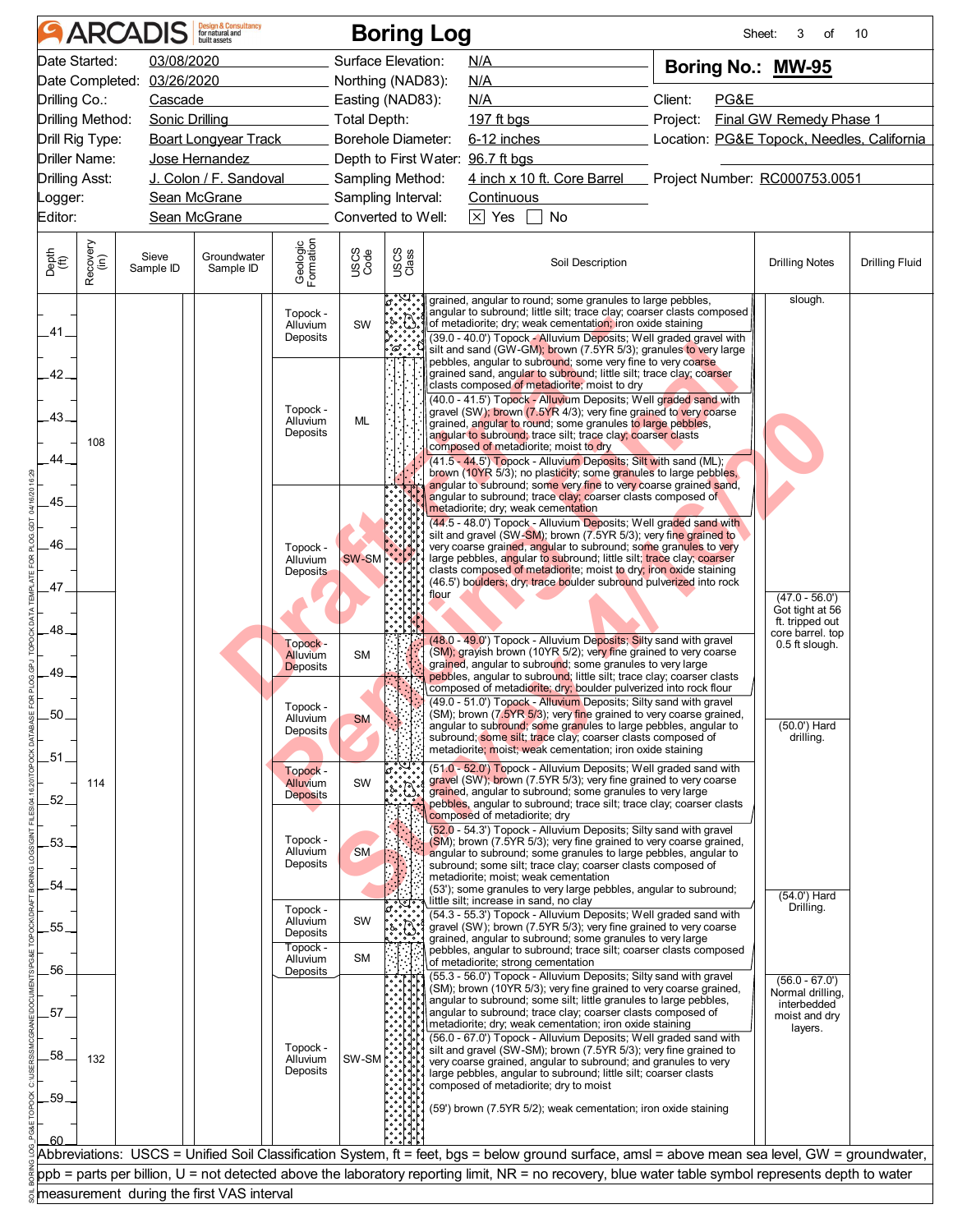| Date Started:<br>03/08/2020<br>Surface Elevation:<br>N/A<br>Boring No.: MW-95<br>Date Completed: 03/26/2020<br>Northing (NAD83):<br>N/A<br>Client:<br>Drilling Co.:<br>PG&E<br>Cascade<br>Easting (NAD83):<br>N/A<br>Drilling Method:<br><b>Final GW Remedy Phase 1</b><br>Sonic Drilling<br>Total Depth:<br>197 ft bgs<br>Project:<br><b>Boart Longyear Track</b><br>Borehole Diameter:<br>6-12 inches<br>Drill Rig Type:<br>Depth to First Water: 96.7 ft bgs<br>Driller Name:<br>Jose Hernandez<br>4 inch x 10 ft. Core Barrel Project Number: RC000753.0051<br>J. Colon / F. Sandoval<br>Sampling Method:<br>Sampling Interval:<br>Sean McGrane<br><b>Continuous</b><br>Converted to Well:<br>$\times$ Yes<br>Sean McGrane<br><b>No</b><br>Geologic<br>Formation<br>Recovery<br>(in)<br>USCS<br>Code<br>USCS<br>Class<br>Groundwater<br>Sieve<br><b>Drilling Fluid</b><br>Soil Description<br><b>Drilling Notes</b><br>Sample ID<br>Sample ID<br>(61.5'); and granules to large pebbles, angular to subround<br>Topock -<br>SW-SM<br>132<br>Alluvium<br>Deposits<br>64.<br>(64'); and granules to very large pebbles, angular to subround;<br>trace small cobbles, subround<br>66.<br>(67.0 - 69.0') Topock - Alluvium Deposits; Silty sand with gravel<br>$(67.0 - 77.0')$<br>$(67.0 - 107.0')$<br>(SM); brown (7.5YR 5/3); very fine grained to very coarse grained,<br>Normal Drilling.<br>No water used<br>angular to subround; some granules to very large pebbles, angular<br>Topock -<br>68.<br>Alluvium<br><b>SM</b><br>to subround; little silt; trace clay; coarser clasts composed of<br>metadiorite; dry to moist<br><b>Deposits</b><br>(69.0 - 70.5') Topock - Alluvium Deposits; Well graded sand with<br>silt and gravel (SW-SM); brown (7.5YR 5/3); very fine grained to<br>Topock -<br><b>SM</b><br>very coarse grained, angular to subround; some granules to large<br>Alluvium<br>SW-SM<br>70<br>pebbles, angular to subround; little silt; trace clay; coarser clasts<br>Deposits<br>composed of metadiorite; dry to moist<br>(69.5') Silty sand with gravel (SM); gray / light brownish gray (5YR<br>Topock -<br>6/1); dry; weak cementation; 0.4 foot lens<br><b>SM</b><br>Alluvium<br>(70.5 - 71.3') Topock - Alluvium Deposits; Silty sand with gravel<br><b>Deposits</b><br>(SM); pinkish gray (7.5YR 6/2); very fine grained to very coarse<br>grained, angular to subround; little granules to large pebbles,<br>72.<br>120<br>angular to subround; little silt; trace clay; dry to moist; weak<br>cementation<br>(71.3 - 78.0') Topock - Alluvium Deposits; Well graded sand with<br>silt and gravel (SW-SM); brown (7.5YR 5/3); very fine grained to<br>73<br>very coarse grained, angular to subround; some granules to very<br>large pebbles, angular to subangular; little silt; trace clay; coarser<br>clasts composed of metadiorite; dry to moist<br>74<br>(73.5'); some granules to large pebbles, angular to subangular<br>Topock -<br>SW-SM<br>Alluvium<br>75.<br>Deposits<br>(75'); some granules to very large pebbles, angular to subangular<br>(75.5'); some granules to large pebbles, angular to subangular;<br>.76.<br>weak cementation<br>.77<br>$(77.0 - 82.0')$<br>(77'); some granules to very large pebbles, angular to subround;<br>Normal Drilling,<br>moist; weak cementation<br>stopped at 82 ft<br>78.<br>core barrel full<br>(78.0 - 80.0') Topock - Alluvium Deposits; Well graded gravel with<br>with slough.<br>sand (GW); grayish brown (2.5Y 5/2); granules to very large<br>60<br>pebbles, angular to subangular; some very fine to very coarse<br>Topock -<br>79<br><b>GW</b><br>grained sand, angular to subround; little small cobbles,<br>Alluvium<br>subangular; coarser clasts composed of metadiorite; dry; iron<br>Deposits<br>oxide staining; pebbles and cobbles pulverized into rock flour<br>cannot determine silt content<br>ppb = parts per billion, U = not detected above the laboratory reporting limit, NR = no recovery, blue water table symbol represents depth to water<br>measurement during the first VAS interval |                                  | <b>ARCADIS</b> | <b>Design &amp; Consultancy</b><br>for natural and |  | <b>Boring Log</b> |  | Sheet: | οf | 10 |
|--------------------------------------------------------------------------------------------------------------------------------------------------------------------------------------------------------------------------------------------------------------------------------------------------------------------------------------------------------------------------------------------------------------------------------------------------------------------------------------------------------------------------------------------------------------------------------------------------------------------------------------------------------------------------------------------------------------------------------------------------------------------------------------------------------------------------------------------------------------------------------------------------------------------------------------------------------------------------------------------------------------------------------------------------------------------------------------------------------------------------------------------------------------------------------------------------------------------------------------------------------------------------------------------------------------------------------------------------------------------------------------------------------------------------------------------------------------------------------------------------------------------------------------------------------------------------------------------------------------------------------------------------------------------------------------------------------------------------------------------------------------------------------------------------------------------------------------------------------------------------------------------------------------------------------------------------------------------------------------------------------------------------------------------------------------------------------------------------------------------------------------------------------------------------------------------------------------------------------------------------------------------------------------------------------------------------------------------------------------------------------------------------------------------------------------------------------------------------------------------------------------------------------------------------------------------------------------------------------------------------------------------------------------------------------------------------------------------------------------------------------------------------------------------------------------------------------------------------------------------------------------------------------------------------------------------------------------------------------------------------------------------------------------------------------------------------------------------------------------------------------------------------------------------------------------------------------------------------------------------------------------------------------------------------------------------------------------------------------------------------------------------------------------------------------------------------------------------------------------------------------------------------------------------------------------------------------------------------------------------------------------------------------------------------------------------------------------------------------------------------------------------------------------------------------------------------------------------------------------------------------------------------------------------------------------------------------------------------------------------------------------------------------------------------------------------------------------------------------------|----------------------------------|----------------|----------------------------------------------------|--|-------------------|--|--------|----|----|
| Location: PG&E Topock, Needles, California<br>Abbreviations: USCS = Unified Soil Classification System, ft = feet, bgs = below ground surface, amsl = above mean sea level, GW = groundwater,                                                                                                                                                                                                                                                                                                                                                                                                                                                                                                                                                                                                                                                                                                                                                                                                                                                                                                                                                                                                                                                                                                                                                                                                                                                                                                                                                                                                                                                                                                                                                                                                                                                                                                                                                                                                                                                                                                                                                                                                                                                                                                                                                                                                                                                                                                                                                                                                                                                                                                                                                                                                                                                                                                                                                                                                                                                                                                                                                                                                                                                                                                                                                                                                                                                                                                                                                                                                                                                                                                                                                                                                                                                                                                                                                                                                                                                                                                                |                                  |                |                                                    |  |                   |  |        |    |    |
|                                                                                                                                                                                                                                                                                                                                                                                                                                                                                                                                                                                                                                                                                                                                                                                                                                                                                                                                                                                                                                                                                                                                                                                                                                                                                                                                                                                                                                                                                                                                                                                                                                                                                                                                                                                                                                                                                                                                                                                                                                                                                                                                                                                                                                                                                                                                                                                                                                                                                                                                                                                                                                                                                                                                                                                                                                                                                                                                                                                                                                                                                                                                                                                                                                                                                                                                                                                                                                                                                                                                                                                                                                                                                                                                                                                                                                                                                                                                                                                                                                                                                                              |                                  |                |                                                    |  |                   |  |        |    |    |
|                                                                                                                                                                                                                                                                                                                                                                                                                                                                                                                                                                                                                                                                                                                                                                                                                                                                                                                                                                                                                                                                                                                                                                                                                                                                                                                                                                                                                                                                                                                                                                                                                                                                                                                                                                                                                                                                                                                                                                                                                                                                                                                                                                                                                                                                                                                                                                                                                                                                                                                                                                                                                                                                                                                                                                                                                                                                                                                                                                                                                                                                                                                                                                                                                                                                                                                                                                                                                                                                                                                                                                                                                                                                                                                                                                                                                                                                                                                                                                                                                                                                                                              |                                  |                |                                                    |  |                   |  |        |    |    |
|                                                                                                                                                                                                                                                                                                                                                                                                                                                                                                                                                                                                                                                                                                                                                                                                                                                                                                                                                                                                                                                                                                                                                                                                                                                                                                                                                                                                                                                                                                                                                                                                                                                                                                                                                                                                                                                                                                                                                                                                                                                                                                                                                                                                                                                                                                                                                                                                                                                                                                                                                                                                                                                                                                                                                                                                                                                                                                                                                                                                                                                                                                                                                                                                                                                                                                                                                                                                                                                                                                                                                                                                                                                                                                                                                                                                                                                                                                                                                                                                                                                                                                              |                                  |                |                                                    |  |                   |  |        |    |    |
|                                                                                                                                                                                                                                                                                                                                                                                                                                                                                                                                                                                                                                                                                                                                                                                                                                                                                                                                                                                                                                                                                                                                                                                                                                                                                                                                                                                                                                                                                                                                                                                                                                                                                                                                                                                                                                                                                                                                                                                                                                                                                                                                                                                                                                                                                                                                                                                                                                                                                                                                                                                                                                                                                                                                                                                                                                                                                                                                                                                                                                                                                                                                                                                                                                                                                                                                                                                                                                                                                                                                                                                                                                                                                                                                                                                                                                                                                                                                                                                                                                                                                                              |                                  |                |                                                    |  |                   |  |        |    |    |
|                                                                                                                                                                                                                                                                                                                                                                                                                                                                                                                                                                                                                                                                                                                                                                                                                                                                                                                                                                                                                                                                                                                                                                                                                                                                                                                                                                                                                                                                                                                                                                                                                                                                                                                                                                                                                                                                                                                                                                                                                                                                                                                                                                                                                                                                                                                                                                                                                                                                                                                                                                                                                                                                                                                                                                                                                                                                                                                                                                                                                                                                                                                                                                                                                                                                                                                                                                                                                                                                                                                                                                                                                                                                                                                                                                                                                                                                                                                                                                                                                                                                                                              |                                  |                |                                                    |  |                   |  |        |    |    |
|                                                                                                                                                                                                                                                                                                                                                                                                                                                                                                                                                                                                                                                                                                                                                                                                                                                                                                                                                                                                                                                                                                                                                                                                                                                                                                                                                                                                                                                                                                                                                                                                                                                                                                                                                                                                                                                                                                                                                                                                                                                                                                                                                                                                                                                                                                                                                                                                                                                                                                                                                                                                                                                                                                                                                                                                                                                                                                                                                                                                                                                                                                                                                                                                                                                                                                                                                                                                                                                                                                                                                                                                                                                                                                                                                                                                                                                                                                                                                                                                                                                                                                              | <b>Drilling Asst:</b>            |                |                                                    |  |                   |  |        |    |    |
|                                                                                                                                                                                                                                                                                                                                                                                                                                                                                                                                                                                                                                                                                                                                                                                                                                                                                                                                                                                                                                                                                                                                                                                                                                                                                                                                                                                                                                                                                                                                                                                                                                                                                                                                                                                                                                                                                                                                                                                                                                                                                                                                                                                                                                                                                                                                                                                                                                                                                                                                                                                                                                                                                                                                                                                                                                                                                                                                                                                                                                                                                                                                                                                                                                                                                                                                                                                                                                                                                                                                                                                                                                                                                                                                                                                                                                                                                                                                                                                                                                                                                                              | _ogger:                          |                |                                                    |  |                   |  |        |    |    |
|                                                                                                                                                                                                                                                                                                                                                                                                                                                                                                                                                                                                                                                                                                                                                                                                                                                                                                                                                                                                                                                                                                                                                                                                                                                                                                                                                                                                                                                                                                                                                                                                                                                                                                                                                                                                                                                                                                                                                                                                                                                                                                                                                                                                                                                                                                                                                                                                                                                                                                                                                                                                                                                                                                                                                                                                                                                                                                                                                                                                                                                                                                                                                                                                                                                                                                                                                                                                                                                                                                                                                                                                                                                                                                                                                                                                                                                                                                                                                                                                                                                                                                              | Editor:                          |                |                                                    |  |                   |  |        |    |    |
|                                                                                                                                                                                                                                                                                                                                                                                                                                                                                                                                                                                                                                                                                                                                                                                                                                                                                                                                                                                                                                                                                                                                                                                                                                                                                                                                                                                                                                                                                                                                                                                                                                                                                                                                                                                                                                                                                                                                                                                                                                                                                                                                                                                                                                                                                                                                                                                                                                                                                                                                                                                                                                                                                                                                                                                                                                                                                                                                                                                                                                                                                                                                                                                                                                                                                                                                                                                                                                                                                                                                                                                                                                                                                                                                                                                                                                                                                                                                                                                                                                                                                                              | Depth<br>(ft)                    |                |                                                    |  |                   |  |        |    |    |
|                                                                                                                                                                                                                                                                                                                                                                                                                                                                                                                                                                                                                                                                                                                                                                                                                                                                                                                                                                                                                                                                                                                                                                                                                                                                                                                                                                                                                                                                                                                                                                                                                                                                                                                                                                                                                                                                                                                                                                                                                                                                                                                                                                                                                                                                                                                                                                                                                                                                                                                                                                                                                                                                                                                                                                                                                                                                                                                                                                                                                                                                                                                                                                                                                                                                                                                                                                                                                                                                                                                                                                                                                                                                                                                                                                                                                                                                                                                                                                                                                                                                                                              | .61.<br>$.62-$<br>$-63-$<br>.65. |                |                                                    |  |                   |  |        |    |    |
|                                                                                                                                                                                                                                                                                                                                                                                                                                                                                                                                                                                                                                                                                                                                                                                                                                                                                                                                                                                                                                                                                                                                                                                                                                                                                                                                                                                                                                                                                                                                                                                                                                                                                                                                                                                                                                                                                                                                                                                                                                                                                                                                                                                                                                                                                                                                                                                                                                                                                                                                                                                                                                                                                                                                                                                                                                                                                                                                                                                                                                                                                                                                                                                                                                                                                                                                                                                                                                                                                                                                                                                                                                                                                                                                                                                                                                                                                                                                                                                                                                                                                                              | .67<br>.69.                      |                |                                                    |  |                   |  |        |    |    |
|                                                                                                                                                                                                                                                                                                                                                                                                                                                                                                                                                                                                                                                                                                                                                                                                                                                                                                                                                                                                                                                                                                                                                                                                                                                                                                                                                                                                                                                                                                                                                                                                                                                                                                                                                                                                                                                                                                                                                                                                                                                                                                                                                                                                                                                                                                                                                                                                                                                                                                                                                                                                                                                                                                                                                                                                                                                                                                                                                                                                                                                                                                                                                                                                                                                                                                                                                                                                                                                                                                                                                                                                                                                                                                                                                                                                                                                                                                                                                                                                                                                                                                              |                                  |                |                                                    |  |                   |  |        |    |    |
|                                                                                                                                                                                                                                                                                                                                                                                                                                                                                                                                                                                                                                                                                                                                                                                                                                                                                                                                                                                                                                                                                                                                                                                                                                                                                                                                                                                                                                                                                                                                                                                                                                                                                                                                                                                                                                                                                                                                                                                                                                                                                                                                                                                                                                                                                                                                                                                                                                                                                                                                                                                                                                                                                                                                                                                                                                                                                                                                                                                                                                                                                                                                                                                                                                                                                                                                                                                                                                                                                                                                                                                                                                                                                                                                                                                                                                                                                                                                                                                                                                                                                                              |                                  |                |                                                    |  |                   |  |        |    |    |
|                                                                                                                                                                                                                                                                                                                                                                                                                                                                                                                                                                                                                                                                                                                                                                                                                                                                                                                                                                                                                                                                                                                                                                                                                                                                                                                                                                                                                                                                                                                                                                                                                                                                                                                                                                                                                                                                                                                                                                                                                                                                                                                                                                                                                                                                                                                                                                                                                                                                                                                                                                                                                                                                                                                                                                                                                                                                                                                                                                                                                                                                                                                                                                                                                                                                                                                                                                                                                                                                                                                                                                                                                                                                                                                                                                                                                                                                                                                                                                                                                                                                                                              |                                  |                |                                                    |  |                   |  |        |    |    |
|                                                                                                                                                                                                                                                                                                                                                                                                                                                                                                                                                                                                                                                                                                                                                                                                                                                                                                                                                                                                                                                                                                                                                                                                                                                                                                                                                                                                                                                                                                                                                                                                                                                                                                                                                                                                                                                                                                                                                                                                                                                                                                                                                                                                                                                                                                                                                                                                                                                                                                                                                                                                                                                                                                                                                                                                                                                                                                                                                                                                                                                                                                                                                                                                                                                                                                                                                                                                                                                                                                                                                                                                                                                                                                                                                                                                                                                                                                                                                                                                                                                                                                              |                                  |                |                                                    |  |                   |  |        |    |    |
|                                                                                                                                                                                                                                                                                                                                                                                                                                                                                                                                                                                                                                                                                                                                                                                                                                                                                                                                                                                                                                                                                                                                                                                                                                                                                                                                                                                                                                                                                                                                                                                                                                                                                                                                                                                                                                                                                                                                                                                                                                                                                                                                                                                                                                                                                                                                                                                                                                                                                                                                                                                                                                                                                                                                                                                                                                                                                                                                                                                                                                                                                                                                                                                                                                                                                                                                                                                                                                                                                                                                                                                                                                                                                                                                                                                                                                                                                                                                                                                                                                                                                                              |                                  |                |                                                    |  |                   |  |        |    |    |
|                                                                                                                                                                                                                                                                                                                                                                                                                                                                                                                                                                                                                                                                                                                                                                                                                                                                                                                                                                                                                                                                                                                                                                                                                                                                                                                                                                                                                                                                                                                                                                                                                                                                                                                                                                                                                                                                                                                                                                                                                                                                                                                                                                                                                                                                                                                                                                                                                                                                                                                                                                                                                                                                                                                                                                                                                                                                                                                                                                                                                                                                                                                                                                                                                                                                                                                                                                                                                                                                                                                                                                                                                                                                                                                                                                                                                                                                                                                                                                                                                                                                                                              |                                  |                |                                                    |  |                   |  |        |    |    |
|                                                                                                                                                                                                                                                                                                                                                                                                                                                                                                                                                                                                                                                                                                                                                                                                                                                                                                                                                                                                                                                                                                                                                                                                                                                                                                                                                                                                                                                                                                                                                                                                                                                                                                                                                                                                                                                                                                                                                                                                                                                                                                                                                                                                                                                                                                                                                                                                                                                                                                                                                                                                                                                                                                                                                                                                                                                                                                                                                                                                                                                                                                                                                                                                                                                                                                                                                                                                                                                                                                                                                                                                                                                                                                                                                                                                                                                                                                                                                                                                                                                                                                              |                                  |                |                                                    |  |                   |  |        |    |    |
|                                                                                                                                                                                                                                                                                                                                                                                                                                                                                                                                                                                                                                                                                                                                                                                                                                                                                                                                                                                                                                                                                                                                                                                                                                                                                                                                                                                                                                                                                                                                                                                                                                                                                                                                                                                                                                                                                                                                                                                                                                                                                                                                                                                                                                                                                                                                                                                                                                                                                                                                                                                                                                                                                                                                                                                                                                                                                                                                                                                                                                                                                                                                                                                                                                                                                                                                                                                                                                                                                                                                                                                                                                                                                                                                                                                                                                                                                                                                                                                                                                                                                                              |                                  |                |                                                    |  |                   |  |        |    |    |
|                                                                                                                                                                                                                                                                                                                                                                                                                                                                                                                                                                                                                                                                                                                                                                                                                                                                                                                                                                                                                                                                                                                                                                                                                                                                                                                                                                                                                                                                                                                                                                                                                                                                                                                                                                                                                                                                                                                                                                                                                                                                                                                                                                                                                                                                                                                                                                                                                                                                                                                                                                                                                                                                                                                                                                                                                                                                                                                                                                                                                                                                                                                                                                                                                                                                                                                                                                                                                                                                                                                                                                                                                                                                                                                                                                                                                                                                                                                                                                                                                                                                                                              |                                  |                |                                                    |  |                   |  |        |    |    |
|                                                                                                                                                                                                                                                                                                                                                                                                                                                                                                                                                                                                                                                                                                                                                                                                                                                                                                                                                                                                                                                                                                                                                                                                                                                                                                                                                                                                                                                                                                                                                                                                                                                                                                                                                                                                                                                                                                                                                                                                                                                                                                                                                                                                                                                                                                                                                                                                                                                                                                                                                                                                                                                                                                                                                                                                                                                                                                                                                                                                                                                                                                                                                                                                                                                                                                                                                                                                                                                                                                                                                                                                                                                                                                                                                                                                                                                                                                                                                                                                                                                                                                              |                                  |                |                                                    |  |                   |  |        |    |    |
|                                                                                                                                                                                                                                                                                                                                                                                                                                                                                                                                                                                                                                                                                                                                                                                                                                                                                                                                                                                                                                                                                                                                                                                                                                                                                                                                                                                                                                                                                                                                                                                                                                                                                                                                                                                                                                                                                                                                                                                                                                                                                                                                                                                                                                                                                                                                                                                                                                                                                                                                                                                                                                                                                                                                                                                                                                                                                                                                                                                                                                                                                                                                                                                                                                                                                                                                                                                                                                                                                                                                                                                                                                                                                                                                                                                                                                                                                                                                                                                                                                                                                                              |                                  |                |                                                    |  |                   |  |        |    |    |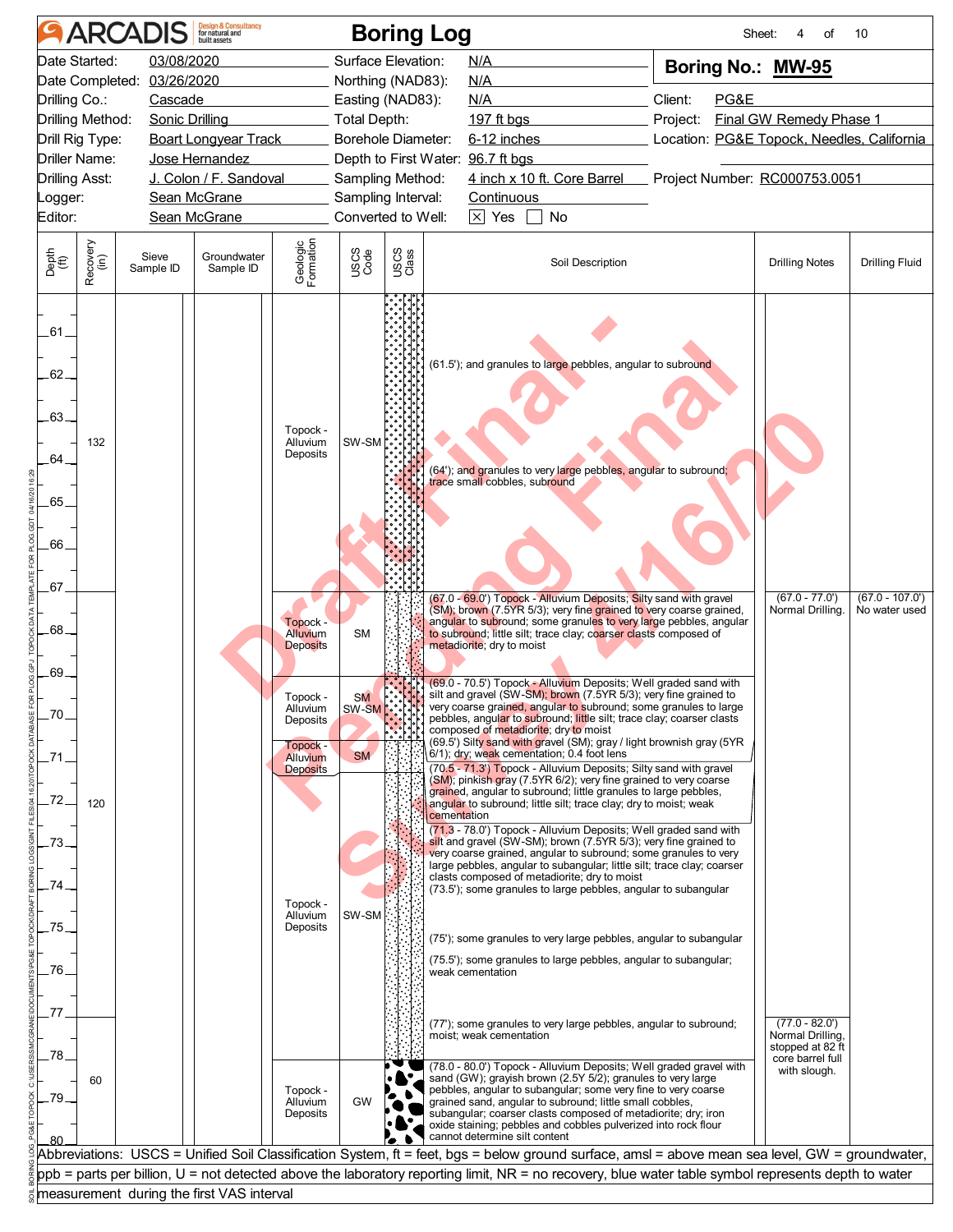|               |                       | <b>ARCADIS</b>             | <b>Design &amp; Consultancy</b><br>for natural and          |                                              |                    |                          | <b>Boring Log</b><br>Sheet:<br>10<br>5<br>of                                                                                                                                                                                                                                                                                                                                                        |
|---------------|-----------------------|----------------------------|-------------------------------------------------------------|----------------------------------------------|--------------------|--------------------------|-----------------------------------------------------------------------------------------------------------------------------------------------------------------------------------------------------------------------------------------------------------------------------------------------------------------------------------------------------------------------------------------------------|
|               | Date Started:         | 03/08/2020                 |                                                             |                                              | Surface Elevation: |                          | N/A<br>Boring No.: MW-95                                                                                                                                                                                                                                                                                                                                                                            |
|               |                       | Date Completed: 03/26/2020 |                                                             |                                              | Northing (NAD83):  |                          | N/A                                                                                                                                                                                                                                                                                                                                                                                                 |
| Drilling Co.: |                       | Cascade                    |                                                             |                                              | Easting (NAD83):   |                          | Client:<br>PG&E<br>N/A                                                                                                                                                                                                                                                                                                                                                                              |
|               | Drilling Method:      | Sonic Drilling             |                                                             |                                              | Total Depth:       |                          | Final GW Remedy Phase 1<br>197 ft bgs<br>Project:                                                                                                                                                                                                                                                                                                                                                   |
|               | Drill Rig Type:       |                            | <b>Boart Longyear Track</b>                                 |                                              | Borehole Diameter: |                          | 6-12 inches<br>Location: PG&E Topock, Needles, California                                                                                                                                                                                                                                                                                                                                           |
|               | Driller Name:         |                            | Jose Hernandez                                              |                                              |                    |                          | Depth to First Water: 96.7 ft bgs                                                                                                                                                                                                                                                                                                                                                                   |
|               | <b>Drilling Asst:</b> |                            | J. Colon / F. Sandoval                                      |                                              | Sampling Method:   |                          | 4 inch x 10 ft. Core Barrel Project Number: RC000753.0051                                                                                                                                                                                                                                                                                                                                           |
| Logger:       |                       |                            | Sean McGrane                                                |                                              | Sampling Interval: |                          | <b>Continuous</b>                                                                                                                                                                                                                                                                                                                                                                                   |
| Editor:       |                       |                            | Sean McGrane                                                |                                              | Converted to Well: |                          | $\boxed{\times}$ Yes $\boxed{\phantom{1}}$<br>No                                                                                                                                                                                                                                                                                                                                                    |
| Depth<br>(ft) | Recovery<br>(in)      | Sieve<br>Sample ID         | Groundwater<br>Sample ID                                    | Geologic<br>Formation                        | USCS<br>Code       | USCS<br>Class            | <b>Drilling Fluid</b><br>Soil Description<br><b>Drilling Notes</b>                                                                                                                                                                                                                                                                                                                                  |
| -81           | 60                    |                            |                                                             | Topock -<br>Alluvium<br>Deposits             | <b>SM</b>          |                          | (80.0 - 82.0') Topock - Alluvium Deposits; Silty sand with gravel<br>(SM); brown (7.5YR 5/3); very fine grained to very coarse grained,<br>angular to subround; some granules to very large pebbles, angular<br>to subround; some silt; trace small cobbles, subangular; moist to<br>dry                                                                                                            |
| 82            |                       |                            |                                                             |                                              |                    |                          |                                                                                                                                                                                                                                                                                                                                                                                                     |
| $-83-$        |                       |                            |                                                             | Topock -                                     |                    |                          | (82.0 - 86.0') Topock - Alluvium Deposits; Well graded sand with<br>$(82.0 - 92.0')$<br>silt and gravel (SW-SM); very fine grained to very coarse grained,<br>Normal Drilling.<br>angular to subround; some granules to very large pebbles, angular<br>to subround; little silt; trace clay; coarser clasts composed of<br>metadiorite; moist                                                       |
| 84.<br>.85    |                       |                            |                                                             | Alluvium<br>Deposits                         | SW-SM              |                          |                                                                                                                                                                                                                                                                                                                                                                                                     |
| .86           |                       |                            |                                                             |                                              |                    |                          | (85.5'); trace small cobbles, angular to subangular<br>(86.0 - 92.0') Topock - Alluvium Deposits; Well graded sand with                                                                                                                                                                                                                                                                             |
| $-87$         | 120                   |                            |                                                             |                                              |                    | °ది ఁ                    | gravel (SW); reddish brown (5YR 5/3); very fine grained to very<br>coarse grained, angular to subround; and granules to very large<br>pebbles, angular to subround; trace silt; trace clay; coarser clasts<br>composed of metadiorite; moist to dry<br>(87'); and granules to large pebbles, angular to subround                                                                                    |
| .88.          |                       |                            |                                                             | Topock -                                     |                    |                          | (88'); and granules to very large pebbles, angular to subangular<br>(88.25') grayish brown (2.5Y 5/2); 0.2 foot lens<br>(88.45') reddish brown (5YR 5/3)                                                                                                                                                                                                                                            |
| .89.<br>.90   |                       |                            |                                                             | Alluvium<br>Deposits                         | SW                 |                          |                                                                                                                                                                                                                                                                                                                                                                                                     |
| .91           |                       |                            |                                                             |                                              |                    |                          |                                                                                                                                                                                                                                                                                                                                                                                                     |
| .92.          |                       |                            |                                                             |                                              |                    |                          |                                                                                                                                                                                                                                                                                                                                                                                                     |
| .93.          |                       |                            |                                                             | Topock -<br>Alluvium<br>Deposits             | <b>SM</b>          |                          | (92.0 - 94.0') Topock - Alluvium Deposits; Silty sand with gravel<br>(SM); brown (7.5YR 5/3); very fine grained to very coarse grained,<br>angular to subround; and granules to very large pebbles, angular<br>to subround; little silt; trace clay; coarser clasts composed of<br>metadiorite; moist<br>(93.5'); little granules to large pebbles, angular to subround;                            |
| .94           |                       |                            |                                                             | Topock -                                     |                    |                          | increase in sand                                                                                                                                                                                                                                                                                                                                                                                    |
| 95.           | 60                    |                            |                                                             | Alluvium<br>Deposits<br>Topock -<br>Alluvium | SW-SM<br><b>GW</b> | $\overline{\phantom{a}}$ | (94.0 - 94.8') Topock - Alluvium Deposits; Well graded sand with<br>silt and gravel (SW-SM); brown (7.5YR 5/2); very fine grained to<br>very coarse grained, angular to subround; some granules to very<br>large pebbles, angular to subround; little silt; trace clay; coarser<br>clasts composed of metadiorite; moist                                                                            |
| .96.          |                       |                            |                                                             | Deposits                                     |                    |                          | (94.8 - 95.0') Topock - Alluvium Deposits; Well graded gravel<br>(GW); (GLEY1 5/3); boulders, subangular; dry; boulders have<br>been pulverized into some rock flour<br>(95.0 - 100.5') Topock - Alluvium Deposits; Silty sand with gravel                                                                                                                                                          |
| .97<br>.98.   |                       |                            | MW-95-                                                      | Topock -<br>Alluvium<br>Deposits             | <b>SM</b>          |                          | (SM); brown (7.5YR 5/3); very fine grained to very coarse grained,<br>(96.8')<br>angular to subround; some silt; little granules to large pebbles,<br>Approximate<br>angular to subangular; trace clay; coarser clasts composed of<br>depth to<br>metadiorite; moist; weak cementation; iron oxide staining<br>groundwater.<br>(97'); little clay; moist to wet; increase in silt, decrease in sand |
| .99.          | 54                    |                            | <b>VAS-97-</b><br>102.0<br>(0.79 ppb)<br>3/10/2020<br>10:17 |                                              |                    |                          | $(97.0 - 102.0')$<br>(98'); trace small to large cobbles, subangular<br>Tight drilling,<br>(98.25'); increase in sand, decrease in silt, no clay<br>core barrel<br>came out hot,<br>bag melted lost                                                                                                                                                                                                 |
| 100           |                       |                            |                                                             |                                              |                    |                          | 0.5 ft in hopper.<br>$(97.1 - 107.0)$                                                                                                                                                                                                                                                                                                                                                               |
|               |                       |                            |                                                             |                                              |                    |                          | (99.75'): trace boulders, subround<br>Abbreviations: USCS = Unified Soil Classification System, ft = feet, bgs = below ground surface, amsl = above mean sea level, GW = groundwater,                                                                                                                                                                                                               |
|               |                       |                            |                                                             |                                              |                    |                          | ppb = parts per billion, U = not detected above the laboratory reporting limit, NR = no recovery, blue water table symbol represents depth to water                                                                                                                                                                                                                                                 |
|               |                       |                            | measurement during the first VAS interval                   |                                              |                    |                          |                                                                                                                                                                                                                                                                                                                                                                                                     |
|               |                       |                            |                                                             |                                              |                    |                          |                                                                                                                                                                                                                                                                                                                                                                                                     |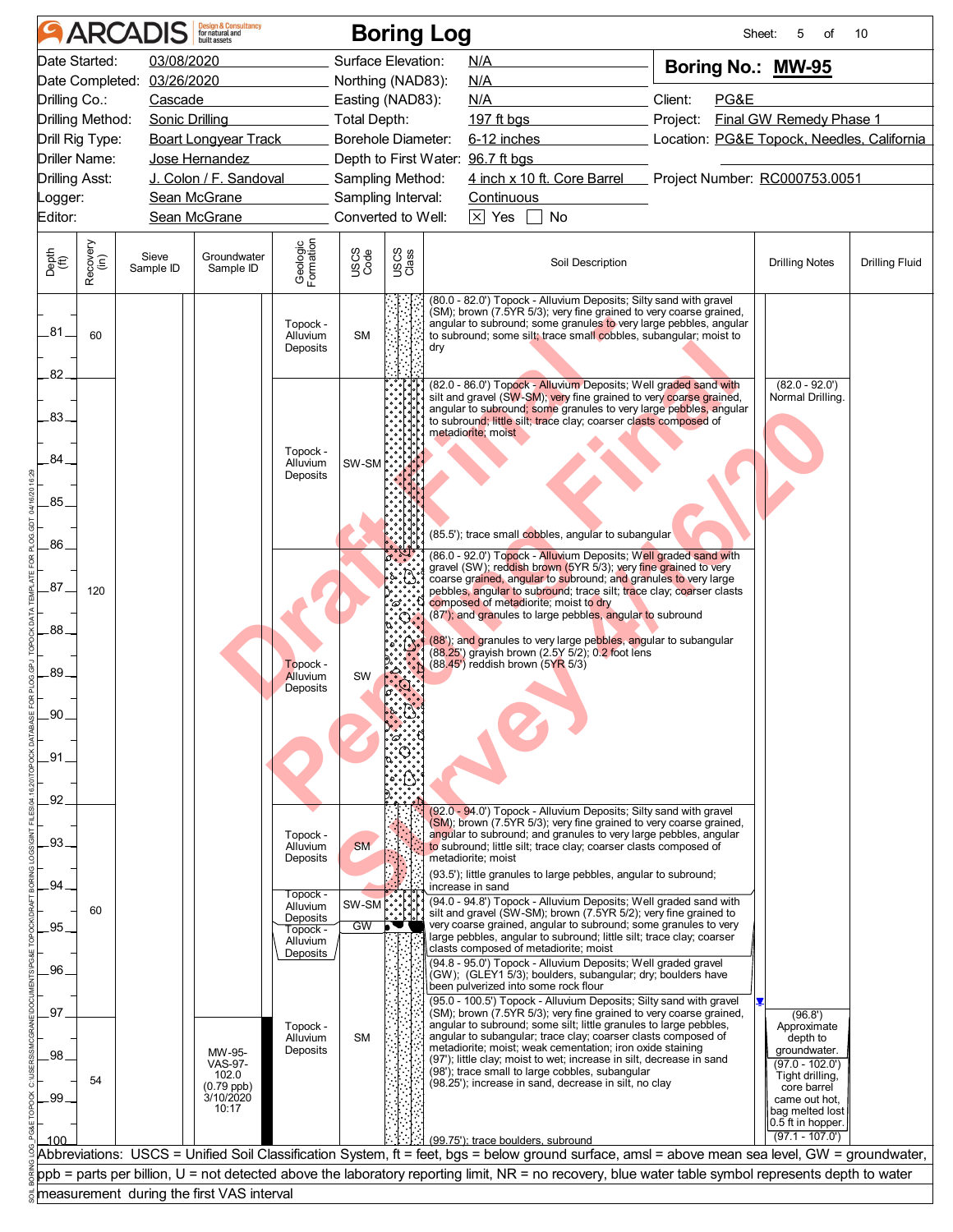| Date Started:<br>03/08/2020<br>Surface Elevation:<br>N/A<br>Boring No.: MW-95<br>Date Completed: 03/26/2020<br>Northing (NAD83):<br><b>N/A</b><br>Client:<br>Drilling Co.:<br>PG&E<br>Cascade<br>Easting (NAD83):<br>N/A<br>Drilling Method:<br>Project:<br>Final GW Remedy Phase 1<br>Sonic Drilling<br>Total Depth:<br>197 ft bgs<br><b>Boart Longyear Track</b><br>Borehole Diameter:<br>6-12 inches<br>Drill Rig Type:<br>Depth to First Water: 96.7 ft bgs<br>Driller Name:<br>Jose Hernandez<br>J. Colon / F. Sandoval<br>4 inch x 10 ft. Core Barrel Project Number: RC000753.0051<br>Drilling Asst:<br>Sampling Method:<br>Sean McGrane<br>Sampling Interval:<br>Continuous<br>_ogger:<br>$\times$ Yes<br>Editor:<br>Sean McGrane<br>Converted to Well:<br>No<br>Geologic<br>Formation<br>Recovery<br>(in)<br>USCS<br>Class<br>USCS<br>Code<br>Depth<br>(ft)<br>Groundwater<br>Sieve<br><b>Drilling Fluid</b><br>Soil Description<br><b>Drilling Notes</b><br>Sample ID<br>Sample ID<br>(99.9'); some granules to large pebbles, angular to subangular;<br>Drilling easy<br><b>SM</b><br>MW-95-<br>with 8-inch core<br>trace clay; decrease in sand, increase in silt<br><b>VAS-97-</b><br>barrel.<br>Topock -<br>(100.5 - 101.5') Topock - Alluvium Deposits; Silty sand with gravel<br>102.0<br>101<br>54<br>Alluvium<br><b>SM</b><br>(SM); reddish brown / moderate brown (5YR 4/4); very fine grained<br>$(0.79$ ppb)<br>Deposits<br>to very coarse grained, angular to subround; some granules to<br>3/10/2020<br>very large pebbles, angular to subangular; little silt; trace clay;<br>10:17<br><b>NR</b><br>coarser clasts composed of metadiorite; well sorted; moist to wet<br>102<br>$(102.0 - 107.0)$<br>(101.5 - 102.0') No recovery (NR): fell out of core barrel into<br>Hard drilling.<br>hopper<br>Topock -<br>(102.0 - 104.0') Topock - Alluvium Deposits; Silty sand with gravel<br>103<br>Alluvium<br><b>SM</b><br>(SM); brown (7.5YR 4/4); very fine grained to very coarse grained,<br>Deposits<br>angular to subround; some silt; little granules to large pebbles,<br>angular to subangular; trace clay; coarser clasts composed of<br>104<br>metadiorite; wet<br>(103.5'); some granules to very large pebbles, angular to<br>subangular; increase in sand, decrease in silt<br>60<br>(104.0 - 107.0') Topock - Alluvium Deposits; Silty sand with gravel<br>105<br>(SM); brown (10YR 5/3); very fine grained to very coarse grained,<br>Topock -<br>angular to subround; some granules to very large pebbles, angular<br><b>SM</b><br>Alluvium<br>to subround; some silt; trace clay; coarser clasts composed of<br>Deposits<br>106<br>metadiorite; moist to wet; weak cementation<br>107<br>(107.0 - 108.0') Topock - Alluvium Deposits; Sandy silt with gravel<br>(107.0') Hard<br>Topock -<br>(ML); brown (7.5YR 4/4); no plasticity; some very fine to very<br>Drilling<br><b>ML</b><br><b>Alluvium</b><br>coarse grained sand, angular to subangular; little granules to very<br><b>Deposits</b><br>108<br>large pebbles, angular to subangular; trace clay; moist to wet; very<br>stiff<br>(108.0 - 110.0') Topock - Alluvium Deposits; Sandy silt with gravel<br>Topock -<br>(ML); brown (7.5YR 5/3); no plasticity; some granules to very large<br>109<br>Alluvium<br>ML<br>pebbles, angular to subangular; some very fine to very coarse<br>Deposits<br>grained sand, angular to subround; trace clay; coarser clasts<br>composed of metadiorite; dry to moist; hard<br>110<br>(109.5'); trace small cobbles, subangular; cobbles pulverized into<br>(110.0') Hard<br>rock flour<br>Drilling.<br>(110.0 - 112.5') Topock - Alluvium Deposits; Silty sand with gravel<br>(SM); brown (7.5YR 5/3); very fine grained to very coarse grained,<br>111<br>Topock -<br>angular to subround; some granules to very large pebbles, angular<br><b>SM</b><br>Alluvium<br>to subangular; some silt; trace small cobbles, subangular; moist<br><b>Deposits</b><br>to wet<br>112<br>120<br>(112.5 - 114.0') Topock - Alluvium Deposits; Sandy silt with gravel<br>113<br>(ML); brown (10YR 5/3); low plasticity; some granules to very large<br>Topock -<br>ML<br>pebbles, angular to subangular; some very fine to very coarse<br>Alluvium<br>grained sand, angular to subround; coarser clasts composed of<br>Deposits<br>metadiorite; moist to wet; very stiff<br>114_<br>$(114.0')$ Hard<br>(114.0 - 115.8') Topock - Alluvium Deposits; Silty sand with gravel<br>(SM); brown (7.5YR 5/2); very fine grained to very coarse grained,<br>Drilling.<br>Topock -<br>angular to subround; some granules to very large pebbles, angular<br>SM<br>Alluvium<br>115<br>to subround; some silt; trace clay; coarser clasts composed of<br>Deposits<br>metadiorite; moist to wet<br>(114.75'); moist to dry<br>ـ116<br>(115.8 - 117.0') Topock - Alluvium Deposits; Silty sand with gravel<br>Topock -<br>(SM); dark yellowish brown (10YR 4/4); very fine grained to very<br><b>SM</b><br>Alluvium<br>coarse grained, angular to subround; some granules to very large<br>Deposits<br>pebbles, angular to subround; little silt; coarser clasts composed<br>117<br>of metadiorite; moist to dry<br>$(117.0 - 127.0')$<br>Topock -<br>(117.0 - 118.0') Topock - Alluvium Deposits; Silty gravel with sand<br>Normal drilling,<br><b>GM</b><br>Alluvium<br>(GM); grayish brown (10YR 5/2); granules to very large pebbles,<br>9.5 ft of<br>Deposits<br>Ø<br>rо<br>118<br>angular to subangular; some very fine to very coarse grained<br>recovery due to<br>sand, angular to subround; little silt; coarser clasts composed of<br>compaction.<br>metadiorite; moist to wet; pebbles pulverized, some silt maybe<br>114<br>Topock -<br>rock flour<br>$-119$<br>Alluvium<br><b>GM</b><br>(118.0 - 121.5') Topock - Alluvium Deposits; (GM); brown (10YR<br>Deposits<br>5/3); very fine grained to very coarse grained, angular to subround;<br>some granules to very large pebbles, angular to subround; some<br>silt; coarser clasts composed of metadiorite; moist to wet; weak<br>120<br>Abbreviations: USCS = Unified Soil Classification System, ft = feet, bgs = below ground surface, amsl = above mean sea level, GW = groundwater, | Location: PG&E Topock, Needles, California<br>ppb = parts per billion, U = not detected above the laboratory reporting limit, NR = no recovery, blue water table symbol represents depth to water<br>measurement during the first VAS interval |  | <b>ARCADIS</b> | <b>Design &amp; Consultancy</b><br>for natural and |  | <b>Boring Log</b> | Sheet: | 6<br>of | 10                                  |
|-------------------------------------------------------------------------------------------------------------------------------------------------------------------------------------------------------------------------------------------------------------------------------------------------------------------------------------------------------------------------------------------------------------------------------------------------------------------------------------------------------------------------------------------------------------------------------------------------------------------------------------------------------------------------------------------------------------------------------------------------------------------------------------------------------------------------------------------------------------------------------------------------------------------------------------------------------------------------------------------------------------------------------------------------------------------------------------------------------------------------------------------------------------------------------------------------------------------------------------------------------------------------------------------------------------------------------------------------------------------------------------------------------------------------------------------------------------------------------------------------------------------------------------------------------------------------------------------------------------------------------------------------------------------------------------------------------------------------------------------------------------------------------------------------------------------------------------------------------------------------------------------------------------------------------------------------------------------------------------------------------------------------------------------------------------------------------------------------------------------------------------------------------------------------------------------------------------------------------------------------------------------------------------------------------------------------------------------------------------------------------------------------------------------------------------------------------------------------------------------------------------------------------------------------------------------------------------------------------------------------------------------------------------------------------------------------------------------------------------------------------------------------------------------------------------------------------------------------------------------------------------------------------------------------------------------------------------------------------------------------------------------------------------------------------------------------------------------------------------------------------------------------------------------------------------------------------------------------------------------------------------------------------------------------------------------------------------------------------------------------------------------------------------------------------------------------------------------------------------------------------------------------------------------------------------------------------------------------------------------------------------------------------------------------------------------------------------------------------------------------------------------------------------------------------------------------------------------------------------------------------------------------------------------------------------------------------------------------------------------------------------------------------------------------------------------------------------------------------------------------------------------------------------------------------------------------------------------------------------------------------------------------------------------------------------------------------------------------------------------------------------------------------------------------------------------------------------------------------------------------------------------------------------------------------------------------------------------------------------------------------------------------------------------------------------------------------------------------------------------------------------------------------------------------------------------------------------------------------------------------------------------------------------------------------------------------------------------------------------------------------------------------------------------------------------------------------------------------------------------------------------------------------------------------------------------------------------------------------------------------------------------------------------------------------------------------------------------------------------------------------------------------------------------------------------------------------------------------------------------------------------------------------------------------------------------------------------------------------------------------------------------------------------------------------------------------------------------------------------------------------------------------------------------------------------------------------------------------------------------------------------------------------------------------------------------------------------------------------------------------------------------------------------------------------------------------------------------------------------------------------------------------------------------------------------------------------------------------------------------------------------------|------------------------------------------------------------------------------------------------------------------------------------------------------------------------------------------------------------------------------------------------|--|----------------|----------------------------------------------------|--|-------------------|--------|---------|-------------------------------------|
|                                                                                                                                                                                                                                                                                                                                                                                                                                                                                                                                                                                                                                                                                                                                                                                                                                                                                                                                                                                                                                                                                                                                                                                                                                                                                                                                                                                                                                                                                                                                                                                                                                                                                                                                                                                                                                                                                                                                                                                                                                                                                                                                                                                                                                                                                                                                                                                                                                                                                                                                                                                                                                                                                                                                                                                                                                                                                                                                                                                                                                                                                                                                                                                                                                                                                                                                                                                                                                                                                                                                                                                                                                                                                                                                                                                                                                                                                                                                                                                                                                                                                                                                                                                                                                                                                                                                                                                                                                                                                                                                                                                                                                                                                                                                                                                                                                                                                                                                                                                                                                                                                                                                                                                                                                                                                                                                                                                                                                                                                                                                                                                                                                                                                                                                                                                                                                                                                                                                                                                                                                                                                                                                                                                                                                                                   |                                                                                                                                                                                                                                                |  |                |                                                    |  |                   |        |         |                                     |
|                                                                                                                                                                                                                                                                                                                                                                                                                                                                                                                                                                                                                                                                                                                                                                                                                                                                                                                                                                                                                                                                                                                                                                                                                                                                                                                                                                                                                                                                                                                                                                                                                                                                                                                                                                                                                                                                                                                                                                                                                                                                                                                                                                                                                                                                                                                                                                                                                                                                                                                                                                                                                                                                                                                                                                                                                                                                                                                                                                                                                                                                                                                                                                                                                                                                                                                                                                                                                                                                                                                                                                                                                                                                                                                                                                                                                                                                                                                                                                                                                                                                                                                                                                                                                                                                                                                                                                                                                                                                                                                                                                                                                                                                                                                                                                                                                                                                                                                                                                                                                                                                                                                                                                                                                                                                                                                                                                                                                                                                                                                                                                                                                                                                                                                                                                                                                                                                                                                                                                                                                                                                                                                                                                                                                                                                   |                                                                                                                                                                                                                                                |  |                |                                                    |  |                   |        |         |                                     |
|                                                                                                                                                                                                                                                                                                                                                                                                                                                                                                                                                                                                                                                                                                                                                                                                                                                                                                                                                                                                                                                                                                                                                                                                                                                                                                                                                                                                                                                                                                                                                                                                                                                                                                                                                                                                                                                                                                                                                                                                                                                                                                                                                                                                                                                                                                                                                                                                                                                                                                                                                                                                                                                                                                                                                                                                                                                                                                                                                                                                                                                                                                                                                                                                                                                                                                                                                                                                                                                                                                                                                                                                                                                                                                                                                                                                                                                                                                                                                                                                                                                                                                                                                                                                                                                                                                                                                                                                                                                                                                                                                                                                                                                                                                                                                                                                                                                                                                                                                                                                                                                                                                                                                                                                                                                                                                                                                                                                                                                                                                                                                                                                                                                                                                                                                                                                                                                                                                                                                                                                                                                                                                                                                                                                                                                                   |                                                                                                                                                                                                                                                |  |                |                                                    |  |                   |        |         |                                     |
|                                                                                                                                                                                                                                                                                                                                                                                                                                                                                                                                                                                                                                                                                                                                                                                                                                                                                                                                                                                                                                                                                                                                                                                                                                                                                                                                                                                                                                                                                                                                                                                                                                                                                                                                                                                                                                                                                                                                                                                                                                                                                                                                                                                                                                                                                                                                                                                                                                                                                                                                                                                                                                                                                                                                                                                                                                                                                                                                                                                                                                                                                                                                                                                                                                                                                                                                                                                                                                                                                                                                                                                                                                                                                                                                                                                                                                                                                                                                                                                                                                                                                                                                                                                                                                                                                                                                                                                                                                                                                                                                                                                                                                                                                                                                                                                                                                                                                                                                                                                                                                                                                                                                                                                                                                                                                                                                                                                                                                                                                                                                                                                                                                                                                                                                                                                                                                                                                                                                                                                                                                                                                                                                                                                                                                                                   |                                                                                                                                                                                                                                                |  |                |                                                    |  |                   |        |         |                                     |
|                                                                                                                                                                                                                                                                                                                                                                                                                                                                                                                                                                                                                                                                                                                                                                                                                                                                                                                                                                                                                                                                                                                                                                                                                                                                                                                                                                                                                                                                                                                                                                                                                                                                                                                                                                                                                                                                                                                                                                                                                                                                                                                                                                                                                                                                                                                                                                                                                                                                                                                                                                                                                                                                                                                                                                                                                                                                                                                                                                                                                                                                                                                                                                                                                                                                                                                                                                                                                                                                                                                                                                                                                                                                                                                                                                                                                                                                                                                                                                                                                                                                                                                                                                                                                                                                                                                                                                                                                                                                                                                                                                                                                                                                                                                                                                                                                                                                                                                                                                                                                                                                                                                                                                                                                                                                                                                                                                                                                                                                                                                                                                                                                                                                                                                                                                                                                                                                                                                                                                                                                                                                                                                                                                                                                                                                   |                                                                                                                                                                                                                                                |  |                |                                                    |  |                   |        |         |                                     |
|                                                                                                                                                                                                                                                                                                                                                                                                                                                                                                                                                                                                                                                                                                                                                                                                                                                                                                                                                                                                                                                                                                                                                                                                                                                                                                                                                                                                                                                                                                                                                                                                                                                                                                                                                                                                                                                                                                                                                                                                                                                                                                                                                                                                                                                                                                                                                                                                                                                                                                                                                                                                                                                                                                                                                                                                                                                                                                                                                                                                                                                                                                                                                                                                                                                                                                                                                                                                                                                                                                                                                                                                                                                                                                                                                                                                                                                                                                                                                                                                                                                                                                                                                                                                                                                                                                                                                                                                                                                                                                                                                                                                                                                                                                                                                                                                                                                                                                                                                                                                                                                                                                                                                                                                                                                                                                                                                                                                                                                                                                                                                                                                                                                                                                                                                                                                                                                                                                                                                                                                                                                                                                                                                                                                                                                                   |                                                                                                                                                                                                                                                |  |                |                                                    |  |                   |        |         |                                     |
|                                                                                                                                                                                                                                                                                                                                                                                                                                                                                                                                                                                                                                                                                                                                                                                                                                                                                                                                                                                                                                                                                                                                                                                                                                                                                                                                                                                                                                                                                                                                                                                                                                                                                                                                                                                                                                                                                                                                                                                                                                                                                                                                                                                                                                                                                                                                                                                                                                                                                                                                                                                                                                                                                                                                                                                                                                                                                                                                                                                                                                                                                                                                                                                                                                                                                                                                                                                                                                                                                                                                                                                                                                                                                                                                                                                                                                                                                                                                                                                                                                                                                                                                                                                                                                                                                                                                                                                                                                                                                                                                                                                                                                                                                                                                                                                                                                                                                                                                                                                                                                                                                                                                                                                                                                                                                                                                                                                                                                                                                                                                                                                                                                                                                                                                                                                                                                                                                                                                                                                                                                                                                                                                                                                                                                                                   |                                                                                                                                                                                                                                                |  |                |                                                    |  |                   |        |         |                                     |
|                                                                                                                                                                                                                                                                                                                                                                                                                                                                                                                                                                                                                                                                                                                                                                                                                                                                                                                                                                                                                                                                                                                                                                                                                                                                                                                                                                                                                                                                                                                                                                                                                                                                                                                                                                                                                                                                                                                                                                                                                                                                                                                                                                                                                                                                                                                                                                                                                                                                                                                                                                                                                                                                                                                                                                                                                                                                                                                                                                                                                                                                                                                                                                                                                                                                                                                                                                                                                                                                                                                                                                                                                                                                                                                                                                                                                                                                                                                                                                                                                                                                                                                                                                                                                                                                                                                                                                                                                                                                                                                                                                                                                                                                                                                                                                                                                                                                                                                                                                                                                                                                                                                                                                                                                                                                                                                                                                                                                                                                                                                                                                                                                                                                                                                                                                                                                                                                                                                                                                                                                                                                                                                                                                                                                                                                   |                                                                                                                                                                                                                                                |  |                |                                                    |  |                   |        |         |                                     |
|                                                                                                                                                                                                                                                                                                                                                                                                                                                                                                                                                                                                                                                                                                                                                                                                                                                                                                                                                                                                                                                                                                                                                                                                                                                                                                                                                                                                                                                                                                                                                                                                                                                                                                                                                                                                                                                                                                                                                                                                                                                                                                                                                                                                                                                                                                                                                                                                                                                                                                                                                                                                                                                                                                                                                                                                                                                                                                                                                                                                                                                                                                                                                                                                                                                                                                                                                                                                                                                                                                                                                                                                                                                                                                                                                                                                                                                                                                                                                                                                                                                                                                                                                                                                                                                                                                                                                                                                                                                                                                                                                                                                                                                                                                                                                                                                                                                                                                                                                                                                                                                                                                                                                                                                                                                                                                                                                                                                                                                                                                                                                                                                                                                                                                                                                                                                                                                                                                                                                                                                                                                                                                                                                                                                                                                                   |                                                                                                                                                                                                                                                |  |                |                                                    |  |                   |        |         |                                     |
|                                                                                                                                                                                                                                                                                                                                                                                                                                                                                                                                                                                                                                                                                                                                                                                                                                                                                                                                                                                                                                                                                                                                                                                                                                                                                                                                                                                                                                                                                                                                                                                                                                                                                                                                                                                                                                                                                                                                                                                                                                                                                                                                                                                                                                                                                                                                                                                                                                                                                                                                                                                                                                                                                                                                                                                                                                                                                                                                                                                                                                                                                                                                                                                                                                                                                                                                                                                                                                                                                                                                                                                                                                                                                                                                                                                                                                                                                                                                                                                                                                                                                                                                                                                                                                                                                                                                                                                                                                                                                                                                                                                                                                                                                                                                                                                                                                                                                                                                                                                                                                                                                                                                                                                                                                                                                                                                                                                                                                                                                                                                                                                                                                                                                                                                                                                                                                                                                                                                                                                                                                                                                                                                                                                                                                                                   |                                                                                                                                                                                                                                                |  |                |                                                    |  |                   |        |         |                                     |
|                                                                                                                                                                                                                                                                                                                                                                                                                                                                                                                                                                                                                                                                                                                                                                                                                                                                                                                                                                                                                                                                                                                                                                                                                                                                                                                                                                                                                                                                                                                                                                                                                                                                                                                                                                                                                                                                                                                                                                                                                                                                                                                                                                                                                                                                                                                                                                                                                                                                                                                                                                                                                                                                                                                                                                                                                                                                                                                                                                                                                                                                                                                                                                                                                                                                                                                                                                                                                                                                                                                                                                                                                                                                                                                                                                                                                                                                                                                                                                                                                                                                                                                                                                                                                                                                                                                                                                                                                                                                                                                                                                                                                                                                                                                                                                                                                                                                                                                                                                                                                                                                                                                                                                                                                                                                                                                                                                                                                                                                                                                                                                                                                                                                                                                                                                                                                                                                                                                                                                                                                                                                                                                                                                                                                                                                   |                                                                                                                                                                                                                                                |  |                |                                                    |  |                   |        |         |                                     |
|                                                                                                                                                                                                                                                                                                                                                                                                                                                                                                                                                                                                                                                                                                                                                                                                                                                                                                                                                                                                                                                                                                                                                                                                                                                                                                                                                                                                                                                                                                                                                                                                                                                                                                                                                                                                                                                                                                                                                                                                                                                                                                                                                                                                                                                                                                                                                                                                                                                                                                                                                                                                                                                                                                                                                                                                                                                                                                                                                                                                                                                                                                                                                                                                                                                                                                                                                                                                                                                                                                                                                                                                                                                                                                                                                                                                                                                                                                                                                                                                                                                                                                                                                                                                                                                                                                                                                                                                                                                                                                                                                                                                                                                                                                                                                                                                                                                                                                                                                                                                                                                                                                                                                                                                                                                                                                                                                                                                                                                                                                                                                                                                                                                                                                                                                                                                                                                                                                                                                                                                                                                                                                                                                                                                                                                                   |                                                                                                                                                                                                                                                |  |                |                                                    |  |                   |        |         |                                     |
|                                                                                                                                                                                                                                                                                                                                                                                                                                                                                                                                                                                                                                                                                                                                                                                                                                                                                                                                                                                                                                                                                                                                                                                                                                                                                                                                                                                                                                                                                                                                                                                                                                                                                                                                                                                                                                                                                                                                                                                                                                                                                                                                                                                                                                                                                                                                                                                                                                                                                                                                                                                                                                                                                                                                                                                                                                                                                                                                                                                                                                                                                                                                                                                                                                                                                                                                                                                                                                                                                                                                                                                                                                                                                                                                                                                                                                                                                                                                                                                                                                                                                                                                                                                                                                                                                                                                                                                                                                                                                                                                                                                                                                                                                                                                                                                                                                                                                                                                                                                                                                                                                                                                                                                                                                                                                                                                                                                                                                                                                                                                                                                                                                                                                                                                                                                                                                                                                                                                                                                                                                                                                                                                                                                                                                                                   |                                                                                                                                                                                                                                                |  |                |                                                    |  |                   |        |         |                                     |
|                                                                                                                                                                                                                                                                                                                                                                                                                                                                                                                                                                                                                                                                                                                                                                                                                                                                                                                                                                                                                                                                                                                                                                                                                                                                                                                                                                                                                                                                                                                                                                                                                                                                                                                                                                                                                                                                                                                                                                                                                                                                                                                                                                                                                                                                                                                                                                                                                                                                                                                                                                                                                                                                                                                                                                                                                                                                                                                                                                                                                                                                                                                                                                                                                                                                                                                                                                                                                                                                                                                                                                                                                                                                                                                                                                                                                                                                                                                                                                                                                                                                                                                                                                                                                                                                                                                                                                                                                                                                                                                                                                                                                                                                                                                                                                                                                                                                                                                                                                                                                                                                                                                                                                                                                                                                                                                                                                                                                                                                                                                                                                                                                                                                                                                                                                                                                                                                                                                                                                                                                                                                                                                                                                                                                                                                   |                                                                                                                                                                                                                                                |  |                |                                                    |  |                   |        |         |                                     |
|                                                                                                                                                                                                                                                                                                                                                                                                                                                                                                                                                                                                                                                                                                                                                                                                                                                                                                                                                                                                                                                                                                                                                                                                                                                                                                                                                                                                                                                                                                                                                                                                                                                                                                                                                                                                                                                                                                                                                                                                                                                                                                                                                                                                                                                                                                                                                                                                                                                                                                                                                                                                                                                                                                                                                                                                                                                                                                                                                                                                                                                                                                                                                                                                                                                                                                                                                                                                                                                                                                                                                                                                                                                                                                                                                                                                                                                                                                                                                                                                                                                                                                                                                                                                                                                                                                                                                                                                                                                                                                                                                                                                                                                                                                                                                                                                                                                                                                                                                                                                                                                                                                                                                                                                                                                                                                                                                                                                                                                                                                                                                                                                                                                                                                                                                                                                                                                                                                                                                                                                                                                                                                                                                                                                                                                                   |                                                                                                                                                                                                                                                |  |                |                                                    |  |                   |        |         |                                     |
|                                                                                                                                                                                                                                                                                                                                                                                                                                                                                                                                                                                                                                                                                                                                                                                                                                                                                                                                                                                                                                                                                                                                                                                                                                                                                                                                                                                                                                                                                                                                                                                                                                                                                                                                                                                                                                                                                                                                                                                                                                                                                                                                                                                                                                                                                                                                                                                                                                                                                                                                                                                                                                                                                                                                                                                                                                                                                                                                                                                                                                                                                                                                                                                                                                                                                                                                                                                                                                                                                                                                                                                                                                                                                                                                                                                                                                                                                                                                                                                                                                                                                                                                                                                                                                                                                                                                                                                                                                                                                                                                                                                                                                                                                                                                                                                                                                                                                                                                                                                                                                                                                                                                                                                                                                                                                                                                                                                                                                                                                                                                                                                                                                                                                                                                                                                                                                                                                                                                                                                                                                                                                                                                                                                                                                                                   |                                                                                                                                                                                                                                                |  |                |                                                    |  |                   |        |         |                                     |
|                                                                                                                                                                                                                                                                                                                                                                                                                                                                                                                                                                                                                                                                                                                                                                                                                                                                                                                                                                                                                                                                                                                                                                                                                                                                                                                                                                                                                                                                                                                                                                                                                                                                                                                                                                                                                                                                                                                                                                                                                                                                                                                                                                                                                                                                                                                                                                                                                                                                                                                                                                                                                                                                                                                                                                                                                                                                                                                                                                                                                                                                                                                                                                                                                                                                                                                                                                                                                                                                                                                                                                                                                                                                                                                                                                                                                                                                                                                                                                                                                                                                                                                                                                                                                                                                                                                                                                                                                                                                                                                                                                                                                                                                                                                                                                                                                                                                                                                                                                                                                                                                                                                                                                                                                                                                                                                                                                                                                                                                                                                                                                                                                                                                                                                                                                                                                                                                                                                                                                                                                                                                                                                                                                                                                                                                   |                                                                                                                                                                                                                                                |  |                |                                                    |  |                   |        |         |                                     |
|                                                                                                                                                                                                                                                                                                                                                                                                                                                                                                                                                                                                                                                                                                                                                                                                                                                                                                                                                                                                                                                                                                                                                                                                                                                                                                                                                                                                                                                                                                                                                                                                                                                                                                                                                                                                                                                                                                                                                                                                                                                                                                                                                                                                                                                                                                                                                                                                                                                                                                                                                                                                                                                                                                                                                                                                                                                                                                                                                                                                                                                                                                                                                                                                                                                                                                                                                                                                                                                                                                                                                                                                                                                                                                                                                                                                                                                                                                                                                                                                                                                                                                                                                                                                                                                                                                                                                                                                                                                                                                                                                                                                                                                                                                                                                                                                                                                                                                                                                                                                                                                                                                                                                                                                                                                                                                                                                                                                                                                                                                                                                                                                                                                                                                                                                                                                                                                                                                                                                                                                                                                                                                                                                                                                                                                                   |                                                                                                                                                                                                                                                |  |                |                                                    |  |                   |        |         |                                     |
|                                                                                                                                                                                                                                                                                                                                                                                                                                                                                                                                                                                                                                                                                                                                                                                                                                                                                                                                                                                                                                                                                                                                                                                                                                                                                                                                                                                                                                                                                                                                                                                                                                                                                                                                                                                                                                                                                                                                                                                                                                                                                                                                                                                                                                                                                                                                                                                                                                                                                                                                                                                                                                                                                                                                                                                                                                                                                                                                                                                                                                                                                                                                                                                                                                                                                                                                                                                                                                                                                                                                                                                                                                                                                                                                                                                                                                                                                                                                                                                                                                                                                                                                                                                                                                                                                                                                                                                                                                                                                                                                                                                                                                                                                                                                                                                                                                                                                                                                                                                                                                                                                                                                                                                                                                                                                                                                                                                                                                                                                                                                                                                                                                                                                                                                                                                                                                                                                                                                                                                                                                                                                                                                                                                                                                                                   |                                                                                                                                                                                                                                                |  |                |                                                    |  |                   |        |         |                                     |
|                                                                                                                                                                                                                                                                                                                                                                                                                                                                                                                                                                                                                                                                                                                                                                                                                                                                                                                                                                                                                                                                                                                                                                                                                                                                                                                                                                                                                                                                                                                                                                                                                                                                                                                                                                                                                                                                                                                                                                                                                                                                                                                                                                                                                                                                                                                                                                                                                                                                                                                                                                                                                                                                                                                                                                                                                                                                                                                                                                                                                                                                                                                                                                                                                                                                                                                                                                                                                                                                                                                                                                                                                                                                                                                                                                                                                                                                                                                                                                                                                                                                                                                                                                                                                                                                                                                                                                                                                                                                                                                                                                                                                                                                                                                                                                                                                                                                                                                                                                                                                                                                                                                                                                                                                                                                                                                                                                                                                                                                                                                                                                                                                                                                                                                                                                                                                                                                                                                                                                                                                                                                                                                                                                                                                                                                   |                                                                                                                                                                                                                                                |  |                |                                                    |  |                   |        |         |                                     |
|                                                                                                                                                                                                                                                                                                                                                                                                                                                                                                                                                                                                                                                                                                                                                                                                                                                                                                                                                                                                                                                                                                                                                                                                                                                                                                                                                                                                                                                                                                                                                                                                                                                                                                                                                                                                                                                                                                                                                                                                                                                                                                                                                                                                                                                                                                                                                                                                                                                                                                                                                                                                                                                                                                                                                                                                                                                                                                                                                                                                                                                                                                                                                                                                                                                                                                                                                                                                                                                                                                                                                                                                                                                                                                                                                                                                                                                                                                                                                                                                                                                                                                                                                                                                                                                                                                                                                                                                                                                                                                                                                                                                                                                                                                                                                                                                                                                                                                                                                                                                                                                                                                                                                                                                                                                                                                                                                                                                                                                                                                                                                                                                                                                                                                                                                                                                                                                                                                                                                                                                                                                                                                                                                                                                                                                                   |                                                                                                                                                                                                                                                |  |                |                                                    |  |                   |        |         |                                     |
|                                                                                                                                                                                                                                                                                                                                                                                                                                                                                                                                                                                                                                                                                                                                                                                                                                                                                                                                                                                                                                                                                                                                                                                                                                                                                                                                                                                                                                                                                                                                                                                                                                                                                                                                                                                                                                                                                                                                                                                                                                                                                                                                                                                                                                                                                                                                                                                                                                                                                                                                                                                                                                                                                                                                                                                                                                                                                                                                                                                                                                                                                                                                                                                                                                                                                                                                                                                                                                                                                                                                                                                                                                                                                                                                                                                                                                                                                                                                                                                                                                                                                                                                                                                                                                                                                                                                                                                                                                                                                                                                                                                                                                                                                                                                                                                                                                                                                                                                                                                                                                                                                                                                                                                                                                                                                                                                                                                                                                                                                                                                                                                                                                                                                                                                                                                                                                                                                                                                                                                                                                                                                                                                                                                                                                                                   |                                                                                                                                                                                                                                                |  |                |                                                    |  |                   |        |         |                                     |
|                                                                                                                                                                                                                                                                                                                                                                                                                                                                                                                                                                                                                                                                                                                                                                                                                                                                                                                                                                                                                                                                                                                                                                                                                                                                                                                                                                                                                                                                                                                                                                                                                                                                                                                                                                                                                                                                                                                                                                                                                                                                                                                                                                                                                                                                                                                                                                                                                                                                                                                                                                                                                                                                                                                                                                                                                                                                                                                                                                                                                                                                                                                                                                                                                                                                                                                                                                                                                                                                                                                                                                                                                                                                                                                                                                                                                                                                                                                                                                                                                                                                                                                                                                                                                                                                                                                                                                                                                                                                                                                                                                                                                                                                                                                                                                                                                                                                                                                                                                                                                                                                                                                                                                                                                                                                                                                                                                                                                                                                                                                                                                                                                                                                                                                                                                                                                                                                                                                                                                                                                                                                                                                                                                                                                                                                   |                                                                                                                                                                                                                                                |  |                |                                                    |  |                   |        |         |                                     |
|                                                                                                                                                                                                                                                                                                                                                                                                                                                                                                                                                                                                                                                                                                                                                                                                                                                                                                                                                                                                                                                                                                                                                                                                                                                                                                                                                                                                                                                                                                                                                                                                                                                                                                                                                                                                                                                                                                                                                                                                                                                                                                                                                                                                                                                                                                                                                                                                                                                                                                                                                                                                                                                                                                                                                                                                                                                                                                                                                                                                                                                                                                                                                                                                                                                                                                                                                                                                                                                                                                                                                                                                                                                                                                                                                                                                                                                                                                                                                                                                                                                                                                                                                                                                                                                                                                                                                                                                                                                                                                                                                                                                                                                                                                                                                                                                                                                                                                                                                                                                                                                                                                                                                                                                                                                                                                                                                                                                                                                                                                                                                                                                                                                                                                                                                                                                                                                                                                                                                                                                                                                                                                                                                                                                                                                                   |                                                                                                                                                                                                                                                |  |                |                                                    |  |                   |        |         |                                     |
|                                                                                                                                                                                                                                                                                                                                                                                                                                                                                                                                                                                                                                                                                                                                                                                                                                                                                                                                                                                                                                                                                                                                                                                                                                                                                                                                                                                                                                                                                                                                                                                                                                                                                                                                                                                                                                                                                                                                                                                                                                                                                                                                                                                                                                                                                                                                                                                                                                                                                                                                                                                                                                                                                                                                                                                                                                                                                                                                                                                                                                                                                                                                                                                                                                                                                                                                                                                                                                                                                                                                                                                                                                                                                                                                                                                                                                                                                                                                                                                                                                                                                                                                                                                                                                                                                                                                                                                                                                                                                                                                                                                                                                                                                                                                                                                                                                                                                                                                                                                                                                                                                                                                                                                                                                                                                                                                                                                                                                                                                                                                                                                                                                                                                                                                                                                                                                                                                                                                                                                                                                                                                                                                                                                                                                                                   |                                                                                                                                                                                                                                                |  |                |                                                    |  |                   |        |         |                                     |
|                                                                                                                                                                                                                                                                                                                                                                                                                                                                                                                                                                                                                                                                                                                                                                                                                                                                                                                                                                                                                                                                                                                                                                                                                                                                                                                                                                                                                                                                                                                                                                                                                                                                                                                                                                                                                                                                                                                                                                                                                                                                                                                                                                                                                                                                                                                                                                                                                                                                                                                                                                                                                                                                                                                                                                                                                                                                                                                                                                                                                                                                                                                                                                                                                                                                                                                                                                                                                                                                                                                                                                                                                                                                                                                                                                                                                                                                                                                                                                                                                                                                                                                                                                                                                                                                                                                                                                                                                                                                                                                                                                                                                                                                                                                                                                                                                                                                                                                                                                                                                                                                                                                                                                                                                                                                                                                                                                                                                                                                                                                                                                                                                                                                                                                                                                                                                                                                                                                                                                                                                                                                                                                                                                                                                                                                   |                                                                                                                                                                                                                                                |  |                |                                                    |  |                   |        |         | $(107.0 - 147.0')$<br>No water used |
|                                                                                                                                                                                                                                                                                                                                                                                                                                                                                                                                                                                                                                                                                                                                                                                                                                                                                                                                                                                                                                                                                                                                                                                                                                                                                                                                                                                                                                                                                                                                                                                                                                                                                                                                                                                                                                                                                                                                                                                                                                                                                                                                                                                                                                                                                                                                                                                                                                                                                                                                                                                                                                                                                                                                                                                                                                                                                                                                                                                                                                                                                                                                                                                                                                                                                                                                                                                                                                                                                                                                                                                                                                                                                                                                                                                                                                                                                                                                                                                                                                                                                                                                                                                                                                                                                                                                                                                                                                                                                                                                                                                                                                                                                                                                                                                                                                                                                                                                                                                                                                                                                                                                                                                                                                                                                                                                                                                                                                                                                                                                                                                                                                                                                                                                                                                                                                                                                                                                                                                                                                                                                                                                                                                                                                                                   |                                                                                                                                                                                                                                                |  |                |                                                    |  |                   |        |         |                                     |
|                                                                                                                                                                                                                                                                                                                                                                                                                                                                                                                                                                                                                                                                                                                                                                                                                                                                                                                                                                                                                                                                                                                                                                                                                                                                                                                                                                                                                                                                                                                                                                                                                                                                                                                                                                                                                                                                                                                                                                                                                                                                                                                                                                                                                                                                                                                                                                                                                                                                                                                                                                                                                                                                                                                                                                                                                                                                                                                                                                                                                                                                                                                                                                                                                                                                                                                                                                                                                                                                                                                                                                                                                                                                                                                                                                                                                                                                                                                                                                                                                                                                                                                                                                                                                                                                                                                                                                                                                                                                                                                                                                                                                                                                                                                                                                                                                                                                                                                                                                                                                                                                                                                                                                                                                                                                                                                                                                                                                                                                                                                                                                                                                                                                                                                                                                                                                                                                                                                                                                                                                                                                                                                                                                                                                                                                   |                                                                                                                                                                                                                                                |  |                |                                                    |  |                   |        |         |                                     |
|                                                                                                                                                                                                                                                                                                                                                                                                                                                                                                                                                                                                                                                                                                                                                                                                                                                                                                                                                                                                                                                                                                                                                                                                                                                                                                                                                                                                                                                                                                                                                                                                                                                                                                                                                                                                                                                                                                                                                                                                                                                                                                                                                                                                                                                                                                                                                                                                                                                                                                                                                                                                                                                                                                                                                                                                                                                                                                                                                                                                                                                                                                                                                                                                                                                                                                                                                                                                                                                                                                                                                                                                                                                                                                                                                                                                                                                                                                                                                                                                                                                                                                                                                                                                                                                                                                                                                                                                                                                                                                                                                                                                                                                                                                                                                                                                                                                                                                                                                                                                                                                                                                                                                                                                                                                                                                                                                                                                                                                                                                                                                                                                                                                                                                                                                                                                                                                                                                                                                                                                                                                                                                                                                                                                                                                                   |                                                                                                                                                                                                                                                |  |                |                                                    |  |                   |        |         |                                     |
|                                                                                                                                                                                                                                                                                                                                                                                                                                                                                                                                                                                                                                                                                                                                                                                                                                                                                                                                                                                                                                                                                                                                                                                                                                                                                                                                                                                                                                                                                                                                                                                                                                                                                                                                                                                                                                                                                                                                                                                                                                                                                                                                                                                                                                                                                                                                                                                                                                                                                                                                                                                                                                                                                                                                                                                                                                                                                                                                                                                                                                                                                                                                                                                                                                                                                                                                                                                                                                                                                                                                                                                                                                                                                                                                                                                                                                                                                                                                                                                                                                                                                                                                                                                                                                                                                                                                                                                                                                                                                                                                                                                                                                                                                                                                                                                                                                                                                                                                                                                                                                                                                                                                                                                                                                                                                                                                                                                                                                                                                                                                                                                                                                                                                                                                                                                                                                                                                                                                                                                                                                                                                                                                                                                                                                                                   |                                                                                                                                                                                                                                                |  |                |                                                    |  |                   |        |         |                                     |
|                                                                                                                                                                                                                                                                                                                                                                                                                                                                                                                                                                                                                                                                                                                                                                                                                                                                                                                                                                                                                                                                                                                                                                                                                                                                                                                                                                                                                                                                                                                                                                                                                                                                                                                                                                                                                                                                                                                                                                                                                                                                                                                                                                                                                                                                                                                                                                                                                                                                                                                                                                                                                                                                                                                                                                                                                                                                                                                                                                                                                                                                                                                                                                                                                                                                                                                                                                                                                                                                                                                                                                                                                                                                                                                                                                                                                                                                                                                                                                                                                                                                                                                                                                                                                                                                                                                                                                                                                                                                                                                                                                                                                                                                                                                                                                                                                                                                                                                                                                                                                                                                                                                                                                                                                                                                                                                                                                                                                                                                                                                                                                                                                                                                                                                                                                                                                                                                                                                                                                                                                                                                                                                                                                                                                                                                   |                                                                                                                                                                                                                                                |  |                |                                                    |  |                   |        |         |                                     |
|                                                                                                                                                                                                                                                                                                                                                                                                                                                                                                                                                                                                                                                                                                                                                                                                                                                                                                                                                                                                                                                                                                                                                                                                                                                                                                                                                                                                                                                                                                                                                                                                                                                                                                                                                                                                                                                                                                                                                                                                                                                                                                                                                                                                                                                                                                                                                                                                                                                                                                                                                                                                                                                                                                                                                                                                                                                                                                                                                                                                                                                                                                                                                                                                                                                                                                                                                                                                                                                                                                                                                                                                                                                                                                                                                                                                                                                                                                                                                                                                                                                                                                                                                                                                                                                                                                                                                                                                                                                                                                                                                                                                                                                                                                                                                                                                                                                                                                                                                                                                                                                                                                                                                                                                                                                                                                                                                                                                                                                                                                                                                                                                                                                                                                                                                                                                                                                                                                                                                                                                                                                                                                                                                                                                                                                                   |                                                                                                                                                                                                                                                |  |                |                                                    |  |                   |        |         |                                     |
|                                                                                                                                                                                                                                                                                                                                                                                                                                                                                                                                                                                                                                                                                                                                                                                                                                                                                                                                                                                                                                                                                                                                                                                                                                                                                                                                                                                                                                                                                                                                                                                                                                                                                                                                                                                                                                                                                                                                                                                                                                                                                                                                                                                                                                                                                                                                                                                                                                                                                                                                                                                                                                                                                                                                                                                                                                                                                                                                                                                                                                                                                                                                                                                                                                                                                                                                                                                                                                                                                                                                                                                                                                                                                                                                                                                                                                                                                                                                                                                                                                                                                                                                                                                                                                                                                                                                                                                                                                                                                                                                                                                                                                                                                                                                                                                                                                                                                                                                                                                                                                                                                                                                                                                                                                                                                                                                                                                                                                                                                                                                                                                                                                                                                                                                                                                                                                                                                                                                                                                                                                                                                                                                                                                                                                                                   |                                                                                                                                                                                                                                                |  |                |                                                    |  |                   |        |         |                                     |
|                                                                                                                                                                                                                                                                                                                                                                                                                                                                                                                                                                                                                                                                                                                                                                                                                                                                                                                                                                                                                                                                                                                                                                                                                                                                                                                                                                                                                                                                                                                                                                                                                                                                                                                                                                                                                                                                                                                                                                                                                                                                                                                                                                                                                                                                                                                                                                                                                                                                                                                                                                                                                                                                                                                                                                                                                                                                                                                                                                                                                                                                                                                                                                                                                                                                                                                                                                                                                                                                                                                                                                                                                                                                                                                                                                                                                                                                                                                                                                                                                                                                                                                                                                                                                                                                                                                                                                                                                                                                                                                                                                                                                                                                                                                                                                                                                                                                                                                                                                                                                                                                                                                                                                                                                                                                                                                                                                                                                                                                                                                                                                                                                                                                                                                                                                                                                                                                                                                                                                                                                                                                                                                                                                                                                                                                   |                                                                                                                                                                                                                                                |  |                |                                                    |  |                   |        |         |                                     |
|                                                                                                                                                                                                                                                                                                                                                                                                                                                                                                                                                                                                                                                                                                                                                                                                                                                                                                                                                                                                                                                                                                                                                                                                                                                                                                                                                                                                                                                                                                                                                                                                                                                                                                                                                                                                                                                                                                                                                                                                                                                                                                                                                                                                                                                                                                                                                                                                                                                                                                                                                                                                                                                                                                                                                                                                                                                                                                                                                                                                                                                                                                                                                                                                                                                                                                                                                                                                                                                                                                                                                                                                                                                                                                                                                                                                                                                                                                                                                                                                                                                                                                                                                                                                                                                                                                                                                                                                                                                                                                                                                                                                                                                                                                                                                                                                                                                                                                                                                                                                                                                                                                                                                                                                                                                                                                                                                                                                                                                                                                                                                                                                                                                                                                                                                                                                                                                                                                                                                                                                                                                                                                                                                                                                                                                                   |                                                                                                                                                                                                                                                |  |                |                                                    |  |                   |        |         |                                     |
|                                                                                                                                                                                                                                                                                                                                                                                                                                                                                                                                                                                                                                                                                                                                                                                                                                                                                                                                                                                                                                                                                                                                                                                                                                                                                                                                                                                                                                                                                                                                                                                                                                                                                                                                                                                                                                                                                                                                                                                                                                                                                                                                                                                                                                                                                                                                                                                                                                                                                                                                                                                                                                                                                                                                                                                                                                                                                                                                                                                                                                                                                                                                                                                                                                                                                                                                                                                                                                                                                                                                                                                                                                                                                                                                                                                                                                                                                                                                                                                                                                                                                                                                                                                                                                                                                                                                                                                                                                                                                                                                                                                                                                                                                                                                                                                                                                                                                                                                                                                                                                                                                                                                                                                                                                                                                                                                                                                                                                                                                                                                                                                                                                                                                                                                                                                                                                                                                                                                                                                                                                                                                                                                                                                                                                                                   |                                                                                                                                                                                                                                                |  |                |                                                    |  |                   |        |         |                                     |
|                                                                                                                                                                                                                                                                                                                                                                                                                                                                                                                                                                                                                                                                                                                                                                                                                                                                                                                                                                                                                                                                                                                                                                                                                                                                                                                                                                                                                                                                                                                                                                                                                                                                                                                                                                                                                                                                                                                                                                                                                                                                                                                                                                                                                                                                                                                                                                                                                                                                                                                                                                                                                                                                                                                                                                                                                                                                                                                                                                                                                                                                                                                                                                                                                                                                                                                                                                                                                                                                                                                                                                                                                                                                                                                                                                                                                                                                                                                                                                                                                                                                                                                                                                                                                                                                                                                                                                                                                                                                                                                                                                                                                                                                                                                                                                                                                                                                                                                                                                                                                                                                                                                                                                                                                                                                                                                                                                                                                                                                                                                                                                                                                                                                                                                                                                                                                                                                                                                                                                                                                                                                                                                                                                                                                                                                   |                                                                                                                                                                                                                                                |  |                |                                                    |  |                   |        |         |                                     |
|                                                                                                                                                                                                                                                                                                                                                                                                                                                                                                                                                                                                                                                                                                                                                                                                                                                                                                                                                                                                                                                                                                                                                                                                                                                                                                                                                                                                                                                                                                                                                                                                                                                                                                                                                                                                                                                                                                                                                                                                                                                                                                                                                                                                                                                                                                                                                                                                                                                                                                                                                                                                                                                                                                                                                                                                                                                                                                                                                                                                                                                                                                                                                                                                                                                                                                                                                                                                                                                                                                                                                                                                                                                                                                                                                                                                                                                                                                                                                                                                                                                                                                                                                                                                                                                                                                                                                                                                                                                                                                                                                                                                                                                                                                                                                                                                                                                                                                                                                                                                                                                                                                                                                                                                                                                                                                                                                                                                                                                                                                                                                                                                                                                                                                                                                                                                                                                                                                                                                                                                                                                                                                                                                                                                                                                                   |                                                                                                                                                                                                                                                |  |                |                                                    |  |                   |        |         |                                     |
|                                                                                                                                                                                                                                                                                                                                                                                                                                                                                                                                                                                                                                                                                                                                                                                                                                                                                                                                                                                                                                                                                                                                                                                                                                                                                                                                                                                                                                                                                                                                                                                                                                                                                                                                                                                                                                                                                                                                                                                                                                                                                                                                                                                                                                                                                                                                                                                                                                                                                                                                                                                                                                                                                                                                                                                                                                                                                                                                                                                                                                                                                                                                                                                                                                                                                                                                                                                                                                                                                                                                                                                                                                                                                                                                                                                                                                                                                                                                                                                                                                                                                                                                                                                                                                                                                                                                                                                                                                                                                                                                                                                                                                                                                                                                                                                                                                                                                                                                                                                                                                                                                                                                                                                                                                                                                                                                                                                                                                                                                                                                                                                                                                                                                                                                                                                                                                                                                                                                                                                                                                                                                                                                                                                                                                                                   |                                                                                                                                                                                                                                                |  |                |                                                    |  |                   |        |         |                                     |
|                                                                                                                                                                                                                                                                                                                                                                                                                                                                                                                                                                                                                                                                                                                                                                                                                                                                                                                                                                                                                                                                                                                                                                                                                                                                                                                                                                                                                                                                                                                                                                                                                                                                                                                                                                                                                                                                                                                                                                                                                                                                                                                                                                                                                                                                                                                                                                                                                                                                                                                                                                                                                                                                                                                                                                                                                                                                                                                                                                                                                                                                                                                                                                                                                                                                                                                                                                                                                                                                                                                                                                                                                                                                                                                                                                                                                                                                                                                                                                                                                                                                                                                                                                                                                                                                                                                                                                                                                                                                                                                                                                                                                                                                                                                                                                                                                                                                                                                                                                                                                                                                                                                                                                                                                                                                                                                                                                                                                                                                                                                                                                                                                                                                                                                                                                                                                                                                                                                                                                                                                                                                                                                                                                                                                                                                   |                                                                                                                                                                                                                                                |  |                |                                                    |  |                   |        |         |                                     |
|                                                                                                                                                                                                                                                                                                                                                                                                                                                                                                                                                                                                                                                                                                                                                                                                                                                                                                                                                                                                                                                                                                                                                                                                                                                                                                                                                                                                                                                                                                                                                                                                                                                                                                                                                                                                                                                                                                                                                                                                                                                                                                                                                                                                                                                                                                                                                                                                                                                                                                                                                                                                                                                                                                                                                                                                                                                                                                                                                                                                                                                                                                                                                                                                                                                                                                                                                                                                                                                                                                                                                                                                                                                                                                                                                                                                                                                                                                                                                                                                                                                                                                                                                                                                                                                                                                                                                                                                                                                                                                                                                                                                                                                                                                                                                                                                                                                                                                                                                                                                                                                                                                                                                                                                                                                                                                                                                                                                                                                                                                                                                                                                                                                                                                                                                                                                                                                                                                                                                                                                                                                                                                                                                                                                                                                                   |                                                                                                                                                                                                                                                |  |                |                                                    |  |                   |        |         |                                     |
|                                                                                                                                                                                                                                                                                                                                                                                                                                                                                                                                                                                                                                                                                                                                                                                                                                                                                                                                                                                                                                                                                                                                                                                                                                                                                                                                                                                                                                                                                                                                                                                                                                                                                                                                                                                                                                                                                                                                                                                                                                                                                                                                                                                                                                                                                                                                                                                                                                                                                                                                                                                                                                                                                                                                                                                                                                                                                                                                                                                                                                                                                                                                                                                                                                                                                                                                                                                                                                                                                                                                                                                                                                                                                                                                                                                                                                                                                                                                                                                                                                                                                                                                                                                                                                                                                                                                                                                                                                                                                                                                                                                                                                                                                                                                                                                                                                                                                                                                                                                                                                                                                                                                                                                                                                                                                                                                                                                                                                                                                                                                                                                                                                                                                                                                                                                                                                                                                                                                                                                                                                                                                                                                                                                                                                                                   |                                                                                                                                                                                                                                                |  |                |                                                    |  |                   |        |         |                                     |
|                                                                                                                                                                                                                                                                                                                                                                                                                                                                                                                                                                                                                                                                                                                                                                                                                                                                                                                                                                                                                                                                                                                                                                                                                                                                                                                                                                                                                                                                                                                                                                                                                                                                                                                                                                                                                                                                                                                                                                                                                                                                                                                                                                                                                                                                                                                                                                                                                                                                                                                                                                                                                                                                                                                                                                                                                                                                                                                                                                                                                                                                                                                                                                                                                                                                                                                                                                                                                                                                                                                                                                                                                                                                                                                                                                                                                                                                                                                                                                                                                                                                                                                                                                                                                                                                                                                                                                                                                                                                                                                                                                                                                                                                                                                                                                                                                                                                                                                                                                                                                                                                                                                                                                                                                                                                                                                                                                                                                                                                                                                                                                                                                                                                                                                                                                                                                                                                                                                                                                                                                                                                                                                                                                                                                                                                   |                                                                                                                                                                                                                                                |  |                |                                                    |  |                   |        |         |                                     |
|                                                                                                                                                                                                                                                                                                                                                                                                                                                                                                                                                                                                                                                                                                                                                                                                                                                                                                                                                                                                                                                                                                                                                                                                                                                                                                                                                                                                                                                                                                                                                                                                                                                                                                                                                                                                                                                                                                                                                                                                                                                                                                                                                                                                                                                                                                                                                                                                                                                                                                                                                                                                                                                                                                                                                                                                                                                                                                                                                                                                                                                                                                                                                                                                                                                                                                                                                                                                                                                                                                                                                                                                                                                                                                                                                                                                                                                                                                                                                                                                                                                                                                                                                                                                                                                                                                                                                                                                                                                                                                                                                                                                                                                                                                                                                                                                                                                                                                                                                                                                                                                                                                                                                                                                                                                                                                                                                                                                                                                                                                                                                                                                                                                                                                                                                                                                                                                                                                                                                                                                                                                                                                                                                                                                                                                                   |                                                                                                                                                                                                                                                |  |                |                                                    |  |                   |        |         |                                     |
|                                                                                                                                                                                                                                                                                                                                                                                                                                                                                                                                                                                                                                                                                                                                                                                                                                                                                                                                                                                                                                                                                                                                                                                                                                                                                                                                                                                                                                                                                                                                                                                                                                                                                                                                                                                                                                                                                                                                                                                                                                                                                                                                                                                                                                                                                                                                                                                                                                                                                                                                                                                                                                                                                                                                                                                                                                                                                                                                                                                                                                                                                                                                                                                                                                                                                                                                                                                                                                                                                                                                                                                                                                                                                                                                                                                                                                                                                                                                                                                                                                                                                                                                                                                                                                                                                                                                                                                                                                                                                                                                                                                                                                                                                                                                                                                                                                                                                                                                                                                                                                                                                                                                                                                                                                                                                                                                                                                                                                                                                                                                                                                                                                                                                                                                                                                                                                                                                                                                                                                                                                                                                                                                                                                                                                                                   |                                                                                                                                                                                                                                                |  |                |                                                    |  |                   |        |         |                                     |
|                                                                                                                                                                                                                                                                                                                                                                                                                                                                                                                                                                                                                                                                                                                                                                                                                                                                                                                                                                                                                                                                                                                                                                                                                                                                                                                                                                                                                                                                                                                                                                                                                                                                                                                                                                                                                                                                                                                                                                                                                                                                                                                                                                                                                                                                                                                                                                                                                                                                                                                                                                                                                                                                                                                                                                                                                                                                                                                                                                                                                                                                                                                                                                                                                                                                                                                                                                                                                                                                                                                                                                                                                                                                                                                                                                                                                                                                                                                                                                                                                                                                                                                                                                                                                                                                                                                                                                                                                                                                                                                                                                                                                                                                                                                                                                                                                                                                                                                                                                                                                                                                                                                                                                                                                                                                                                                                                                                                                                                                                                                                                                                                                                                                                                                                                                                                                                                                                                                                                                                                                                                                                                                                                                                                                                                                   |                                                                                                                                                                                                                                                |  |                |                                                    |  |                   |        |         |                                     |
|                                                                                                                                                                                                                                                                                                                                                                                                                                                                                                                                                                                                                                                                                                                                                                                                                                                                                                                                                                                                                                                                                                                                                                                                                                                                                                                                                                                                                                                                                                                                                                                                                                                                                                                                                                                                                                                                                                                                                                                                                                                                                                                                                                                                                                                                                                                                                                                                                                                                                                                                                                                                                                                                                                                                                                                                                                                                                                                                                                                                                                                                                                                                                                                                                                                                                                                                                                                                                                                                                                                                                                                                                                                                                                                                                                                                                                                                                                                                                                                                                                                                                                                                                                                                                                                                                                                                                                                                                                                                                                                                                                                                                                                                                                                                                                                                                                                                                                                                                                                                                                                                                                                                                                                                                                                                                                                                                                                                                                                                                                                                                                                                                                                                                                                                                                                                                                                                                                                                                                                                                                                                                                                                                                                                                                                                   |                                                                                                                                                                                                                                                |  |                |                                                    |  |                   |        |         |                                     |
|                                                                                                                                                                                                                                                                                                                                                                                                                                                                                                                                                                                                                                                                                                                                                                                                                                                                                                                                                                                                                                                                                                                                                                                                                                                                                                                                                                                                                                                                                                                                                                                                                                                                                                                                                                                                                                                                                                                                                                                                                                                                                                                                                                                                                                                                                                                                                                                                                                                                                                                                                                                                                                                                                                                                                                                                                                                                                                                                                                                                                                                                                                                                                                                                                                                                                                                                                                                                                                                                                                                                                                                                                                                                                                                                                                                                                                                                                                                                                                                                                                                                                                                                                                                                                                                                                                                                                                                                                                                                                                                                                                                                                                                                                                                                                                                                                                                                                                                                                                                                                                                                                                                                                                                                                                                                                                                                                                                                                                                                                                                                                                                                                                                                                                                                                                                                                                                                                                                                                                                                                                                                                                                                                                                                                                                                   |                                                                                                                                                                                                                                                |  |                |                                                    |  |                   |        |         |                                     |
|                                                                                                                                                                                                                                                                                                                                                                                                                                                                                                                                                                                                                                                                                                                                                                                                                                                                                                                                                                                                                                                                                                                                                                                                                                                                                                                                                                                                                                                                                                                                                                                                                                                                                                                                                                                                                                                                                                                                                                                                                                                                                                                                                                                                                                                                                                                                                                                                                                                                                                                                                                                                                                                                                                                                                                                                                                                                                                                                                                                                                                                                                                                                                                                                                                                                                                                                                                                                                                                                                                                                                                                                                                                                                                                                                                                                                                                                                                                                                                                                                                                                                                                                                                                                                                                                                                                                                                                                                                                                                                                                                                                                                                                                                                                                                                                                                                                                                                                                                                                                                                                                                                                                                                                                                                                                                                                                                                                                                                                                                                                                                                                                                                                                                                                                                                                                                                                                                                                                                                                                                                                                                                                                                                                                                                                                   |                                                                                                                                                                                                                                                |  |                |                                                    |  |                   |        |         |                                     |
|                                                                                                                                                                                                                                                                                                                                                                                                                                                                                                                                                                                                                                                                                                                                                                                                                                                                                                                                                                                                                                                                                                                                                                                                                                                                                                                                                                                                                                                                                                                                                                                                                                                                                                                                                                                                                                                                                                                                                                                                                                                                                                                                                                                                                                                                                                                                                                                                                                                                                                                                                                                                                                                                                                                                                                                                                                                                                                                                                                                                                                                                                                                                                                                                                                                                                                                                                                                                                                                                                                                                                                                                                                                                                                                                                                                                                                                                                                                                                                                                                                                                                                                                                                                                                                                                                                                                                                                                                                                                                                                                                                                                                                                                                                                                                                                                                                                                                                                                                                                                                                                                                                                                                                                                                                                                                                                                                                                                                                                                                                                                                                                                                                                                                                                                                                                                                                                                                                                                                                                                                                                                                                                                                                                                                                                                   |                                                                                                                                                                                                                                                |  |                |                                                    |  |                   |        |         |                                     |
|                                                                                                                                                                                                                                                                                                                                                                                                                                                                                                                                                                                                                                                                                                                                                                                                                                                                                                                                                                                                                                                                                                                                                                                                                                                                                                                                                                                                                                                                                                                                                                                                                                                                                                                                                                                                                                                                                                                                                                                                                                                                                                                                                                                                                                                                                                                                                                                                                                                                                                                                                                                                                                                                                                                                                                                                                                                                                                                                                                                                                                                                                                                                                                                                                                                                                                                                                                                                                                                                                                                                                                                                                                                                                                                                                                                                                                                                                                                                                                                                                                                                                                                                                                                                                                                                                                                                                                                                                                                                                                                                                                                                                                                                                                                                                                                                                                                                                                                                                                                                                                                                                                                                                                                                                                                                                                                                                                                                                                                                                                                                                                                                                                                                                                                                                                                                                                                                                                                                                                                                                                                                                                                                                                                                                                                                   |                                                                                                                                                                                                                                                |  |                |                                                    |  |                   |        |         |                                     |
|                                                                                                                                                                                                                                                                                                                                                                                                                                                                                                                                                                                                                                                                                                                                                                                                                                                                                                                                                                                                                                                                                                                                                                                                                                                                                                                                                                                                                                                                                                                                                                                                                                                                                                                                                                                                                                                                                                                                                                                                                                                                                                                                                                                                                                                                                                                                                                                                                                                                                                                                                                                                                                                                                                                                                                                                                                                                                                                                                                                                                                                                                                                                                                                                                                                                                                                                                                                                                                                                                                                                                                                                                                                                                                                                                                                                                                                                                                                                                                                                                                                                                                                                                                                                                                                                                                                                                                                                                                                                                                                                                                                                                                                                                                                                                                                                                                                                                                                                                                                                                                                                                                                                                                                                                                                                                                                                                                                                                                                                                                                                                                                                                                                                                                                                                                                                                                                                                                                                                                                                                                                                                                                                                                                                                                                                   |                                                                                                                                                                                                                                                |  |                |                                                    |  |                   |        |         |                                     |
|                                                                                                                                                                                                                                                                                                                                                                                                                                                                                                                                                                                                                                                                                                                                                                                                                                                                                                                                                                                                                                                                                                                                                                                                                                                                                                                                                                                                                                                                                                                                                                                                                                                                                                                                                                                                                                                                                                                                                                                                                                                                                                                                                                                                                                                                                                                                                                                                                                                                                                                                                                                                                                                                                                                                                                                                                                                                                                                                                                                                                                                                                                                                                                                                                                                                                                                                                                                                                                                                                                                                                                                                                                                                                                                                                                                                                                                                                                                                                                                                                                                                                                                                                                                                                                                                                                                                                                                                                                                                                                                                                                                                                                                                                                                                                                                                                                                                                                                                                                                                                                                                                                                                                                                                                                                                                                                                                                                                                                                                                                                                                                                                                                                                                                                                                                                                                                                                                                                                                                                                                                                                                                                                                                                                                                                                   |                                                                                                                                                                                                                                                |  |                |                                                    |  |                   |        |         |                                     |
|                                                                                                                                                                                                                                                                                                                                                                                                                                                                                                                                                                                                                                                                                                                                                                                                                                                                                                                                                                                                                                                                                                                                                                                                                                                                                                                                                                                                                                                                                                                                                                                                                                                                                                                                                                                                                                                                                                                                                                                                                                                                                                                                                                                                                                                                                                                                                                                                                                                                                                                                                                                                                                                                                                                                                                                                                                                                                                                                                                                                                                                                                                                                                                                                                                                                                                                                                                                                                                                                                                                                                                                                                                                                                                                                                                                                                                                                                                                                                                                                                                                                                                                                                                                                                                                                                                                                                                                                                                                                                                                                                                                                                                                                                                                                                                                                                                                                                                                                                                                                                                                                                                                                                                                                                                                                                                                                                                                                                                                                                                                                                                                                                                                                                                                                                                                                                                                                                                                                                                                                                                                                                                                                                                                                                                                                   |                                                                                                                                                                                                                                                |  |                |                                                    |  |                   |        |         |                                     |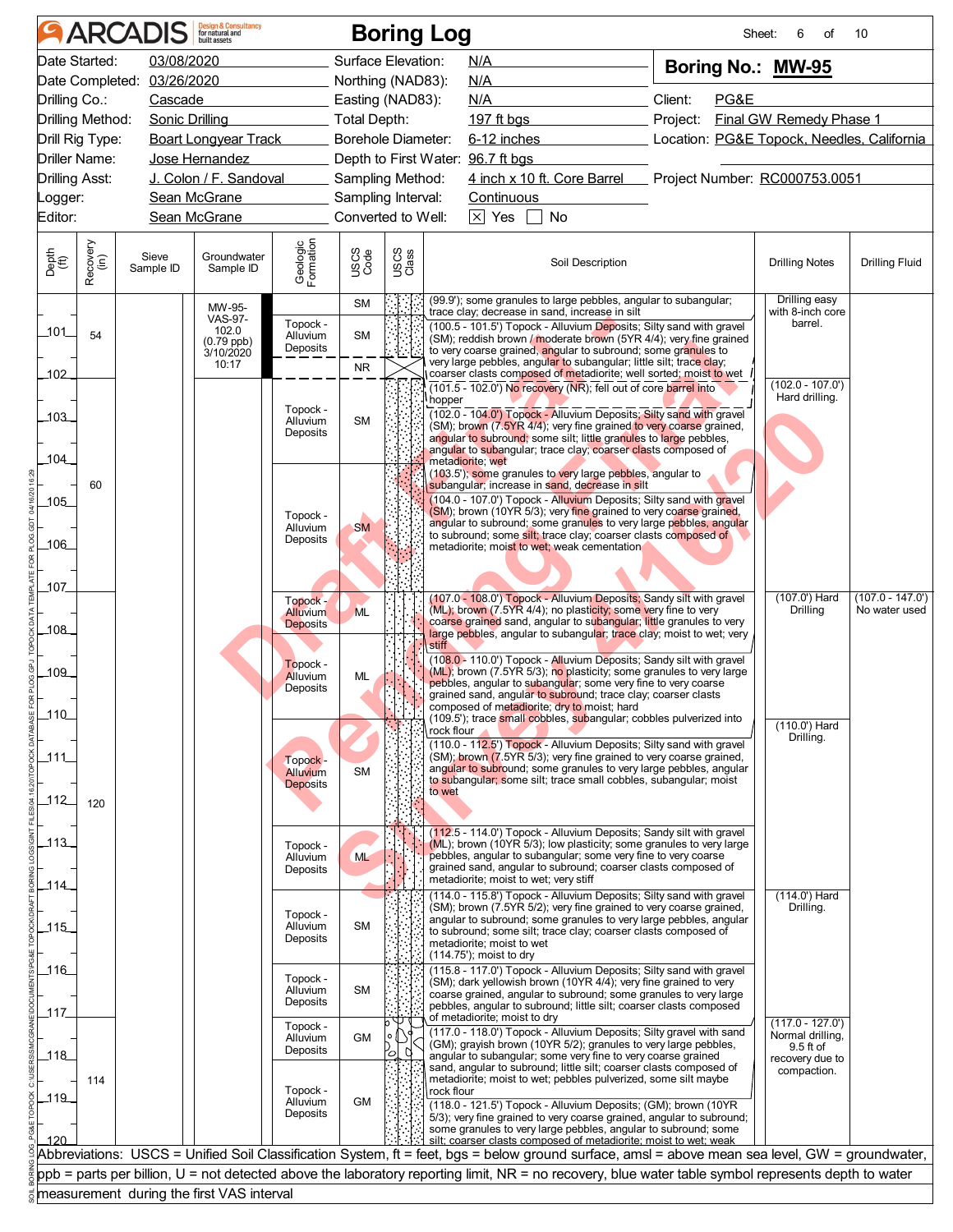|               |                                  | <b>ARCADIS</b>             | <b>Design &amp; Consultancy</b><br>for natural and |                                  |                           |               | <b>Boring Log</b>                                                                                                                                                |          | Sheet: | 7<br>οf                                    | 10                    |
|---------------|----------------------------------|----------------------------|----------------------------------------------------|----------------------------------|---------------------------|---------------|------------------------------------------------------------------------------------------------------------------------------------------------------------------|----------|--------|--------------------------------------------|-----------------------|
|               | Date Started:                    | 03/08/2020                 |                                                    |                                  | Surface Elevation:        |               | N/A                                                                                                                                                              |          |        | Boring No.: MW-95                          |                       |
|               |                                  | Date Completed: 03/26/2020 |                                                    |                                  | Northing (NAD83):         |               | <b>N/A</b>                                                                                                                                                       |          |        |                                            |                       |
|               | Drilling Co.:                    | Cascade                    |                                                    |                                  | Easting (NAD83):          |               | N/A                                                                                                                                                              | Client:  | PG&E   |                                            |                       |
|               | Drilling Method:                 | Sonic Drilling             |                                                    |                                  | Total Depth:              |               | 197 $ft$ bgs                                                                                                                                                     | Project: |        | Final GW Remedy Phase 1                    |                       |
|               | Drill Rig Type:<br>Driller Name: |                            | <b>Boart Longyear Track</b><br>Jose Hernandez      |                                  | <b>Borehole Diameter:</b> |               | 6-12 inches<br>Depth to First Water: 96.7 ft bgs                                                                                                                 |          |        | Location: PG&E Topock, Needles, California |                       |
|               | Drilling Asst:                   |                            | J. Colon / F. Sandoval                             |                                  | Sampling Method:          |               | 4 inch x 10 ft. Core Barrel Project Number: RC000753.0051                                                                                                        |          |        |                                            |                       |
| _ogger:       |                                  |                            | Sean McGrane                                       |                                  | Sampling Interval:        |               | Continuous                                                                                                                                                       |          |        |                                            |                       |
| Editor:       |                                  |                            | Sean McGrane                                       |                                  | Converted to Well:        |               | $\times$ Yes<br>No                                                                                                                                               |          |        |                                            |                       |
|               |                                  |                            |                                                    |                                  |                           |               |                                                                                                                                                                  |          |        |                                            |                       |
| Depth<br>(ft) | Recovery<br>(in)                 | Sieve<br>Sample ID         | Groundwater<br>Sample ID                           | Geologic<br>Formation            | USCS<br>Code              | USCS<br>Class | Soil Description                                                                                                                                                 |          |        | <b>Drilling Notes</b>                      | <b>Drilling Fluid</b> |
| 121           |                                  |                            |                                                    | Topock -<br>Alluvium<br>Deposits | <b>GM</b>                 |               | cementation                                                                                                                                                      |          |        |                                            |                       |
|               |                                  |                            |                                                    |                                  |                           |               | (121.5 - 124.0') Topock - Alluvium Deposits; Silty sand with gravel                                                                                              |          |        |                                            |                       |
| 122           |                                  |                            |                                                    |                                  |                           |               | (SM); grayish brown (10YR 5/2); very fine grained to very coarse<br>grained, angular to subround; some granules to very large                                    |          |        |                                            |                       |
| $123 -$       |                                  |                            |                                                    | Topock -<br>Alluvium             | <b>SM</b>                 |               | pebbles, angular to subround; some silt; trace small cobbles,<br>subangular to subround; trace clay; coarser clasts composed of                                  |          |        |                                            |                       |
|               |                                  |                            |                                                    | Deposits                         |                           |               | metadiorite; dry<br>(123'); and granules to very large pebbles, angular to subangular;                                                                           |          |        |                                            |                       |
| 124           | 114                              |                            | MW-95-                                             |                                  |                           |               | little silt; trace boulders, subangular; increase in sand                                                                                                        |          |        |                                            |                       |
|               |                                  |                            | VAS-122-<br>127                                    |                                  |                           |               | (124.0 - 127.0') Topock - Alluvium Deposits; Silty sand with gravel<br>(SM); brown (7.5YR 4/4); very fine grained to very coarse grained,                        |          |        |                                            |                       |
| .125          |                                  |                            | (0.87 ppb)<br>3/10/2020                            |                                  |                           |               | angular to subround; some granules to very large pebbles, angular<br>to subround; little silt; trace clay; coarser clasts composed of                            |          |        |                                            |                       |
|               |                                  |                            | 15:24                                              | Topock -<br>Alluvium             | <b>SM</b>                 |               | metadiorite; wet                                                                                                                                                 |          |        |                                            |                       |
| 126           |                                  |                            |                                                    | Deposits                         |                           |               |                                                                                                                                                                  |          |        |                                            |                       |
|               |                                  |                            |                                                    |                                  |                           |               |                                                                                                                                                                  |          |        |                                            |                       |
| 127           |                                  |                            |                                                    |                                  |                           |               |                                                                                                                                                                  |          |        |                                            |                       |
|               |                                  |                            |                                                    |                                  |                           |               | (127.0 - 129.5') Topock - Alluvium Deposits; Well graded gravel<br>with silt and sand (GW-GM); brown (7.5YR 5/3); granules to very                               |          |        | $(127.0 - 137.0')$<br>Normal drilling.     |                       |
| 128           |                                  |                            |                                                    | Topock -                         |                           |               | large pebbles, angular to subround; and very fine to very coarse<br>grained sand, angular to subround; little silt; trace clay; coarser                          |          |        |                                            |                       |
|               |                                  |                            |                                                    | Alluvium<br><b>Deposits</b>      | <b>GW-GN</b>              |               | clasts composed of metadiorite; wet                                                                                                                              |          |        |                                            |                       |
| 129           |                                  |                            |                                                    |                                  |                           |               |                                                                                                                                                                  |          |        |                                            |                       |
|               |                                  |                            |                                                    |                                  |                           |               |                                                                                                                                                                  |          |        |                                            |                       |
| 130           |                                  |                            |                                                    |                                  |                           | $\circ$ LSI   | $\triangleright \bigvee$ (129.5 - 132.5') Topock - Alluvium Deposits; Silty gravel with sand<br>(GM); brown (7.5YR 5/3); granules to very large pebbles, angular |          |        | $(130.0 - 140.0')$                         |                       |
|               |                                  |                            |                                                    |                                  |                           | o             | to subangular; some very fine to very coarse grained sand,<br>angular to subangular; some silt; coarser clasts composed of                                       |          |        | Borehole caving                            |                       |
| _131_         |                                  |                            |                                                    | Topock -<br>Alluvium             | <b>GM</b>                 |               | metadiorite; wet<br>(130.5'); increase in granules and pebbles, increase in sand,                                                                                |          |        | in during drilling<br>with 8-inch,         |                       |
|               |                                  |                            |                                                    | <b>Deposits</b>                  |                           | O             | decrease in silt                                                                                                                                                 |          |        | potential voids<br>forming.                |                       |
| 132           | 120                              |                            |                                                    |                                  |                           |               |                                                                                                                                                                  |          |        | Advancing<br>10-inch casing                |                       |
|               |                                  |                            |                                                    | Topock -                         |                           |               | (132.5 - 133.5') Topock - Alluvium Deposits; Sandy silt with gravel                                                                                              |          |        | hard.                                      |                       |
| 133           |                                  |                            |                                                    | Alluvium                         | ML                        |               | (ML); brown (7.5YR 5/3); low plasticity; some granules to very<br>large pebbles, angular to subround; some very fine to very coarse                              |          |        |                                            |                       |
|               |                                  |                            |                                                    | Deposits                         |                           |               | grained sand, angular to subround; trace clay; moist; very stiff                                                                                                 |          |        |                                            |                       |
| 134           |                                  |                            |                                                    |                                  |                           |               | (133.5 - 137.0') Topock - Alluvium Deposits; Silty sand with gravel<br>(SM); brown (7.5YR 5/3); very fine grained to very coarse grained,                        |          |        |                                            |                       |
|               |                                  |                            |                                                    |                                  |                           |               | angular to subangular; some granules to very large pebbles,<br>angular to subangular; some silt; trace clay; coarser clasts                                      |          |        |                                            |                       |
| 135           |                                  |                            |                                                    | Topock -<br>Alluvium             | SM                        |               | composed of metadiorite; moist to moist                                                                                                                          |          |        |                                            |                       |
|               |                                  |                            |                                                    | Deposits                         |                           |               |                                                                                                                                                                  |          |        |                                            |                       |
| 136           |                                  |                            |                                                    |                                  |                           |               |                                                                                                                                                                  |          |        |                                            |                       |
|               |                                  |                            |                                                    |                                  |                           |               |                                                                                                                                                                  |          |        |                                            |                       |
| _137_         |                                  |                            |                                                    |                                  |                           |               | (137.0 - 140.0') Topock - Alluvium Deposits; Sandy silt with gravel                                                                                              |          |        | $(137.0 - 147.0')$                         |                       |
| 138           |                                  |                            |                                                    |                                  |                           |               | (ML); dark yellowish brown (10YR 4/4) with reddish brown (5YR<br>5/4); medium plasticity; and very fine to very coarse grained sand,                             |          |        | Normal Drilling,<br>9.5 ft of              |                       |
|               |                                  |                            |                                                    | Topock -                         |                           |               | angular to round; little granules to very large pebbles, angular to<br>subround; coarser clasts composed of metadiorite; moist to wet;                           |          |        | recovery due to<br>compaction.             |                       |
| 139           | 114                              |                            |                                                    | Alluvium<br>Deposits             | ML                        |               | soft; mottled                                                                                                                                                    |          |        | (138.0')<br>Encountered                    |                       |
|               |                                  |                            |                                                    |                                  |                           |               |                                                                                                                                                                  |          |        | potential<br>boulder                       |                       |
| 140           |                                  |                            |                                                    |                                  |                           |               |                                                                                                                                                                  |          |        | advancing 10-                              |                       |
|               |                                  |                            |                                                    |                                  |                           |               | Abbreviations: USCS = Unified Soil Classification System, ft = feet, bgs = below ground surface, amsl = above mean sea level, GW = groundwater,                  |          |        |                                            |                       |
|               |                                  |                            |                                                    |                                  |                           |               |                                                                                                                                                                  |          |        |                                            |                       |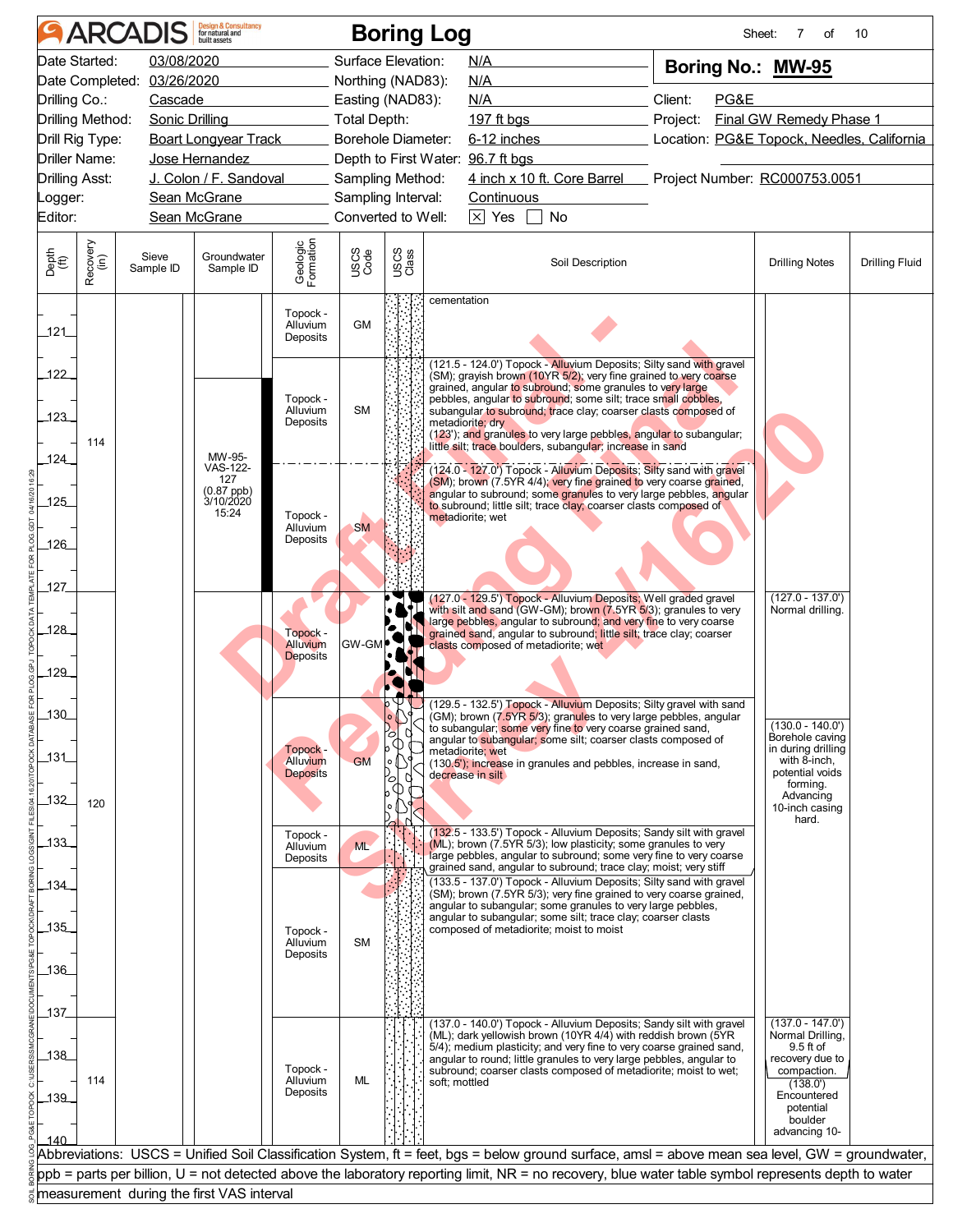|               |                       | <b>ARCADIS</b>             | <b>Design &amp; Consultancy</b><br>for natural and |                                  |                    |               | <b>Boring Log</b> |                                                                                                                                                                                                                                                                                  |                  |          |      | Sheet:<br>8<br>of                                                  | 10                                  |
|---------------|-----------------------|----------------------------|----------------------------------------------------|----------------------------------|--------------------|---------------|-------------------|----------------------------------------------------------------------------------------------------------------------------------------------------------------------------------------------------------------------------------------------------------------------------------|------------------|----------|------|--------------------------------------------------------------------|-------------------------------------|
|               | Date Started:         | 03/08/2020                 |                                                    |                                  | Surface Elevation: |               |                   | N/A                                                                                                                                                                                                                                                                              |                  |          |      | Boring No.: MW-95                                                  |                                     |
|               |                       | Date Completed: 03/26/2020 |                                                    |                                  | Northing (NAD83):  |               |                   | N/A                                                                                                                                                                                                                                                                              |                  |          |      |                                                                    |                                     |
| Drilling Co.: |                       | Cascade                    |                                                    |                                  | Easting (NAD83):   |               |                   | N/A                                                                                                                                                                                                                                                                              |                  | Client:  | PG&E |                                                                    |                                     |
|               | Drilling Method:      |                            | Sonic Drilling                                     |                                  | _ Total Depth:     |               |                   | $197$ ft bgs                                                                                                                                                                                                                                                                     |                  | Project: |      | Final GW Remedy Phase 1                                            |                                     |
|               | Drill Rig Type:       |                            | <b>Boart Longyear Track</b>                        |                                  | Borehole Diameter: |               |                   | 6-12 inches                                                                                                                                                                                                                                                                      |                  |          |      | Location: PG&E Topock, Needles, California                         |                                     |
|               | Driller Name:         |                            | Jose Hernandez                                     |                                  |                    |               |                   | Depth to First Water: 96.7 ft bgs                                                                                                                                                                                                                                                |                  |          |      |                                                                    |                                     |
|               | <b>Drilling Asst:</b> |                            | J. Colon / F. Sandoval                             |                                  | Sampling Method:   |               |                   | 4 inch x 10 ft. Core Barrel Project Number: RC000753.0051                                                                                                                                                                                                                        |                  |          |      |                                                                    |                                     |
| Logger:       |                       |                            | Sean McGrane                                       |                                  | Sampling Interval: |               |                   | <b>Continuous</b>                                                                                                                                                                                                                                                                |                  |          |      |                                                                    |                                     |
| Editor:       |                       |                            | Sean McGrane                                       |                                  | Converted to Well: |               |                   | $\times$ Yes                                                                                                                                                                                                                                                                     | No               |          |      |                                                                    |                                     |
| Depth<br>(ft) | Recovery<br>(in)      | Sieve<br>Sample ID         | Groundwater<br>Sample ID                           | Geologic<br>Formation            | USCS<br>Code       | USCS<br>Class |                   |                                                                                                                                                                                                                                                                                  | Soil Description |          |      | <b>Drilling Notes</b>                                              | <b>Drilling Fluid</b>               |
| _141_         |                       |                            |                                                    | Topock -<br>Alluvium<br>Deposits | SW-SM              |               |                   | (140.0 - 141.0') Topock - Alluvium Deposits; Well graded sand<br>with silt and gravel (SW-SM); brown (7.5YR 5/2); very fine grained<br>to very coarse grained, angular to subround; and granules to very<br>large pebbles, angular to subround; little silt; trace clay; coarser |                  |          |      | inch casing.<br>$(140.0 - 150.0')$<br>Normal drilling<br>advancing |                                     |
|               |                       |                            |                                                    |                                  |                    |               |                   | clasts composed of metadiorite; moist to wet<br>(141.0 - 144.0') Topock - Alluvium Deposits; Sandy silt with gravel                                                                                                                                                              |                  |          |      | 10-inch casing.                                                    |                                     |
| 142           |                       |                            |                                                    |                                  |                    |               |                   | (ML); brown (7.5YR 4/4); low plasticity; and very fine to very<br>coarse grained sand, angular to subround; little granules to very                                                                                                                                              |                  |          |      |                                                                    |                                     |
|               |                       |                            |                                                    | Topock -<br>Alluvium             | <b>ML</b>          |               |                   | large pebbles, angular to subround; trace clay; coarser clasts                                                                                                                                                                                                                   |                  |          |      |                                                                    |                                     |
| $-143$        |                       |                            |                                                    | Deposits                         |                    |               |                   | composed of metadiorite; moist to wet; soft                                                                                                                                                                                                                                      |                  |          |      |                                                                    |                                     |
|               | 114                   |                            |                                                    |                                  |                    |               |                   |                                                                                                                                                                                                                                                                                  |                  |          |      |                                                                    |                                     |
| 144           |                       |                            |                                                    |                                  |                    |               |                   | (143.8'); trace small cobbles, subangular                                                                                                                                                                                                                                        |                  |          |      |                                                                    |                                     |
|               |                       |                            |                                                    |                                  |                    |               |                   | (144.0 - 147.0') Topock - Alluvium Deposits; Well graded sand<br>with silt and gravel (SW-SM); brown (7.5YR 4/3); very fine grained                                                                                                                                              |                  |          |      |                                                                    |                                     |
| .145          |                       |                            |                                                    |                                  |                    |               |                   | to very coarse grained, angular to round; some granules to very<br>large pebbles, angular to subround; little silt; some coarser clasts                                                                                                                                          |                  |          |      |                                                                    |                                     |
|               |                       |                            |                                                    | Topock -<br>Alluvium             | SW-SM              |               |                   | composed of metadiorite; moist to wet                                                                                                                                                                                                                                            |                  |          |      |                                                                    |                                     |
| 146           |                       |                            |                                                    | Deposits                         |                    |               |                   |                                                                                                                                                                                                                                                                                  |                  |          |      |                                                                    |                                     |
|               |                       |                            |                                                    |                                  |                    |               |                   |                                                                                                                                                                                                                                                                                  |                  |          |      |                                                                    |                                     |
| 147           |                       |                            |                                                    |                                  |                    |               |                   | (146.5'); trace small cobbles, subangular                                                                                                                                                                                                                                        |                  |          |      |                                                                    |                                     |
|               |                       |                            |                                                    |                                  |                    |               |                   | (147.0 - 149.0') Topock - Alluvium Deposits; Sandy silt with gravel<br>(ML); brown (7.5YR 4/4); low plasticity; some very fine to very                                                                                                                                           |                  |          |      | $(147.0 - 153.0')$<br>Hard Drilling,                               | $(147.0 - 157.0')$<br>No water used |
| .148          |                       |                            |                                                    | Topock -<br>Alluvium             | ML                 |               |                   | coarse grained sand, angular to subround; little granules to very<br>large pebbles, angular to subangular; trace clay; coarser clasts                                                                                                                                            |                  |          |      | $5.2$ ft of<br>recovery due to                                     |                                     |
|               |                       |                            |                                                    | <b>Deposits</b>                  |                    |               |                   | composed of metadiorite; moist; very stiff                                                                                                                                                                                                                                       |                  |          |      | compaction in                                                      |                                     |
| 149           |                       |                            |                                                    |                                  |                    |               |                   |                                                                                                                                                                                                                                                                                  |                  |          |      | sample bag.                                                        |                                     |
|               |                       |                            |                                                    |                                  |                    |               |                   | (149.0 - 153.0') Topock - Alluvium Deposits; Silty sand with gravel<br>(SM); brown (7.5YR 4/3); very fine grained to very coarse grained,                                                                                                                                        |                  |          |      |                                                                    |                                     |
| $-150$        |                       |                            |                                                    |                                  |                    |               |                   | angular to subround; some granules to very large pebbles, angular                                                                                                                                                                                                                |                  |          |      |                                                                    |                                     |
|               | 62.4                  |                            |                                                    |                                  |                    |               |                   | to subangular; some silt; trace clay; coarser clasts composed of<br>metadiorite; moist                                                                                                                                                                                           |                  |          |      |                                                                    |                                     |
|               |                       |                            |                                                    | Topock -                         |                    |               |                   |                                                                                                                                                                                                                                                                                  |                  |          |      |                                                                    |                                     |
| 151           |                       |                            |                                                    | Alluvium<br><b>Deposits</b>      | <b>SM</b>          |               |                   |                                                                                                                                                                                                                                                                                  |                  |          |      |                                                                    |                                     |
|               |                       |                            |                                                    |                                  |                    |               |                   | (151.5'); increase in sand, no clay                                                                                                                                                                                                                                              |                  |          |      |                                                                    |                                     |
| _152_         |                       |                            |                                                    |                                  |                    |               |                   |                                                                                                                                                                                                                                                                                  |                  |          |      |                                                                    |                                     |
|               |                       |                            |                                                    |                                  |                    |               |                   |                                                                                                                                                                                                                                                                                  |                  |          |      |                                                                    |                                     |
| 153           |                       |                            |                                                    |                                  |                    |               |                   | (153.0 - 157.0') Topock - Alluvium Deposits; Well graded sand                                                                                                                                                                                                                    |                  |          |      | $(153.0 - 157.0')$                                                 |                                     |
|               |                       |                            |                                                    |                                  |                    |               |                   | with silt and gravel (SW-SM); brown (7.5YR 4/4); very fine grained<br>to very coarse grained, angular to subround; some granules to                                                                                                                                              |                  |          |      | Normal drilling,<br>3.5 ft recovery                                |                                     |
| 154           |                       |                            | MW-95-<br>VAS152-157                               |                                  |                    |               |                   | very large pebbles, angular to subangular; little silt; coarser clasts                                                                                                                                                                                                           |                  |          |      | due to                                                             |                                     |
|               |                       |                            | $(0.033 \text{ U}$<br>ppb)                         | Topock -                         |                    |               |                   | composed of metadiorite; wet<br>(154.5'); trace small cobbles, subangular                                                                                                                                                                                                        |                  |          |      | compaction of<br>sediments in                                      |                                     |
| 155           | 42                    |                            | 3/12/2020<br>09:57                                 | Alluvium                         | SW-SM <sup></sup>  |               |                   | (155'); trace clay; decrease in sand                                                                                                                                                                                                                                             |                  |          |      | bag.                                                               |                                     |
|               |                       |                            |                                                    | Deposits                         |                    |               |                   |                                                                                                                                                                                                                                                                                  |                  |          |      |                                                                    |                                     |
| 156           |                       |                            |                                                    |                                  |                    |               |                   |                                                                                                                                                                                                                                                                                  |                  |          |      |                                                                    |                                     |
|               |                       |                            |                                                    |                                  |                    |               |                   |                                                                                                                                                                                                                                                                                  |                  |          |      |                                                                    |                                     |
| _157_         |                       |                            |                                                    |                                  |                    |               |                   |                                                                                                                                                                                                                                                                                  |                  |          |      |                                                                    |                                     |
|               |                       |                            |                                                    |                                  |                    |               |                   | (157.0 - 163.0') Topock - Alluvium Deposits; Silty sand with gravel<br>(SM); brown (10YR 4/3); very fine grained to very coarse grained,                                                                                                                                         |                  |          |      | $(157.0 - 175.0')$<br>Normal drilling.                             | $(157.0 - 175.0')$<br>No water used |
| 158           |                       |                            |                                                    |                                  |                    |               |                   | angular to subround; some granules to very large pebbles, angular<br>to subangular; little silt; coarser clasts composed of metadiorite;                                                                                                                                         |                  |          |      |                                                                    |                                     |
|               | 216                   |                            |                                                    | Topock -<br>Alluvium             | <b>SM</b>          |               | wet               |                                                                                                                                                                                                                                                                                  |                  |          |      |                                                                    |                                     |
| $-159$        |                       |                            |                                                    | Deposits                         |                    |               |                   |                                                                                                                                                                                                                                                                                  |                  |          |      |                                                                    |                                     |
|               |                       |                            |                                                    |                                  |                    |               |                   | (159'); some silt; decrease in sand                                                                                                                                                                                                                                              |                  |          |      |                                                                    |                                     |
| 160           |                       |                            |                                                    |                                  |                    |               |                   |                                                                                                                                                                                                                                                                                  |                  |          |      |                                                                    |                                     |
|               |                       |                            |                                                    |                                  |                    |               |                   | Abbreviations: USCS = Unified Soil Classification System, ft = feet, bgs = below ground surface, amsl = above mean sea level, GW = groundwater,                                                                                                                                  |                  |          |      |                                                                    |                                     |
|               |                       |                            |                                                    |                                  |                    |               |                   | ppb = parts per billion, U = not detected above the laboratory reporting limit, NR = no recovery, blue water table symbol represents depth to water                                                                                                                              |                  |          |      |                                                                    |                                     |
|               |                       |                            | measurement during the first VAS interval          |                                  |                    |               |                   |                                                                                                                                                                                                                                                                                  |                  |          |      |                                                                    |                                     |
|               |                       |                            |                                                    |                                  |                    |               |                   |                                                                                                                                                                                                                                                                                  |                  |          |      |                                                                    |                                     |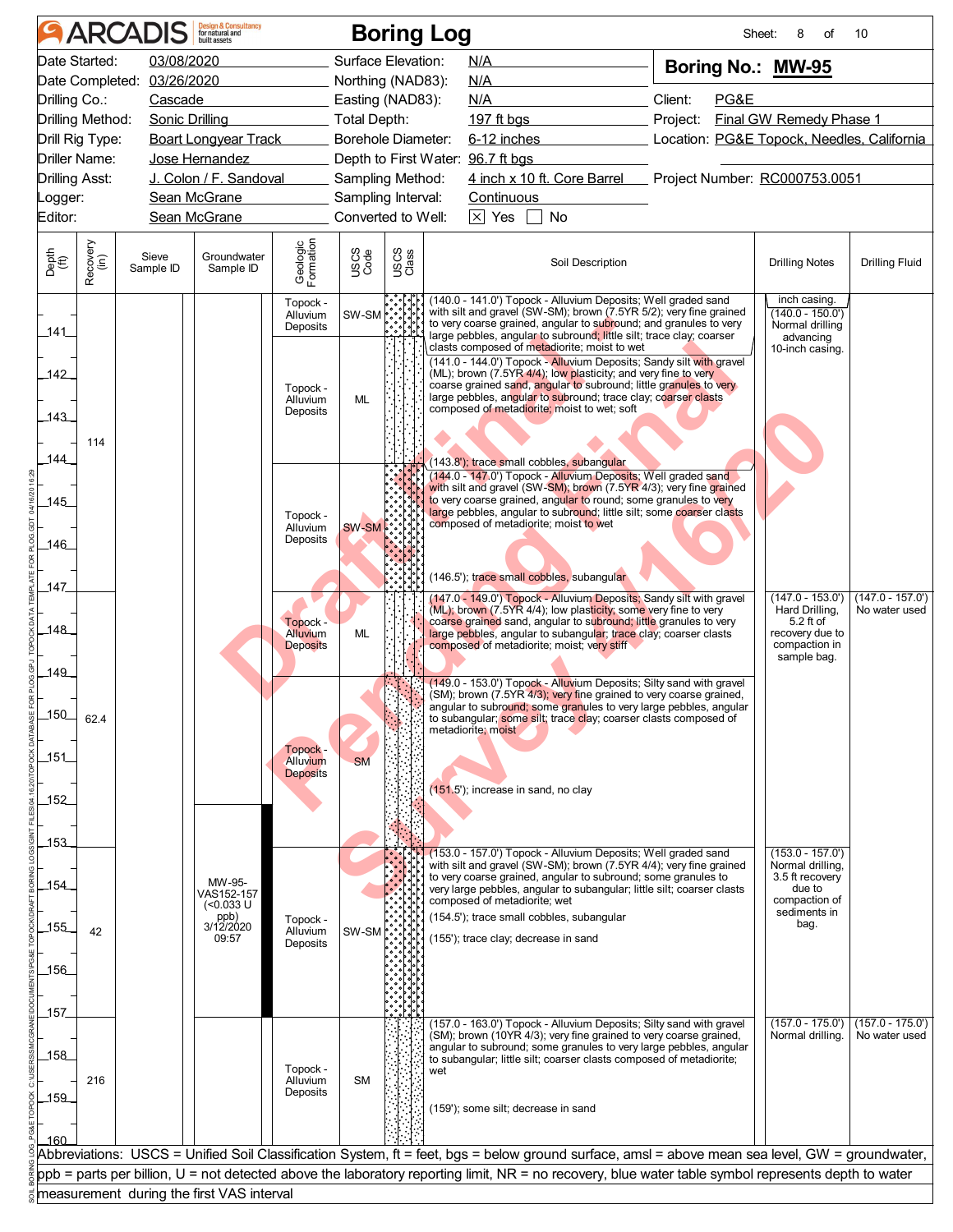|                             |                  | <b>ARCADIS</b>             | <b>Design &amp; Consultancy</b><br>for natural and |                                         |                     | <b>Boring Log</b>  |                                                                                                                                                                                                                                                                                                                                                                                                                                            |                  |      | Sheet:<br>9<br>οf                          | 10                                  |
|-----------------------------|------------------|----------------------------|----------------------------------------------------|-----------------------------------------|---------------------|--------------------|--------------------------------------------------------------------------------------------------------------------------------------------------------------------------------------------------------------------------------------------------------------------------------------------------------------------------------------------------------------------------------------------------------------------------------------------|------------------|------|--------------------------------------------|-------------------------------------|
| Date Started:               |                  | 03/08/2020                 |                                                    |                                         |                     | Surface Elevation: | N/A                                                                                                                                                                                                                                                                                                                                                                                                                                        |                  |      | Boring No.: MW-95                          |                                     |
|                             |                  | Date Completed: 03/26/2020 |                                                    |                                         |                     | Northing (NAD83):  | N/A                                                                                                                                                                                                                                                                                                                                                                                                                                        |                  |      |                                            |                                     |
| Drilling Co.:               |                  | Cascade                    |                                                    |                                         |                     | Easting (NAD83):   | N/A                                                                                                                                                                                                                                                                                                                                                                                                                                        | Client:          | PG&E |                                            |                                     |
| Drilling Method:            |                  | Sonic Drilling             |                                                    |                                         | <b>Total Depth:</b> |                    | 197 $ft$ <sub>bgs</sub>                                                                                                                                                                                                                                                                                                                                                                                                                    | Project:         |      | Final GW Remedy Phase 1                    |                                     |
| Drill Rig Type:             |                  |                            | <b>Boart Longyear Track</b>                        |                                         |                     | Borehole Diameter: | $6-12$ inches                                                                                                                                                                                                                                                                                                                                                                                                                              |                  |      | Location: PG&E Topock, Needles, California |                                     |
| Driller Name:               |                  |                            | Jose Hernandez                                     |                                         |                     |                    | Depth to First Water: 96.7 ft bgs                                                                                                                                                                                                                                                                                                                                                                                                          |                  |      |                                            |                                     |
| <b>Drilling Asst:</b>       |                  |                            | J. Colon / F. Sandoval                             |                                         |                     | Sampling Method:   | 4 inch x 10 ft. Core Barrel Project Number: RC000753.0051                                                                                                                                                                                                                                                                                                                                                                                  |                  |      |                                            |                                     |
| _ogger:                     |                  |                            | Sean McGrane                                       |                                         |                     | Sampling Interval: | Continuous                                                                                                                                                                                                                                                                                                                                                                                                                                 |                  |      |                                            |                                     |
| Editor:                     |                  |                            | Sean McGrane                                       |                                         |                     | Converted to Well: | $\times$ Yes<br><b>No</b>                                                                                                                                                                                                                                                                                                                                                                                                                  |                  |      |                                            |                                     |
| Depth<br>$\widetilde{f(t)}$ | Recovery<br>(in) | Sieve<br>Sample ID         | Groundwater<br>Sample ID                           | Geologic<br>Formation                   | USCS<br>Code        | USCS<br>Class      |                                                                                                                                                                                                                                                                                                                                                                                                                                            | Soil Description |      | <b>Drilling Notes</b>                      | <b>Drilling Fluid</b>               |
| 161_<br>162                 |                  |                            |                                                    | Topock -<br>Alluvium<br>Deposits        | <b>SM</b>           |                    | (161.5'); little silt; increase in sand                                                                                                                                                                                                                                                                                                                                                                                                    |                  |      |                                            |                                     |
| 163<br>164<br>.165<br>.166  |                  |                            |                                                    | Topock -<br>Alluvium<br>Deposits        | ML                  |                    | (163.0 - 166.0') Topock - Alluvium Deposits; Sandy silt with gravel<br>(ML); brown (10YR 4/3); medium plasticity; and very fine to very<br>coarse grained sand, angular to subround; little granules to very<br>large pebbles, angular to subangular; coarser clasts composed of<br>metadiorite; soft                                                                                                                                      |                  |      | (165.0') Hard<br>drilling.                 |                                     |
| 167<br>_168_<br>169         | 216              |                            |                                                    | Topock -<br>Alluvium<br><b>Deposits</b> | <b>SM</b>           |                    | (166.0 - 170.0') Topock - Alluvium Deposits; Silty sand with gravel<br>(SM); dark yellowish brown (10YR 4/4); very fine grained to very<br>coarse grained, angular to subround; little granules to very large<br>pebbles, angular to subangular; little silt; coarser clasts composed<br>of metadiorite; wet<br>(167.5'); increase in silt, decrease in sand<br>(169') brown (10YR 4/3); some silt; trace clay; moist; decrease in<br>sand |                  |      |                                            |                                     |
| $170$<br>171                |                  |                            |                                                    | Topock -<br>Alluvium<br><b>Deposits</b> | <b>ML</b>           |                    | (170.0 - 171.0') Topock - Alluvium Deposits; Sandy silt with gravel<br>(ML); very dark grayish brown (10YR 3/2); medium plasticity;<br>some very fine to very coarse grained sand, angular to round; little<br>granules to very large pebbles, angular to subround; trace small<br>cobbles, subangular; trace silt; wet; soft<br>(171.0 - 175.8') Topock - Alluvium Deposits; Silty sand with gravel                                       |                  |      |                                            |                                     |
| _172_<br>173<br>174         |                  |                            |                                                    | Topock -<br>Alluvium<br>Deposits        | <b>SM</b>           |                    | (SM); very dark grayish brown (10YR 3/2); very fine grained to very<br>coarse grained, angular to subround; some granules to very large<br>pebbles, angular to subangular; some silt; coarser clasts<br>composed of metadiorite; wet<br>(172'); and silt; trace clay; decrease in sand<br>(173'); no clay, increase in sand                                                                                                                |                  |      |                                            |                                     |
| 175                         |                  |                            |                                                    |                                         |                     |                    |                                                                                                                                                                                                                                                                                                                                                                                                                                            |                  |      |                                            |                                     |
|                             |                  |                            |                                                    |                                         |                     |                    |                                                                                                                                                                                                                                                                                                                                                                                                                                            |                  |      | $(175.0 - 182.0')$<br>Normal drilling,     | $(175.0 - 187.0')$<br>No water used |
| _176_                       |                  |                            |                                                    | Topock -                                |                     |                    | (175.5'); trace clay; decrease in sand                                                                                                                                                                                                                                                                                                                                                                                                     |                  |      | driller said lost                          |                                     |
|                             |                  |                            |                                                    | Alluvium                                | <b>SM</b>           |                    | (175.8 - 176.5') Topock - Alluvium Deposits; Silty sand with gravel<br>(SM); dark grayish brown / dark yellowish brown (10YR 4/2); very                                                                                                                                                                                                                                                                                                    |                  |      | 1 foot of core<br>out of bottom of         |                                     |
|                             |                  |                            |                                                    | Deposits                                |                     |                    | fine grained to very coarse grained, angular to round; some<br>granules to very large pebbles, angular to subround; some silt;                                                                                                                                                                                                                                                                                                             |                  |      | core barrel.                               |                                     |
| _177_                       |                  |                            |                                                    |                                         |                     |                    | trace clay; coarser clasts composed of metadiorite; wet                                                                                                                                                                                                                                                                                                                                                                                    |                  |      |                                            |                                     |
| $178$<br>179                | 74.4             |                            |                                                    | Topock -<br>Alluvium<br>Deposits        | ML                  |                    | (176.5 - 179.0') Topock - Alluvium Deposits; Sandy silt with gravel<br>(ML); dark grayish brown / dark yellowish brown (10YR 4/2);<br>medium plasticity; some very fine to very coarse grained sand,<br>angular to subround; little granules to very large pebbles, angular<br>to subangular; trace clay; coarser clasts composed of metadiorite;<br>moist; very stiff; some metadiorite is weathered                                      |                  |      |                                            |                                     |
|                             |                  |                            |                                                    | Topock -                                |                     |                    | (179.0 - 182.0') Topock - Alluvium Deposits; Silty sand with gravel<br>(SM); very dark grayish brown (10YR 3/2); very fine grained to very                                                                                                                                                                                                                                                                                                 |                  |      |                                            |                                     |
| 180                         |                  |                            |                                                    | Alluvium<br>Deposits                    | <b>SM</b>           |                    | coarse grained, angular to round; some silt; little granules to very                                                                                                                                                                                                                                                                                                                                                                       |                  |      |                                            |                                     |
|                             |                  |                            |                                                    |                                         |                     |                    | Abbreviations: USCS = Unified Soil Classification System, ft = feet, bgs = below ground surface, amsl = above mean sea level, GW = groundwater,                                                                                                                                                                                                                                                                                            |                  |      |                                            |                                     |
|                             |                  |                            |                                                    |                                         |                     |                    | ppb = parts per billion, U = not detected above the laboratory reporting limit, NR = no recovery, blue water table symbol represents depth to water                                                                                                                                                                                                                                                                                        |                  |      |                                            |                                     |
|                             |                  |                            | measurement during the first VAS interval          |                                         |                     |                    |                                                                                                                                                                                                                                                                                                                                                                                                                                            |                  |      |                                            |                                     |
|                             |                  |                            |                                                    |                                         |                     |                    |                                                                                                                                                                                                                                                                                                                                                                                                                                            |                  |      |                                            |                                     |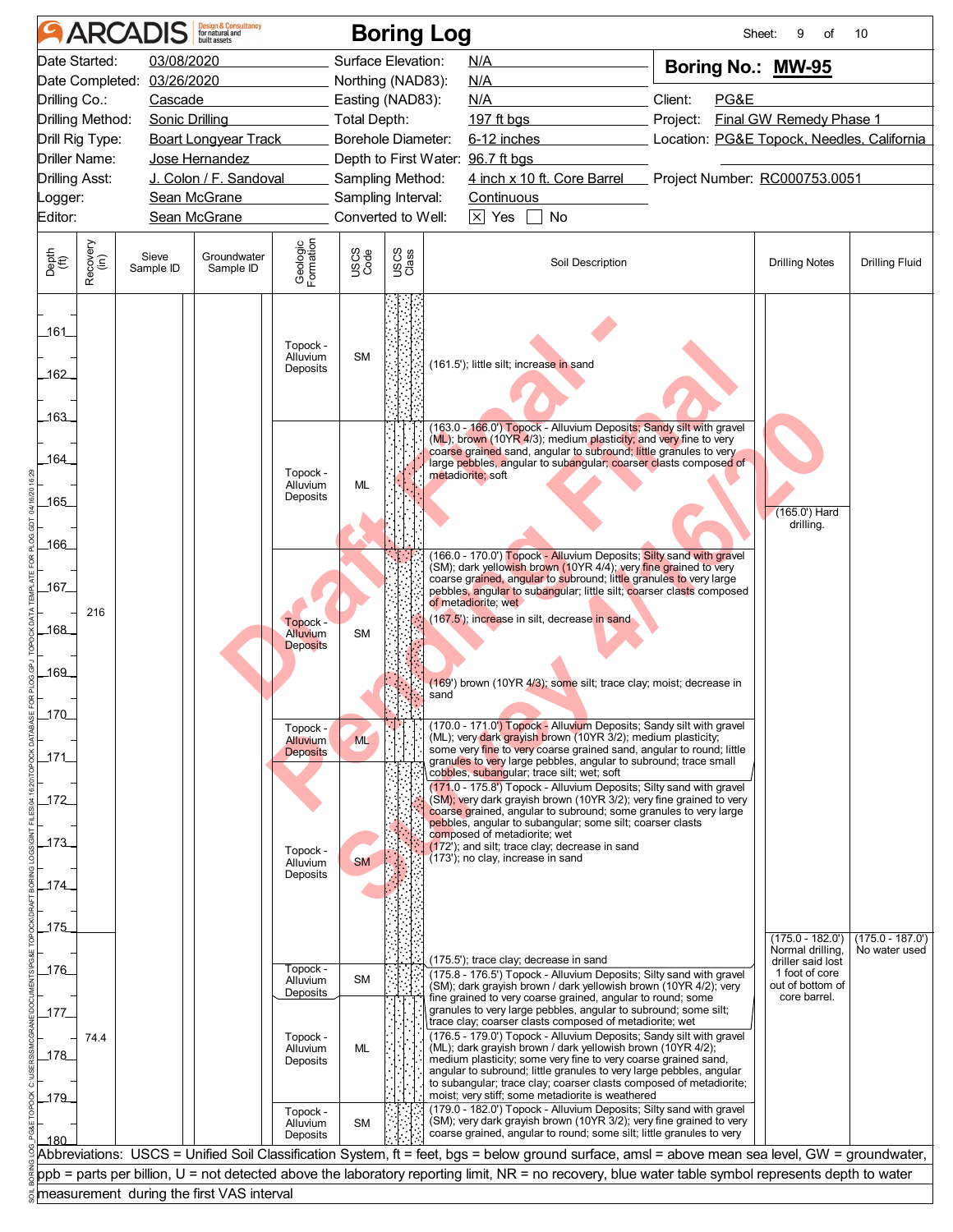| Date Started:<br>03/08/2020<br>Surface Elevation:<br>N/A<br>Boring No.: MW-95<br>Date Completed: 03/26/2020<br>Northing (NAD83):<br><b>N/A</b><br>Client:<br>Drilling Co.:<br>PG&E<br>Cascade<br>Easting (NAD83):<br>N/A<br>Drilling Method:<br>Total Depth:<br>Project:<br>Final GW Remedy Phase 1<br>Sonic Drilling<br>197 $ft$ bgs<br>Drill Rig Type:<br><b>Boart Longyear Track</b><br><b>Borehole Diameter:</b><br>6-12 inches<br>Location: PG&E Topock, Needles, California<br>Driller Name:<br>Depth to First Water: 96.7 ft bgs<br>Jose Hernandez<br>J. Colon / F. Sandoval<br>4 inch x 10 ft. Core Barrel Project Number: RC000753.0051<br><b>Drilling Asst:</b><br>Sampling Method:<br>Sean McGrane<br>Sampling Interval:<br><b>Continuous</b><br>_ogger:<br>$\times$ Yes<br>Converted to Well:<br>No<br>Editor:<br>Sean McGrane<br>Geologic<br>Formation<br>Recovery<br>(in)<br>USCS<br>Class<br>Depth<br>(ft)<br>USCS<br>Code<br>Groundwater<br>Sieve<br><b>Drilling Fluid</b><br>Soil Description<br><b>Drilling Notes</b><br>Sample ID<br>Sample ID<br>large pebbles, angular to subround; trace clay; coarser clasts<br>composed of metadiorite; moist to wet<br>(179.5'); dry<br>Topock -<br>181<br>74.4<br>Alluvium<br><b>SM</b><br>(180'); weak cementation<br>Deposits<br>(181.5') brown (7.5YR 4/3) with dark gray (10YR 4/1); mottled<br>182<br>(182.0 - 183.5') Topock - Alluvium Deposits; Silty sand with gravel<br>$(182.0 - 186.0')$<br>(SM); brown (7.5YR 4/2); very fine grained to very coarse grained,<br>Normal drilling,<br>Topock -<br>extra recovery<br>angular to subround; some granules to very large pebbles, angular<br><b>SM</b><br>Alluvium<br>183<br>to subround; some silt; trace clay; coarser clasts composed of<br>material lost<br>Deposits<br>downhole 181<br>metadiorite; wet<br>to 182.<br>(183.5 - 188.0') Topock - Alluvium Deposits; Sandy silt with gravel<br>MW-95-<br>184<br>(ML); dark gray (10YR 4/1); medium plasticity; some granules to<br>VAS-182-<br>very large pebbles, angular to subangular; some very fine to very<br>187<br>coarse grained sand; coarser clasts composed of metadiorite;<br>78<br>(<0.17 U<br>moist; very stiff<br>ppb)<br>185<br>3/20/2020<br>(185'); wet<br>16:18<br>Topock -<br>(185.5'); moist<br>Alluvium<br><b>ML</b><br>186<br>Deposits<br>$(186.0 - 187.0')$<br>Started getting<br>hard during<br>187<br>drilling.<br>(187'); trace small to large cobbles, subangular<br>$(187.0 - 193.0)$<br>Cobble may<br>have jammed<br>188<br>up core barrel,<br>(188.0 - 190.2') Topock - Alluvium Deposits; Sandy silt with gravel<br>(ML); reddish brown (5YR 4/3) and grayish brown (10YR 5/2); no<br>preventing<br>plasticity; some granules to very large pebbles, angular to<br>advancing to<br>Topock -<br>189<br>197, lost 3 ft. of<br>gallons of water<br>subangular; some very fine to very coarse grained sand, angular<br>Alluvium<br>ML<br>core down hole<br>to subround; trace small to large cobbles, subangular; trace clay;<br>Deposits<br>going back in to<br>coarser clast composed of conglomerate; coarser clasts<br>lost; Used to<br>composed of metadiorite; moist; hard; mottled; conglomerate<br>_190_<br>retreive.<br>38.4<br>flush casing<br>clasts weathered<br>(188.0') Very<br>$(188.5)$ ; dry<br>prior to<br>hard drilling<br>Topock -<br>with 8-inch<br>Weathered<br>191<br><b>SM</b><br>the well.<br>(190'); dry<br>multiple clean<br><b>Bedrock -</b><br>outs, driller did<br>(190.2 - 191.7') Topock - Weathered Bedrock - conglomerate;<br>conglomerate<br>Sandy silt with gravel (SM); reddish brown (5YR 4/3) with red<br>not want to<br>advance 10<br>(2.5YR 4/6); low plasticity; some very fine to very coarse grained<br>192<br>sand, angular to subround; little granules to very large pebbles,<br>inch further.<br>angular to subangular; trace clay; coarser clasts composed of<br>(192.0') Drilling<br>metadiorite; moist; mottled; iron oxide staining<br>got hard.<br>193<br>(191.7 - 197.0') Topock - Competent Bedrock - conglomerate; red<br>(193.0 - 197.0')<br>(2.5YR 4/6); dry; friable, pulverized by drilling<br>Hard drilling,<br>extra recovery<br>194<br>Topock -<br>retrieved core<br>Competent<br>from 187 to 193<br>Bedrock -<br>ft run.<br>conglomerate<br>lost; Used to<br>195<br>80.4<br>flush casing<br>prior to<br>196<br>bentonite in<br>$(196.0')$ Very<br>rathole.<br>hard drilling,<br>6-inch casing<br><u> 197</u><br>refusal.<br>End of Boring at 197.0 'bgs.<br>198<br>199<br>200<br>Abbreviations: USCS = Unified Soil Classification System, ft = feet, bgs = below ground surface, amsl = above mean sea level, GW = groundwater,<br>ppb = parts per billion, U = not detected above the laboratory reporting limit, NR = no recovery, blue water table symbol represents depth to water<br>measurement during the first VAS interval |  | <b>ARCADIS</b> | <b>Design &amp; Consultancy</b><br>for natural and |  | <b>Boring Log</b> |  | Sheet: | 10<br>οf | 10                                                                                            |
|-------------------------------------------------------------------------------------------------------------------------------------------------------------------------------------------------------------------------------------------------------------------------------------------------------------------------------------------------------------------------------------------------------------------------------------------------------------------------------------------------------------------------------------------------------------------------------------------------------------------------------------------------------------------------------------------------------------------------------------------------------------------------------------------------------------------------------------------------------------------------------------------------------------------------------------------------------------------------------------------------------------------------------------------------------------------------------------------------------------------------------------------------------------------------------------------------------------------------------------------------------------------------------------------------------------------------------------------------------------------------------------------------------------------------------------------------------------------------------------------------------------------------------------------------------------------------------------------------------------------------------------------------------------------------------------------------------------------------------------------------------------------------------------------------------------------------------------------------------------------------------------------------------------------------------------------------------------------------------------------------------------------------------------------------------------------------------------------------------------------------------------------------------------------------------------------------------------------------------------------------------------------------------------------------------------------------------------------------------------------------------------------------------------------------------------------------------------------------------------------------------------------------------------------------------------------------------------------------------------------------------------------------------------------------------------------------------------------------------------------------------------------------------------------------------------------------------------------------------------------------------------------------------------------------------------------------------------------------------------------------------------------------------------------------------------------------------------------------------------------------------------------------------------------------------------------------------------------------------------------------------------------------------------------------------------------------------------------------------------------------------------------------------------------------------------------------------------------------------------------------------------------------------------------------------------------------------------------------------------------------------------------------------------------------------------------------------------------------------------------------------------------------------------------------------------------------------------------------------------------------------------------------------------------------------------------------------------------------------------------------------------------------------------------------------------------------------------------------------------------------------------------------------------------------------------------------------------------------------------------------------------------------------------------------------------------------------------------------------------------------------------------------------------------------------------------------------------------------------------------------------------------------------------------------------------------------------------------------------------------------------------------------------------------------------------------------------------------------------------------------------------------------------------------------------------------------------------------------------------------------------------------------------|--|----------------|----------------------------------------------------|--|-------------------|--|--------|----------|-----------------------------------------------------------------------------------------------|
|                                                                                                                                                                                                                                                                                                                                                                                                                                                                                                                                                                                                                                                                                                                                                                                                                                                                                                                                                                                                                                                                                                                                                                                                                                                                                                                                                                                                                                                                                                                                                                                                                                                                                                                                                                                                                                                                                                                                                                                                                                                                                                                                                                                                                                                                                                                                                                                                                                                                                                                                                                                                                                                                                                                                                                                                                                                                                                                                                                                                                                                                                                                                                                                                                                                                                                                                                                                                                                                                                                                                                                                                                                                                                                                                                                                                                                                                                                                                                                                                                                                                                                                                                                                                                                                                                                                                                                                                                                                                                                                                                                                                                                                                                                                                                                                                                                                                                                       |  |                |                                                    |  |                   |  |        |          |                                                                                               |
|                                                                                                                                                                                                                                                                                                                                                                                                                                                                                                                                                                                                                                                                                                                                                                                                                                                                                                                                                                                                                                                                                                                                                                                                                                                                                                                                                                                                                                                                                                                                                                                                                                                                                                                                                                                                                                                                                                                                                                                                                                                                                                                                                                                                                                                                                                                                                                                                                                                                                                                                                                                                                                                                                                                                                                                                                                                                                                                                                                                                                                                                                                                                                                                                                                                                                                                                                                                                                                                                                                                                                                                                                                                                                                                                                                                                                                                                                                                                                                                                                                                                                                                                                                                                                                                                                                                                                                                                                                                                                                                                                                                                                                                                                                                                                                                                                                                                                                       |  |                |                                                    |  |                   |  |        |          |                                                                                               |
|                                                                                                                                                                                                                                                                                                                                                                                                                                                                                                                                                                                                                                                                                                                                                                                                                                                                                                                                                                                                                                                                                                                                                                                                                                                                                                                                                                                                                                                                                                                                                                                                                                                                                                                                                                                                                                                                                                                                                                                                                                                                                                                                                                                                                                                                                                                                                                                                                                                                                                                                                                                                                                                                                                                                                                                                                                                                                                                                                                                                                                                                                                                                                                                                                                                                                                                                                                                                                                                                                                                                                                                                                                                                                                                                                                                                                                                                                                                                                                                                                                                                                                                                                                                                                                                                                                                                                                                                                                                                                                                                                                                                                                                                                                                                                                                                                                                                                                       |  |                |                                                    |  |                   |  |        |          |                                                                                               |
|                                                                                                                                                                                                                                                                                                                                                                                                                                                                                                                                                                                                                                                                                                                                                                                                                                                                                                                                                                                                                                                                                                                                                                                                                                                                                                                                                                                                                                                                                                                                                                                                                                                                                                                                                                                                                                                                                                                                                                                                                                                                                                                                                                                                                                                                                                                                                                                                                                                                                                                                                                                                                                                                                                                                                                                                                                                                                                                                                                                                                                                                                                                                                                                                                                                                                                                                                                                                                                                                                                                                                                                                                                                                                                                                                                                                                                                                                                                                                                                                                                                                                                                                                                                                                                                                                                                                                                                                                                                                                                                                                                                                                                                                                                                                                                                                                                                                                                       |  |                |                                                    |  |                   |  |        |          |                                                                                               |
|                                                                                                                                                                                                                                                                                                                                                                                                                                                                                                                                                                                                                                                                                                                                                                                                                                                                                                                                                                                                                                                                                                                                                                                                                                                                                                                                                                                                                                                                                                                                                                                                                                                                                                                                                                                                                                                                                                                                                                                                                                                                                                                                                                                                                                                                                                                                                                                                                                                                                                                                                                                                                                                                                                                                                                                                                                                                                                                                                                                                                                                                                                                                                                                                                                                                                                                                                                                                                                                                                                                                                                                                                                                                                                                                                                                                                                                                                                                                                                                                                                                                                                                                                                                                                                                                                                                                                                                                                                                                                                                                                                                                                                                                                                                                                                                                                                                                                                       |  |                |                                                    |  |                   |  |        |          |                                                                                               |
|                                                                                                                                                                                                                                                                                                                                                                                                                                                                                                                                                                                                                                                                                                                                                                                                                                                                                                                                                                                                                                                                                                                                                                                                                                                                                                                                                                                                                                                                                                                                                                                                                                                                                                                                                                                                                                                                                                                                                                                                                                                                                                                                                                                                                                                                                                                                                                                                                                                                                                                                                                                                                                                                                                                                                                                                                                                                                                                                                                                                                                                                                                                                                                                                                                                                                                                                                                                                                                                                                                                                                                                                                                                                                                                                                                                                                                                                                                                                                                                                                                                                                                                                                                                                                                                                                                                                                                                                                                                                                                                                                                                                                                                                                                                                                                                                                                                                                                       |  |                |                                                    |  |                   |  |        |          |                                                                                               |
|                                                                                                                                                                                                                                                                                                                                                                                                                                                                                                                                                                                                                                                                                                                                                                                                                                                                                                                                                                                                                                                                                                                                                                                                                                                                                                                                                                                                                                                                                                                                                                                                                                                                                                                                                                                                                                                                                                                                                                                                                                                                                                                                                                                                                                                                                                                                                                                                                                                                                                                                                                                                                                                                                                                                                                                                                                                                                                                                                                                                                                                                                                                                                                                                                                                                                                                                                                                                                                                                                                                                                                                                                                                                                                                                                                                                                                                                                                                                                                                                                                                                                                                                                                                                                                                                                                                                                                                                                                                                                                                                                                                                                                                                                                                                                                                                                                                                                                       |  |                |                                                    |  |                   |  |        |          |                                                                                               |
|                                                                                                                                                                                                                                                                                                                                                                                                                                                                                                                                                                                                                                                                                                                                                                                                                                                                                                                                                                                                                                                                                                                                                                                                                                                                                                                                                                                                                                                                                                                                                                                                                                                                                                                                                                                                                                                                                                                                                                                                                                                                                                                                                                                                                                                                                                                                                                                                                                                                                                                                                                                                                                                                                                                                                                                                                                                                                                                                                                                                                                                                                                                                                                                                                                                                                                                                                                                                                                                                                                                                                                                                                                                                                                                                                                                                                                                                                                                                                                                                                                                                                                                                                                                                                                                                                                                                                                                                                                                                                                                                                                                                                                                                                                                                                                                                                                                                                                       |  |                |                                                    |  |                   |  |        |          |                                                                                               |
|                                                                                                                                                                                                                                                                                                                                                                                                                                                                                                                                                                                                                                                                                                                                                                                                                                                                                                                                                                                                                                                                                                                                                                                                                                                                                                                                                                                                                                                                                                                                                                                                                                                                                                                                                                                                                                                                                                                                                                                                                                                                                                                                                                                                                                                                                                                                                                                                                                                                                                                                                                                                                                                                                                                                                                                                                                                                                                                                                                                                                                                                                                                                                                                                                                                                                                                                                                                                                                                                                                                                                                                                                                                                                                                                                                                                                                                                                                                                                                                                                                                                                                                                                                                                                                                                                                                                                                                                                                                                                                                                                                                                                                                                                                                                                                                                                                                                                                       |  |                |                                                    |  |                   |  |        |          |                                                                                               |
|                                                                                                                                                                                                                                                                                                                                                                                                                                                                                                                                                                                                                                                                                                                                                                                                                                                                                                                                                                                                                                                                                                                                                                                                                                                                                                                                                                                                                                                                                                                                                                                                                                                                                                                                                                                                                                                                                                                                                                                                                                                                                                                                                                                                                                                                                                                                                                                                                                                                                                                                                                                                                                                                                                                                                                                                                                                                                                                                                                                                                                                                                                                                                                                                                                                                                                                                                                                                                                                                                                                                                                                                                                                                                                                                                                                                                                                                                                                                                                                                                                                                                                                                                                                                                                                                                                                                                                                                                                                                                                                                                                                                                                                                                                                                                                                                                                                                                                       |  |                |                                                    |  |                   |  |        |          |                                                                                               |
|                                                                                                                                                                                                                                                                                                                                                                                                                                                                                                                                                                                                                                                                                                                                                                                                                                                                                                                                                                                                                                                                                                                                                                                                                                                                                                                                                                                                                                                                                                                                                                                                                                                                                                                                                                                                                                                                                                                                                                                                                                                                                                                                                                                                                                                                                                                                                                                                                                                                                                                                                                                                                                                                                                                                                                                                                                                                                                                                                                                                                                                                                                                                                                                                                                                                                                                                                                                                                                                                                                                                                                                                                                                                                                                                                                                                                                                                                                                                                                                                                                                                                                                                                                                                                                                                                                                                                                                                                                                                                                                                                                                                                                                                                                                                                                                                                                                                                                       |  |                |                                                    |  |                   |  |        |          |                                                                                               |
|                                                                                                                                                                                                                                                                                                                                                                                                                                                                                                                                                                                                                                                                                                                                                                                                                                                                                                                                                                                                                                                                                                                                                                                                                                                                                                                                                                                                                                                                                                                                                                                                                                                                                                                                                                                                                                                                                                                                                                                                                                                                                                                                                                                                                                                                                                                                                                                                                                                                                                                                                                                                                                                                                                                                                                                                                                                                                                                                                                                                                                                                                                                                                                                                                                                                                                                                                                                                                                                                                                                                                                                                                                                                                                                                                                                                                                                                                                                                                                                                                                                                                                                                                                                                                                                                                                                                                                                                                                                                                                                                                                                                                                                                                                                                                                                                                                                                                                       |  |                |                                                    |  |                   |  |        |          |                                                                                               |
|                                                                                                                                                                                                                                                                                                                                                                                                                                                                                                                                                                                                                                                                                                                                                                                                                                                                                                                                                                                                                                                                                                                                                                                                                                                                                                                                                                                                                                                                                                                                                                                                                                                                                                                                                                                                                                                                                                                                                                                                                                                                                                                                                                                                                                                                                                                                                                                                                                                                                                                                                                                                                                                                                                                                                                                                                                                                                                                                                                                                                                                                                                                                                                                                                                                                                                                                                                                                                                                                                                                                                                                                                                                                                                                                                                                                                                                                                                                                                                                                                                                                                                                                                                                                                                                                                                                                                                                                                                                                                                                                                                                                                                                                                                                                                                                                                                                                                                       |  |                |                                                    |  |                   |  |        |          |                                                                                               |
|                                                                                                                                                                                                                                                                                                                                                                                                                                                                                                                                                                                                                                                                                                                                                                                                                                                                                                                                                                                                                                                                                                                                                                                                                                                                                                                                                                                                                                                                                                                                                                                                                                                                                                                                                                                                                                                                                                                                                                                                                                                                                                                                                                                                                                                                                                                                                                                                                                                                                                                                                                                                                                                                                                                                                                                                                                                                                                                                                                                                                                                                                                                                                                                                                                                                                                                                                                                                                                                                                                                                                                                                                                                                                                                                                                                                                                                                                                                                                                                                                                                                                                                                                                                                                                                                                                                                                                                                                                                                                                                                                                                                                                                                                                                                                                                                                                                                                                       |  |                |                                                    |  |                   |  |        |          |                                                                                               |
|                                                                                                                                                                                                                                                                                                                                                                                                                                                                                                                                                                                                                                                                                                                                                                                                                                                                                                                                                                                                                                                                                                                                                                                                                                                                                                                                                                                                                                                                                                                                                                                                                                                                                                                                                                                                                                                                                                                                                                                                                                                                                                                                                                                                                                                                                                                                                                                                                                                                                                                                                                                                                                                                                                                                                                                                                                                                                                                                                                                                                                                                                                                                                                                                                                                                                                                                                                                                                                                                                                                                                                                                                                                                                                                                                                                                                                                                                                                                                                                                                                                                                                                                                                                                                                                                                                                                                                                                                                                                                                                                                                                                                                                                                                                                                                                                                                                                                                       |  |                |                                                    |  |                   |  |        |          | $(187.0 - 188.0')$<br>No water used                                                           |
|                                                                                                                                                                                                                                                                                                                                                                                                                                                                                                                                                                                                                                                                                                                                                                                                                                                                                                                                                                                                                                                                                                                                                                                                                                                                                                                                                                                                                                                                                                                                                                                                                                                                                                                                                                                                                                                                                                                                                                                                                                                                                                                                                                                                                                                                                                                                                                                                                                                                                                                                                                                                                                                                                                                                                                                                                                                                                                                                                                                                                                                                                                                                                                                                                                                                                                                                                                                                                                                                                                                                                                                                                                                                                                                                                                                                                                                                                                                                                                                                                                                                                                                                                                                                                                                                                                                                                                                                                                                                                                                                                                                                                                                                                                                                                                                                                                                                                                       |  |                |                                                    |  |                   |  |        |          | $(188.0 - 193.0')$<br>1744 gallons of<br>water used; 800                                      |
|                                                                                                                                                                                                                                                                                                                                                                                                                                                                                                                                                                                                                                                                                                                                                                                                                                                                                                                                                                                                                                                                                                                                                                                                                                                                                                                                                                                                                                                                                                                                                                                                                                                                                                                                                                                                                                                                                                                                                                                                                                                                                                                                                                                                                                                                                                                                                                                                                                                                                                                                                                                                                                                                                                                                                                                                                                                                                                                                                                                                                                                                                                                                                                                                                                                                                                                                                                                                                                                                                                                                                                                                                                                                                                                                                                                                                                                                                                                                                                                                                                                                                                                                                                                                                                                                                                                                                                                                                                                                                                                                                                                                                                                                                                                                                                                                                                                                                                       |  |                |                                                    |  |                   |  |        |          | recovered; 944<br>gallons of water                                                            |
|                                                                                                                                                                                                                                                                                                                                                                                                                                                                                                                                                                                                                                                                                                                                                                                                                                                                                                                                                                                                                                                                                                                                                                                                                                                                                                                                                                                                                                                                                                                                                                                                                                                                                                                                                                                                                                                                                                                                                                                                                                                                                                                                                                                                                                                                                                                                                                                                                                                                                                                                                                                                                                                                                                                                                                                                                                                                                                                                                                                                                                                                                                                                                                                                                                                                                                                                                                                                                                                                                                                                                                                                                                                                                                                                                                                                                                                                                                                                                                                                                                                                                                                                                                                                                                                                                                                                                                                                                                                                                                                                                                                                                                                                                                                                                                                                                                                                                                       |  |                |                                                    |  |                   |  |        |          | installation of                                                                               |
|                                                                                                                                                                                                                                                                                                                                                                                                                                                                                                                                                                                                                                                                                                                                                                                                                                                                                                                                                                                                                                                                                                                                                                                                                                                                                                                                                                                                                                                                                                                                                                                                                                                                                                                                                                                                                                                                                                                                                                                                                                                                                                                                                                                                                                                                                                                                                                                                                                                                                                                                                                                                                                                                                                                                                                                                                                                                                                                                                                                                                                                                                                                                                                                                                                                                                                                                                                                                                                                                                                                                                                                                                                                                                                                                                                                                                                                                                                                                                                                                                                                                                                                                                                                                                                                                                                                                                                                                                                                                                                                                                                                                                                                                                                                                                                                                                                                                                                       |  |                |                                                    |  |                   |  |        |          |                                                                                               |
|                                                                                                                                                                                                                                                                                                                                                                                                                                                                                                                                                                                                                                                                                                                                                                                                                                                                                                                                                                                                                                                                                                                                                                                                                                                                                                                                                                                                                                                                                                                                                                                                                                                                                                                                                                                                                                                                                                                                                                                                                                                                                                                                                                                                                                                                                                                                                                                                                                                                                                                                                                                                                                                                                                                                                                                                                                                                                                                                                                                                                                                                                                                                                                                                                                                                                                                                                                                                                                                                                                                                                                                                                                                                                                                                                                                                                                                                                                                                                                                                                                                                                                                                                                                                                                                                                                                                                                                                                                                                                                                                                                                                                                                                                                                                                                                                                                                                                                       |  |                |                                                    |  |                   |  |        |          | $(193.0 - 197.0')$<br>484 gallons of<br>water used; 123<br>gallons of water<br>recovered; 361 |
|                                                                                                                                                                                                                                                                                                                                                                                                                                                                                                                                                                                                                                                                                                                                                                                                                                                                                                                                                                                                                                                                                                                                                                                                                                                                                                                                                                                                                                                                                                                                                                                                                                                                                                                                                                                                                                                                                                                                                                                                                                                                                                                                                                                                                                                                                                                                                                                                                                                                                                                                                                                                                                                                                                                                                                                                                                                                                                                                                                                                                                                                                                                                                                                                                                                                                                                                                                                                                                                                                                                                                                                                                                                                                                                                                                                                                                                                                                                                                                                                                                                                                                                                                                                                                                                                                                                                                                                                                                                                                                                                                                                                                                                                                                                                                                                                                                                                                                       |  |                |                                                    |  |                   |  |        |          | gallons of water<br>installation of                                                           |
|                                                                                                                                                                                                                                                                                                                                                                                                                                                                                                                                                                                                                                                                                                                                                                                                                                                                                                                                                                                                                                                                                                                                                                                                                                                                                                                                                                                                                                                                                                                                                                                                                                                                                                                                                                                                                                                                                                                                                                                                                                                                                                                                                                                                                                                                                                                                                                                                                                                                                                                                                                                                                                                                                                                                                                                                                                                                                                                                                                                                                                                                                                                                                                                                                                                                                                                                                                                                                                                                                                                                                                                                                                                                                                                                                                                                                                                                                                                                                                                                                                                                                                                                                                                                                                                                                                                                                                                                                                                                                                                                                                                                                                                                                                                                                                                                                                                                                                       |  |                |                                                    |  |                   |  |        |          |                                                                                               |
|                                                                                                                                                                                                                                                                                                                                                                                                                                                                                                                                                                                                                                                                                                                                                                                                                                                                                                                                                                                                                                                                                                                                                                                                                                                                                                                                                                                                                                                                                                                                                                                                                                                                                                                                                                                                                                                                                                                                                                                                                                                                                                                                                                                                                                                                                                                                                                                                                                                                                                                                                                                                                                                                                                                                                                                                                                                                                                                                                                                                                                                                                                                                                                                                                                                                                                                                                                                                                                                                                                                                                                                                                                                                                                                                                                                                                                                                                                                                                                                                                                                                                                                                                                                                                                                                                                                                                                                                                                                                                                                                                                                                                                                                                                                                                                                                                                                                                                       |  |                |                                                    |  |                   |  |        |          |                                                                                               |
|                                                                                                                                                                                                                                                                                                                                                                                                                                                                                                                                                                                                                                                                                                                                                                                                                                                                                                                                                                                                                                                                                                                                                                                                                                                                                                                                                                                                                                                                                                                                                                                                                                                                                                                                                                                                                                                                                                                                                                                                                                                                                                                                                                                                                                                                                                                                                                                                                                                                                                                                                                                                                                                                                                                                                                                                                                                                                                                                                                                                                                                                                                                                                                                                                                                                                                                                                                                                                                                                                                                                                                                                                                                                                                                                                                                                                                                                                                                                                                                                                                                                                                                                                                                                                                                                                                                                                                                                                                                                                                                                                                                                                                                                                                                                                                                                                                                                                                       |  |                |                                                    |  |                   |  |        |          |                                                                                               |
|                                                                                                                                                                                                                                                                                                                                                                                                                                                                                                                                                                                                                                                                                                                                                                                                                                                                                                                                                                                                                                                                                                                                                                                                                                                                                                                                                                                                                                                                                                                                                                                                                                                                                                                                                                                                                                                                                                                                                                                                                                                                                                                                                                                                                                                                                                                                                                                                                                                                                                                                                                                                                                                                                                                                                                                                                                                                                                                                                                                                                                                                                                                                                                                                                                                                                                                                                                                                                                                                                                                                                                                                                                                                                                                                                                                                                                                                                                                                                                                                                                                                                                                                                                                                                                                                                                                                                                                                                                                                                                                                                                                                                                                                                                                                                                                                                                                                                                       |  |                |                                                    |  |                   |  |        |          |                                                                                               |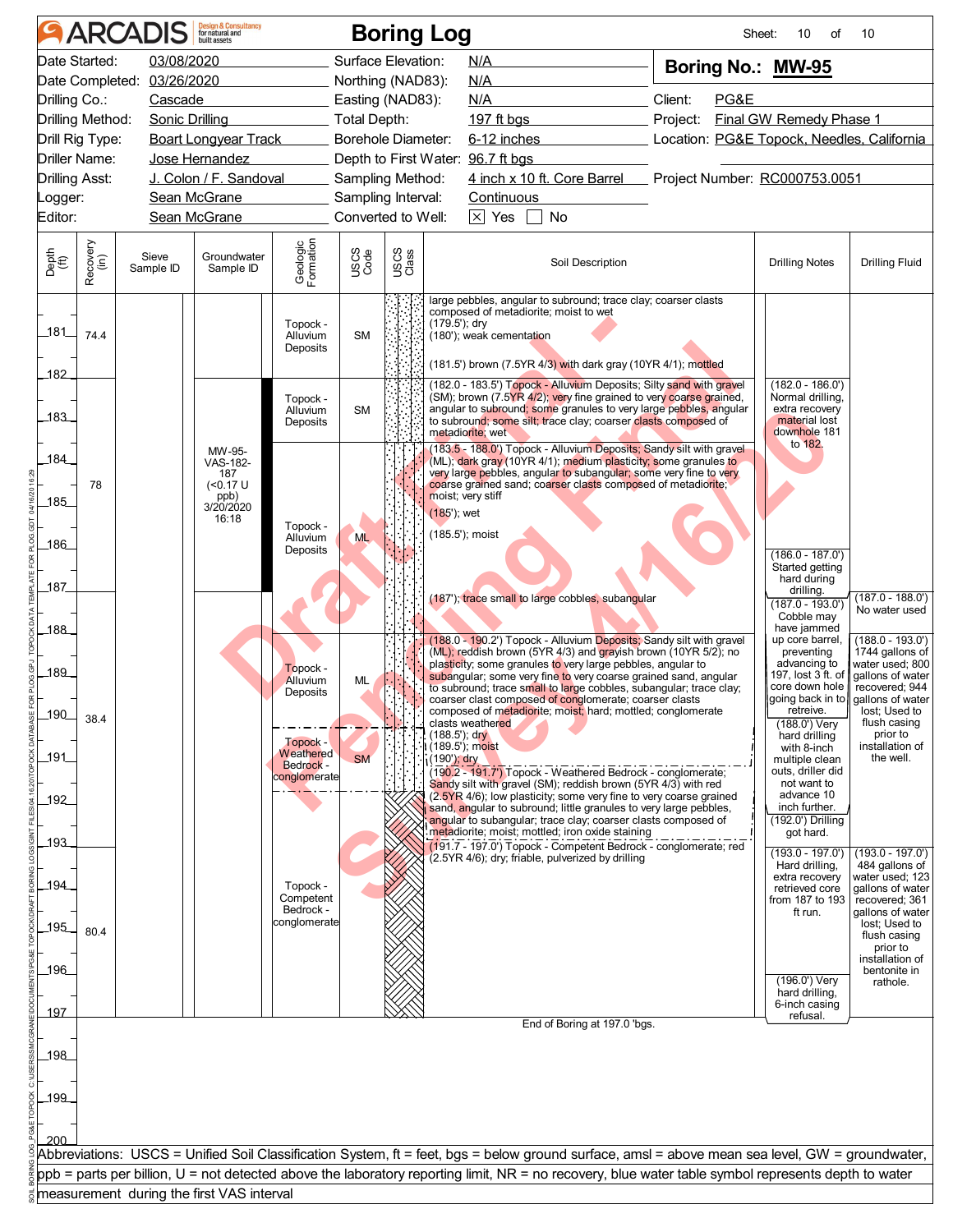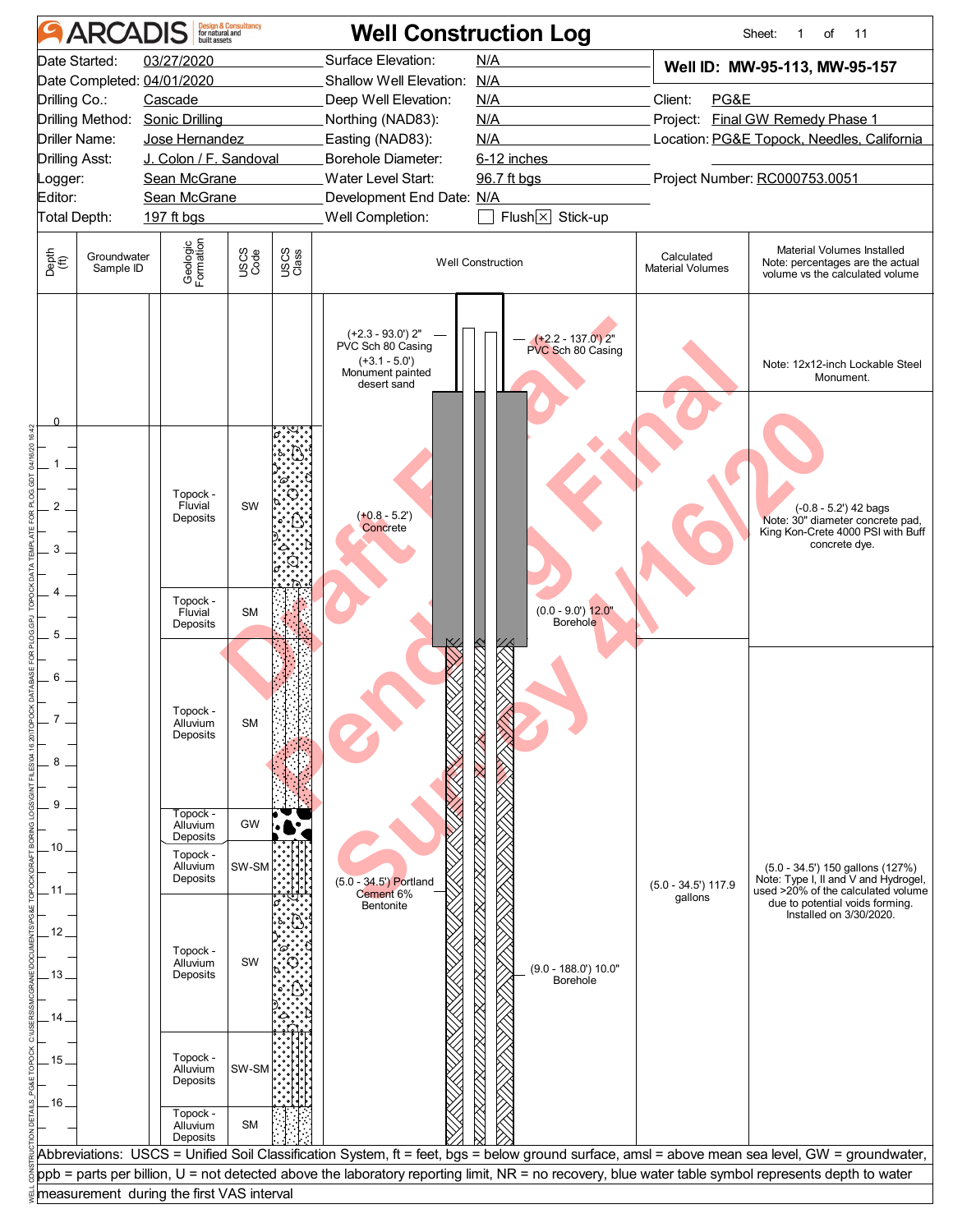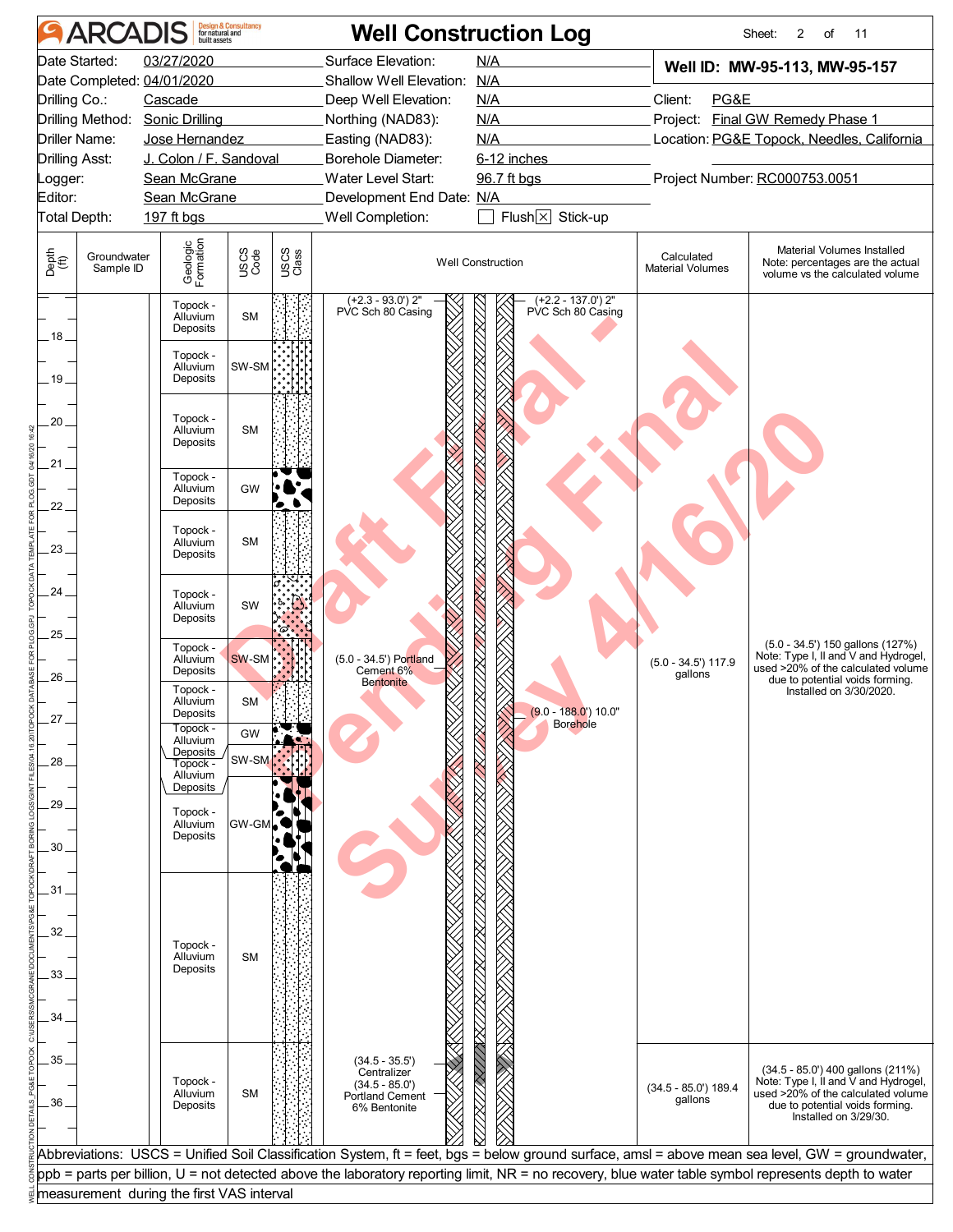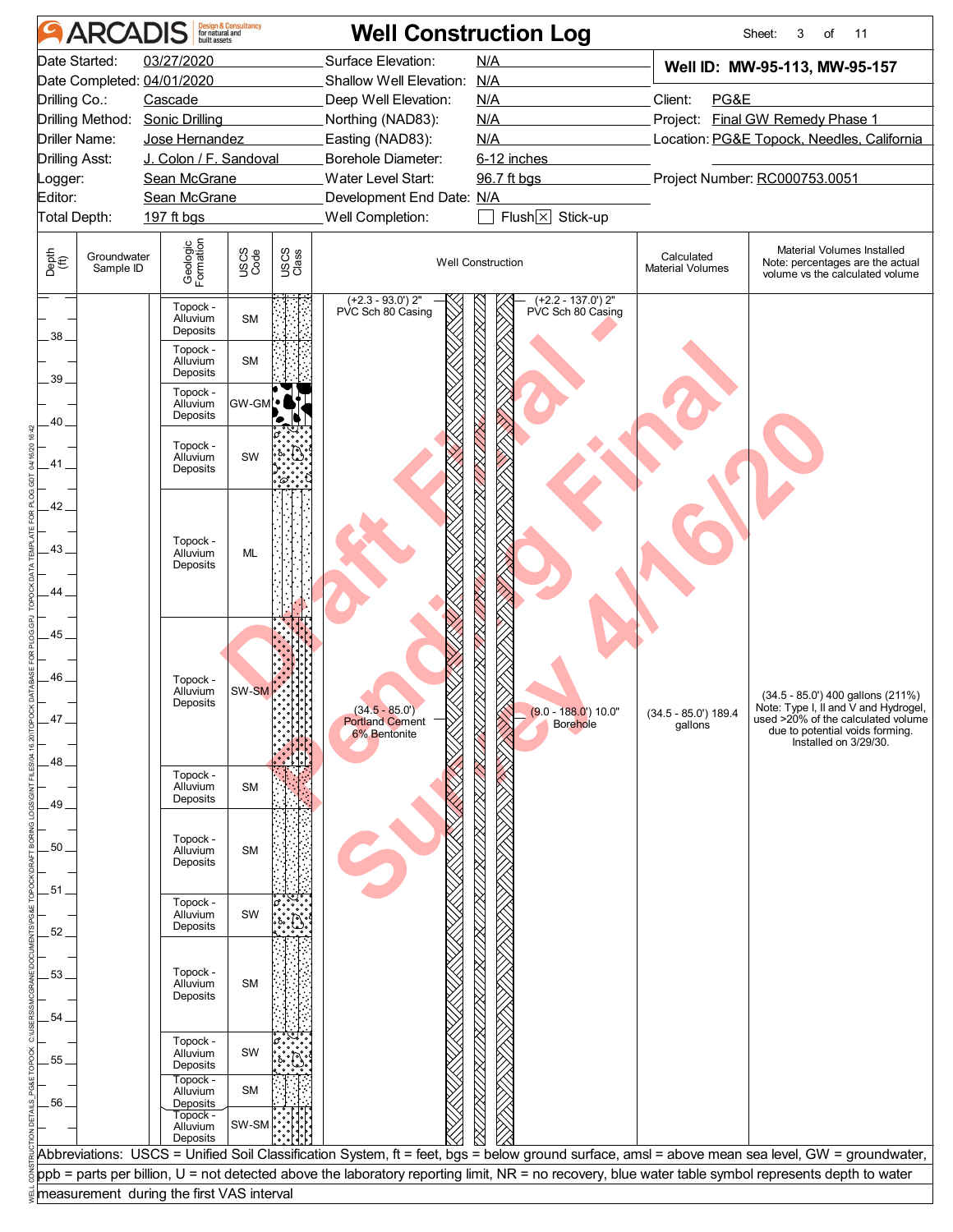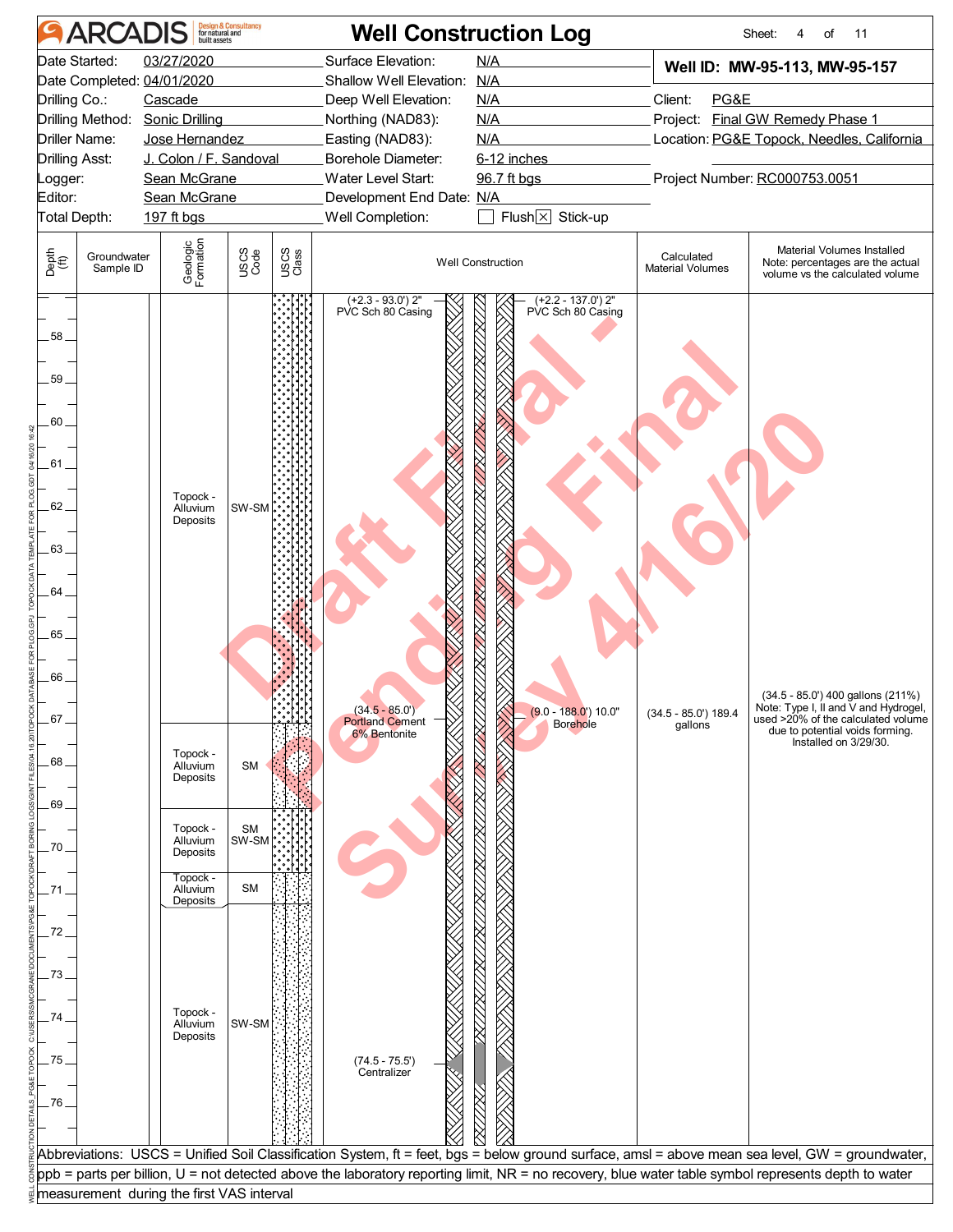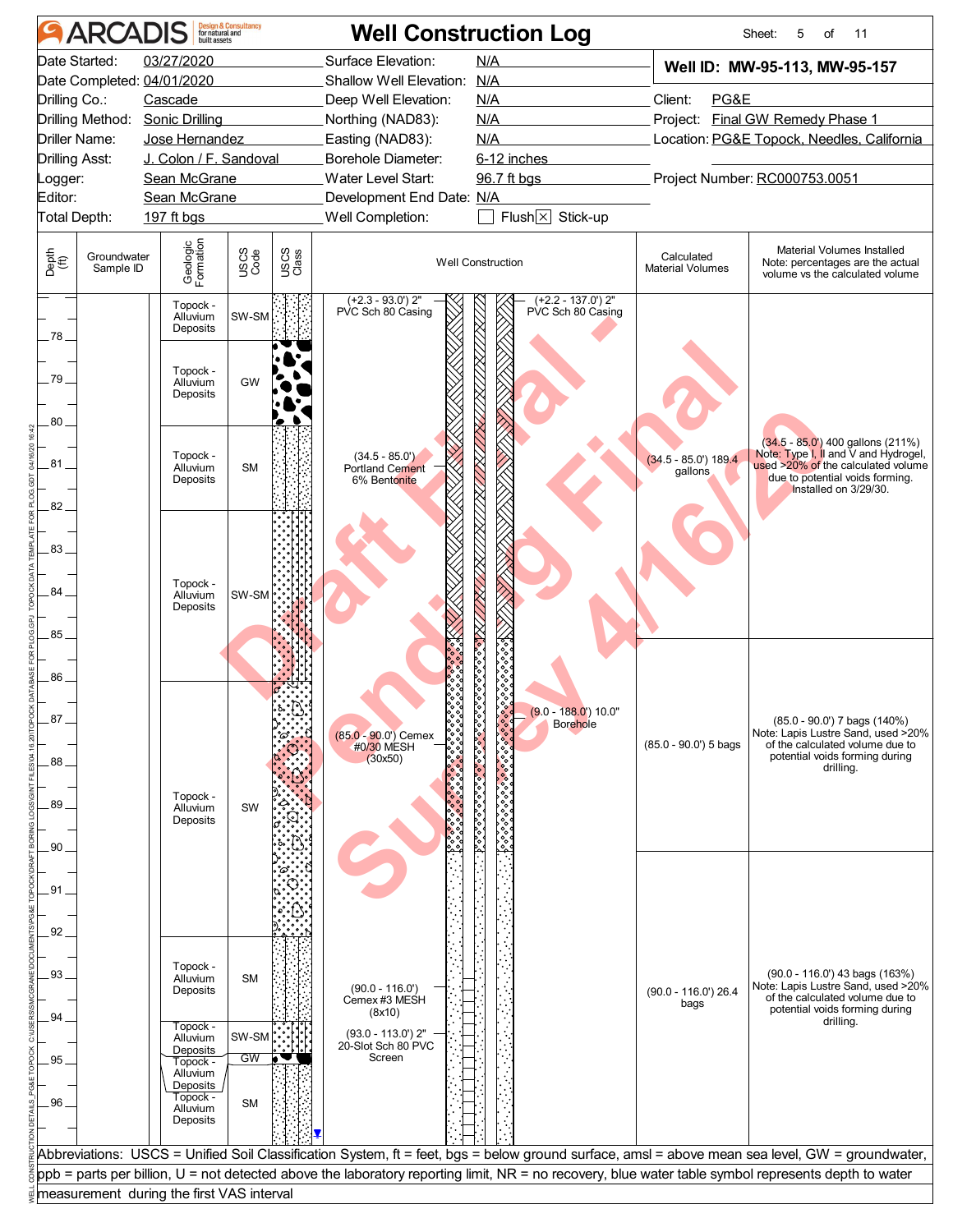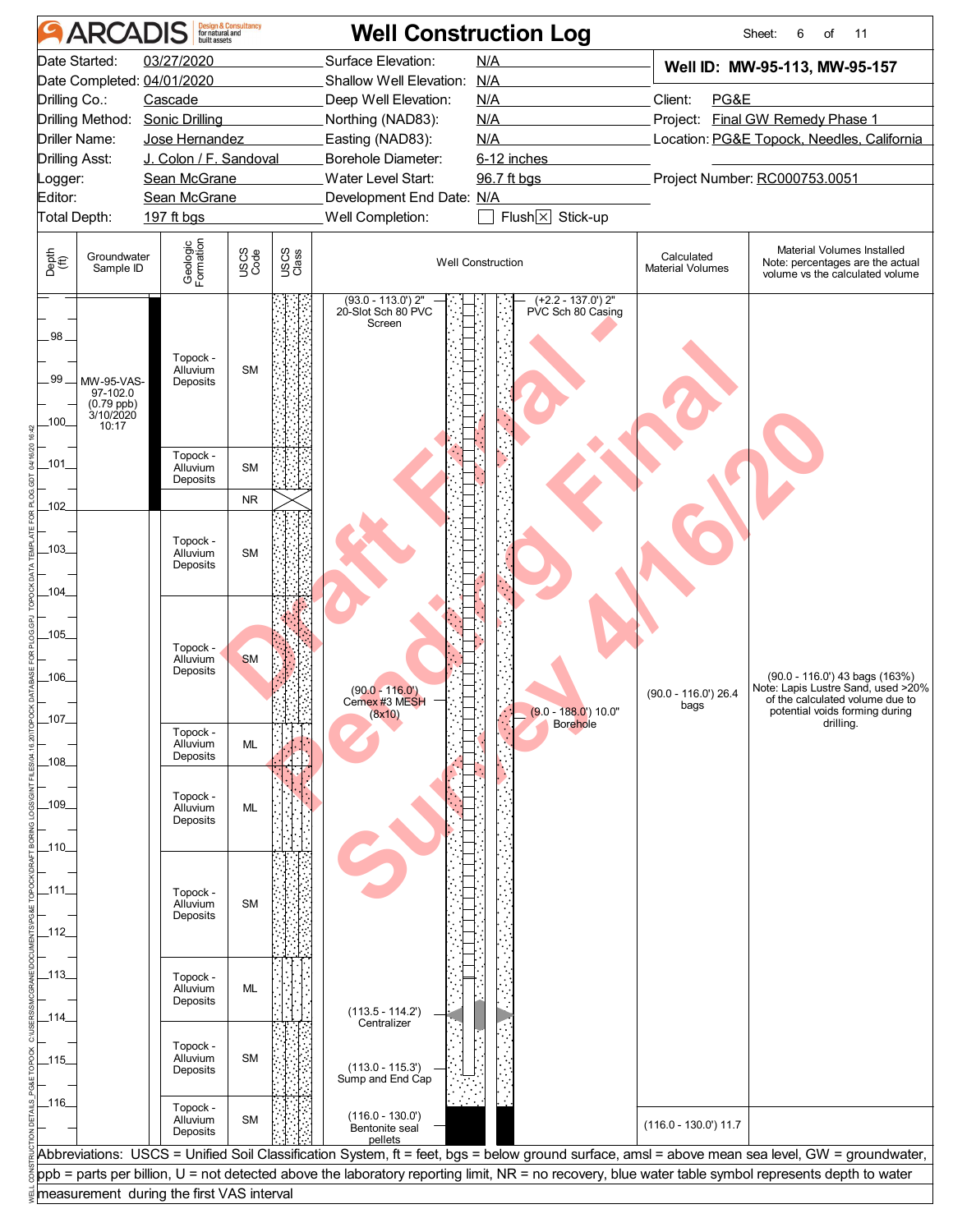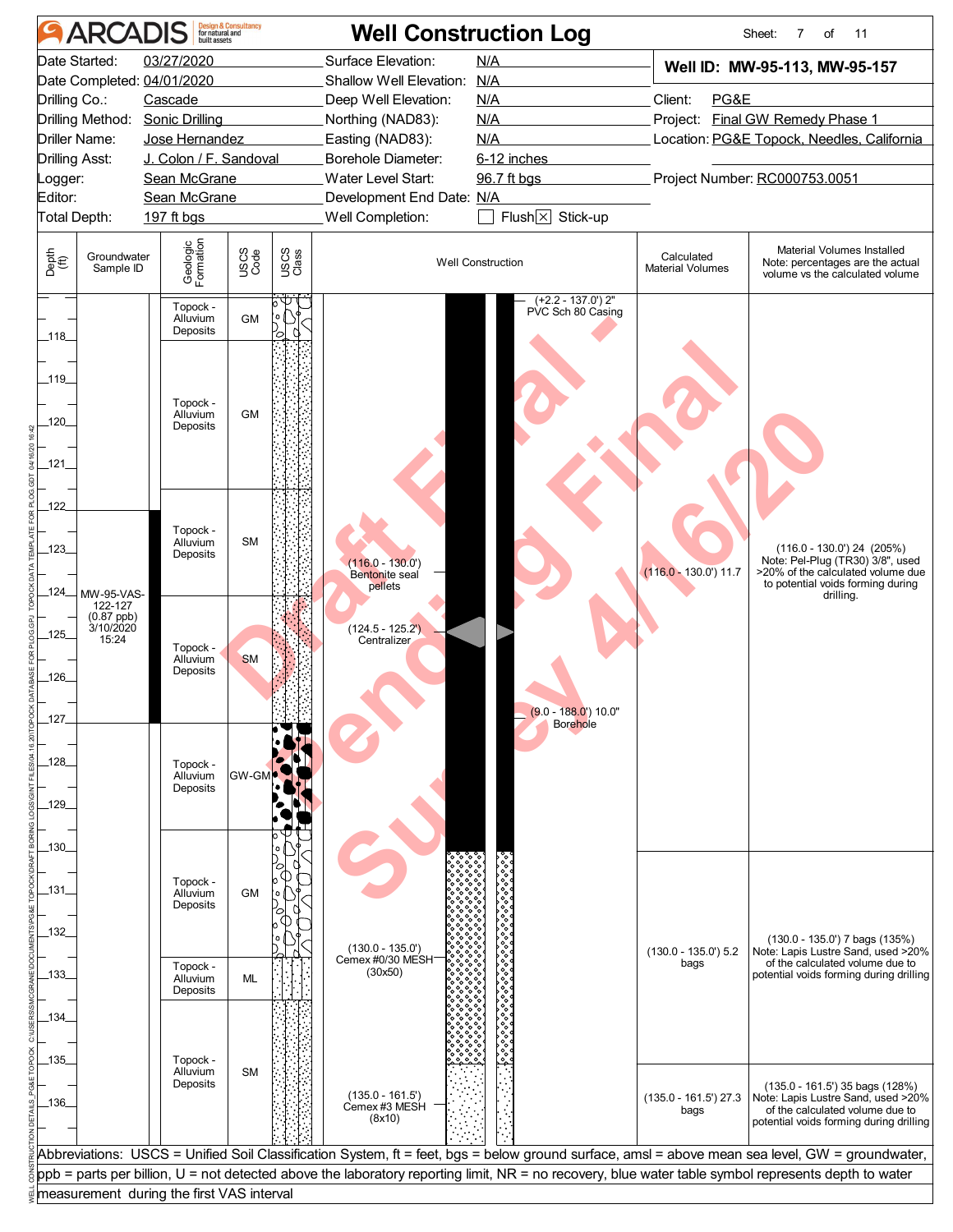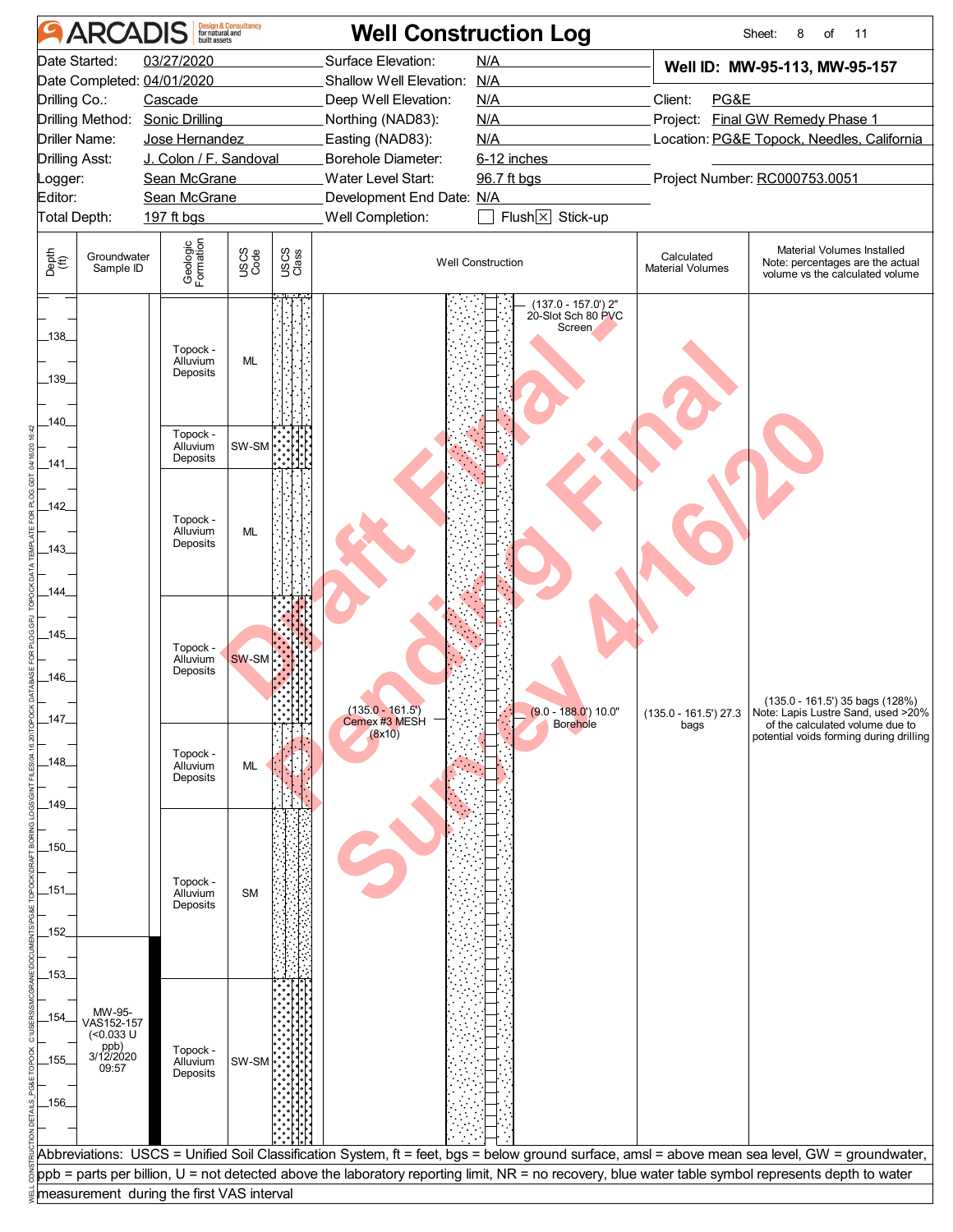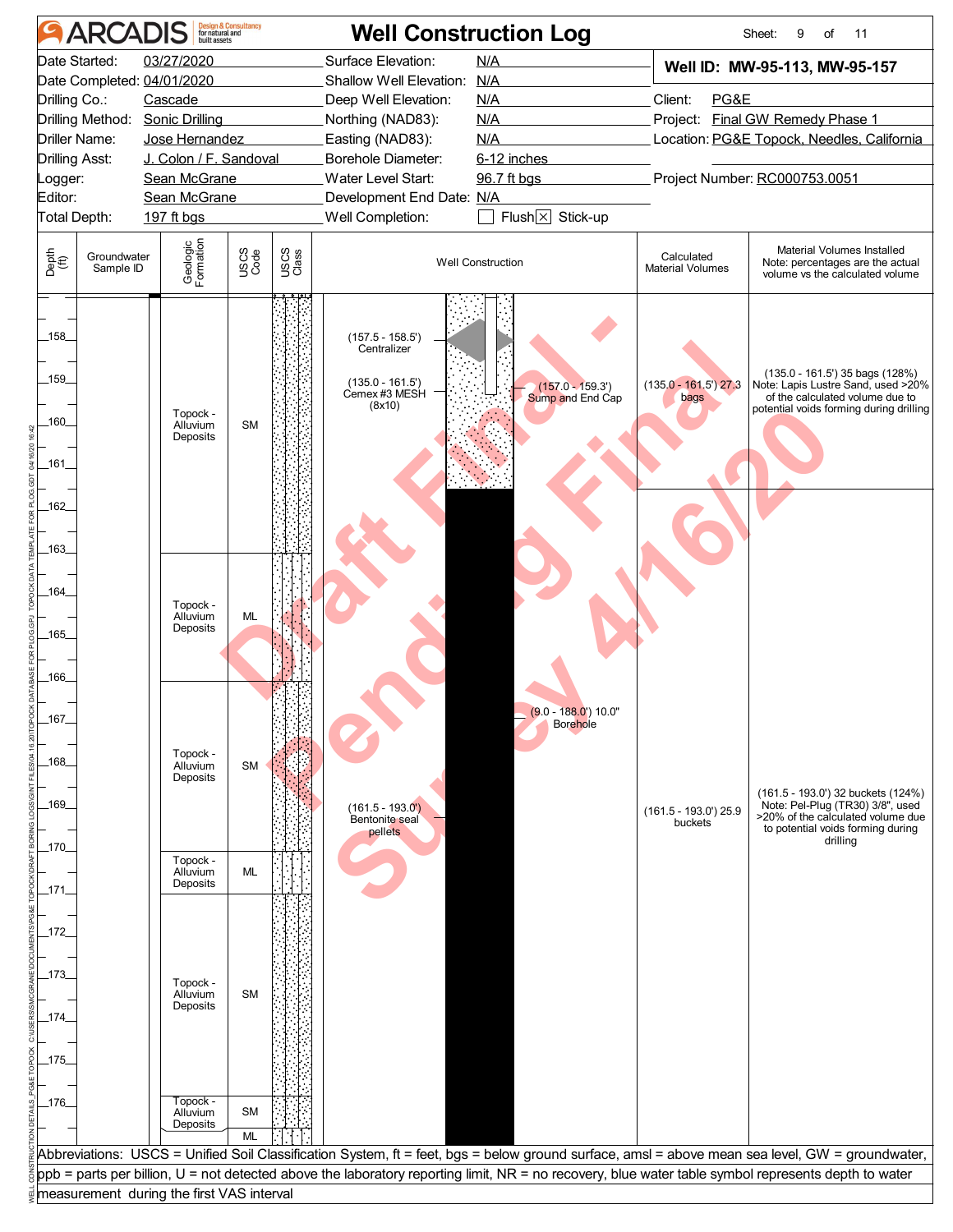